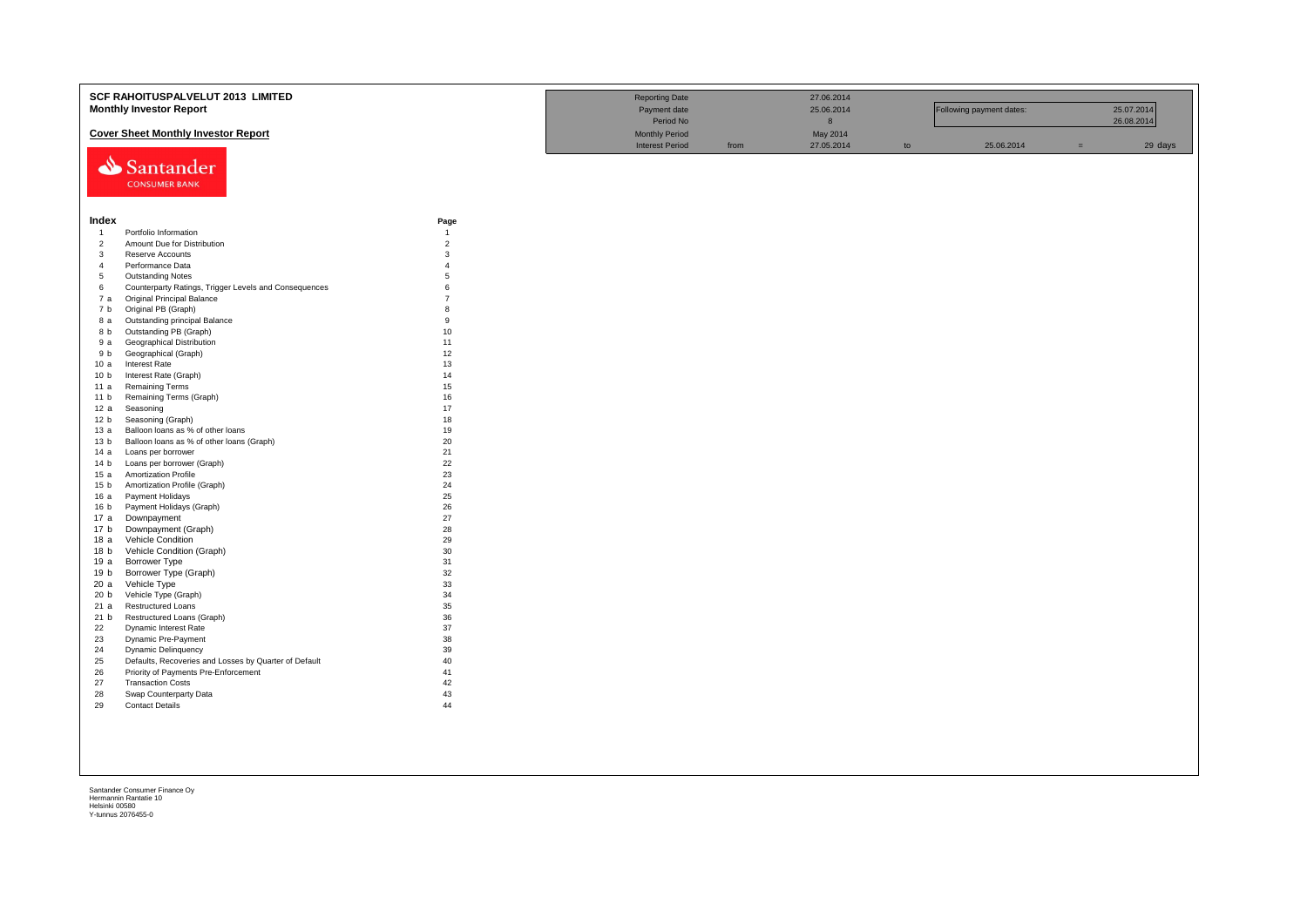| <b>SCF RAHOITUSPALVELUT 2013 LIMITED</b><br><b>Monthly Investor Report</b><br>1. Portfolio Information<br>Santander<br><b>CONSUMER BANK</b>          |                                                                                | <b>Reporting Date</b><br>Payment date<br>Period No<br><b>Monthly Period</b><br><b>Interest Period</b><br>from | 27.06.2014<br>25.06.2014<br>8<br>May 2014<br>27.05.2014 | to $25.06.2014 =$ | 29 days |
|------------------------------------------------------------------------------------------------------------------------------------------------------|--------------------------------------------------------------------------------|---------------------------------------------------------------------------------------------------------------|---------------------------------------------------------|-------------------|---------|
|                                                                                                                                                      | <b>Current Period</b>                                                          | <b>Previous Period</b>                                                                                        |                                                         |                   |         |
| <b>Outstanding receivables</b>                                                                                                                       | <b>Aggregated Outstanding</b><br><b>Principal Amount</b>                       | <b>Aggregated Outstanding</b><br><b>Principal Amount</b>                                                      |                                                         |                   |         |
| <b>Opening balance</b>                                                                                                                               | 359 234 653,74 EUR                                                             | 379 213 870,90 EUR                                                                                            |                                                         |                   |         |
| Scheduled Loan Principal Repayments<br>Prepayments<br>Deemed Collections - Other<br><b>Total Principal Payments Received</b>                         | 8 805 455,12 EUR<br>9 363 765,28 EUR<br>- EUR<br>18 169 220,40 EUR             | 9 323 221,33 EUR<br>10 423 035,57 EUR<br>- EUR<br>19 746 256,90 EUR                                           |                                                         |                   |         |
| New Defaulted Auto Loans in Period<br><b>Closing Balance</b>                                                                                         | 180 368,25 EUR<br>340 885 065,09 EUR                                           | 232 960,26 EUR<br>359 234 653,74 EUR                                                                          |                                                         |                   |         |
| <b>Total revenue collections</b><br>Revenue and fees received on loan balances<br>Recoveries on loans in default<br>Total Revenue Received in Period | 1744 581,84 EUR<br>125 753,75 EUR<br>1870 335,59 EUR                           | 1879 012,42 EUR<br>163 331,84 EUR<br>2042 344,26 EUR                                                          |                                                         |                   |         |
| # Loans<br>At beginning of period<br>Paid in Full<br>Repurchased (Deemed Collections)<br>New loans into default<br>At end of period                  | 32 714 Loans<br>1 137 Loans<br>Loans<br>$\sim 100$<br>19 Loans<br>31 558 Loans | 33 979 Loans<br>1 242 Loans<br>- Loans<br>23 Loans<br>32 714 Loans                                            |                                                         |                   |         |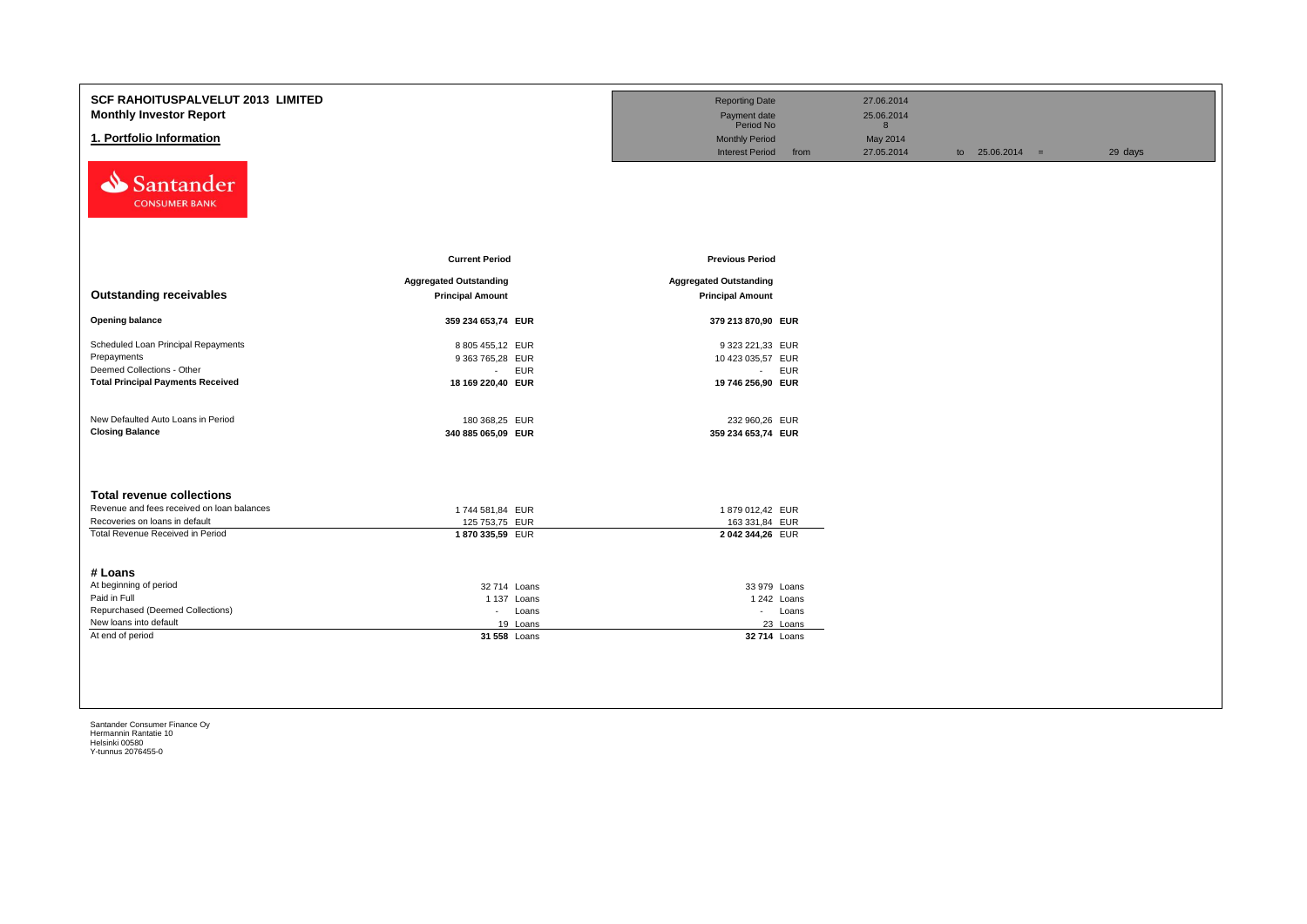| <b>SCF RAHOITUSPALVELUT 2013 LIMITED</b><br><b>Monthly Investor Report</b><br>2. Amount Due for Distribution<br>Santander<br><b>CONSUMER BANK</b>                                                                                                                                                                                                                                                                            |                                                                               | <b>Reporting Date</b><br>Payment date<br>Period No<br><b>Monthly Period</b><br>Interest Period from 27.05.2014 | 27.06.2014<br>25.06.2014<br>8<br>May 2014 | to                                                              | 25.06.2014                                | $=$ | 29 days |
|------------------------------------------------------------------------------------------------------------------------------------------------------------------------------------------------------------------------------------------------------------------------------------------------------------------------------------------------------------------------------------------------------------------------------|-------------------------------------------------------------------------------|----------------------------------------------------------------------------------------------------------------|-------------------------------------------|-----------------------------------------------------------------|-------------------------------------------|-----|---------|
| <b>Purchaser Available Distribution Amount</b><br><b>Current Period</b>                                                                                                                                                                                                                                                                                                                                                      |                                                                               |                                                                                                                |                                           |                                                                 | <b>Previous Period</b>                    |     |         |
| a. Collections (Principal, interest, and fee etc)<br>b. Stamp Duty, Taxes, Liabilities etc. Paid by the Seller to the Purchaser<br>c. Default, Interest, Indemnities etc Paid by the Seller to the Purchaser<br>d. Other amounts Paid by the Seller to the Purchaser<br>e. Interest Earned by the Purchaser<br>f. Other amounts received by the purchaser<br><b>Total Amount for Purchaser Available Distribution Amount</b> | 20 039 556 EUR<br>0 EUR<br>0 EUR<br>0 EUR<br>0 EUR<br>0 EUR<br>20 039 556 EUR |                                                                                                                |                                           | 21 788 601 EUR<br>21 788 604 EUR                                | 0 EUR<br>0 EUR<br>0 EUR<br>3 EUR<br>0 EUR |     |         |
| <b>Issuer Available Distribution Amount</b>                                                                                                                                                                                                                                                                                                                                                                                  |                                                                               |                                                                                                                |                                           |                                                                 |                                           |     |         |
| a. Amounts due to Issuer from Purchaser under the Loan Agreement<br>b. Reserve Fund<br>c. Interest Earned by the Issuer<br>d. Other amounts received by the issuer<br>Total Amount for Issuer Available Distribution Amount                                                                                                                                                                                                  | 19 848 547 EUR<br>12 833 875 EUR<br>1762 EUR<br>0 EUR<br>32 684 184 EUR       |                                                                                                                |                                           | 21 592 844 EUR<br>12 833 875 EUR<br>1 162 EUR<br>34 427 882 EUR | 0 EUR                                     |     |         |
|                                                                                                                                                                                                                                                                                                                                                                                                                              |                                                                               |                                                                                                                |                                           |                                                                 |                                           |     |         |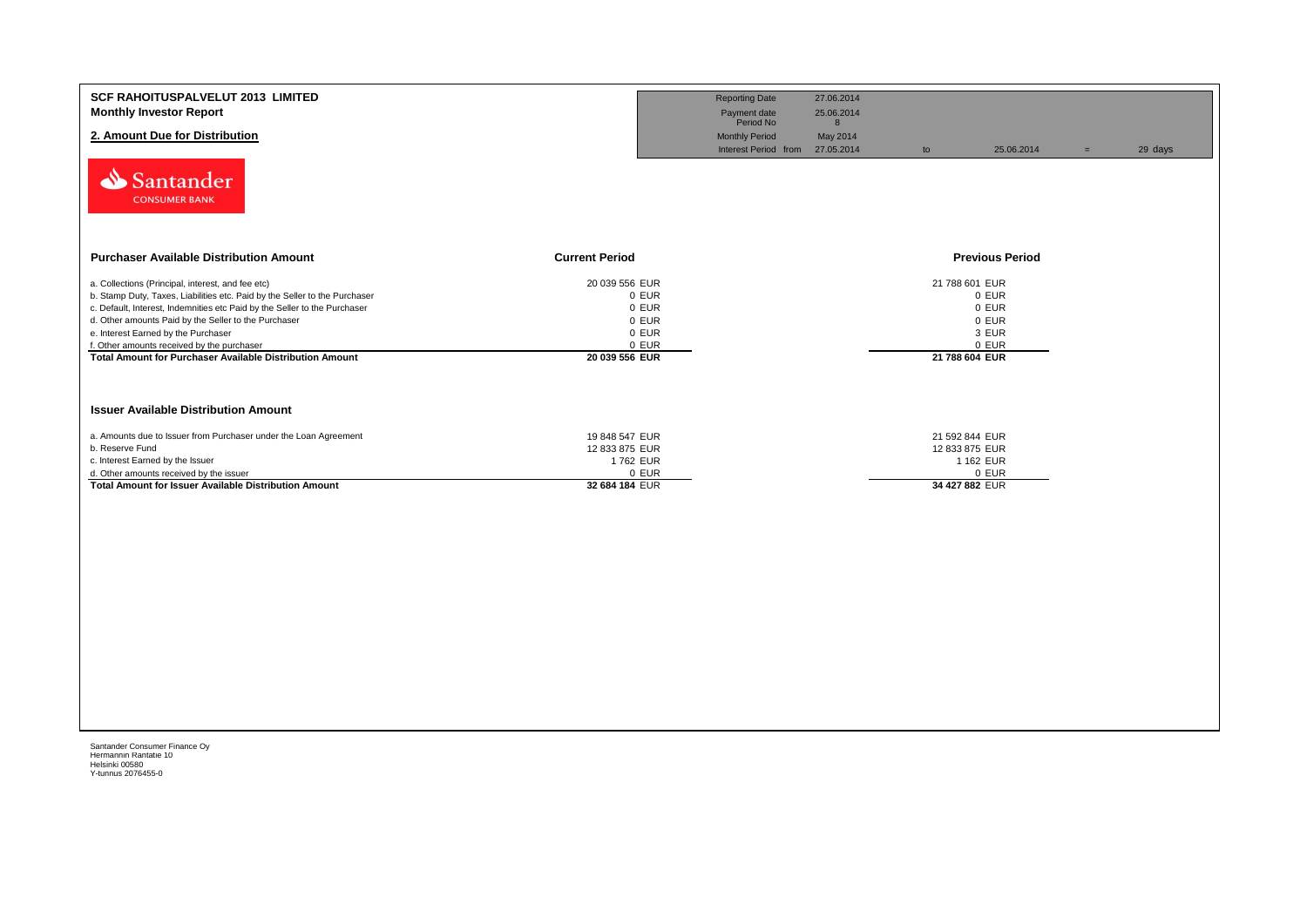| <b>SCF RAHOITUSPALVELUT 2013 LIMITED</b><br><b>Monthly Investor Report</b>                                                                                                                                                                                                                                                                                    |      | <b>Reporting Date</b><br>Payment date<br>Period No |      | 27.06.2014<br>25.06.2014<br>8 |    |            |     |         |
|---------------------------------------------------------------------------------------------------------------------------------------------------------------------------------------------------------------------------------------------------------------------------------------------------------------------------------------------------------------|------|----------------------------------------------------|------|-------------------------------|----|------------|-----|---------|
| 3. Reserve Accounts                                                                                                                                                                                                                                                                                                                                           |      | <b>Monthly Period</b>                              |      | May 2014                      |    |            |     |         |
|                                                                                                                                                                                                                                                                                                                                                               |      | <b>Interest Period</b>                             | from | 27.05.2014                    | to | 25.06.2014 | $=$ | 29 days |
| Santander<br><b>CONSUMER BANK</b>                                                                                                                                                                                                                                                                                                                             |      |                                                    |      |                               |    |            |     |         |
| <b>Note Balance</b>                                                                                                                                                                                                                                                                                                                                           |      |                                                    |      |                               |    |            |     |         |
| <b>Beginning of Period</b>                                                                                                                                                                                                                                                                                                                                    |      | 359 234 653,74 EUR                                 |      |                               |    |            |     |         |
| End of Period                                                                                                                                                                                                                                                                                                                                                 |      | 340 885 065,09 EUR                                 |      |                               |    |            |     |         |
| <b>Reserve Fund</b>                                                                                                                                                                                                                                                                                                                                           | in % |                                                    |      |                               |    |            |     |         |
| <b>Beginning of Period</b>                                                                                                                                                                                                                                                                                                                                    | 2,1% | 7 700 325,00 EUR                                   |      |                               |    |            |     |         |
| Cash Outflow                                                                                                                                                                                                                                                                                                                                                  |      | 7 700 325,00 EUR                                   |      |                               |    |            |     |         |
| Cash Inflow                                                                                                                                                                                                                                                                                                                                                   |      | 7 700 325,00 EUR                                   |      |                               |    |            |     |         |
| End of Period                                                                                                                                                                                                                                                                                                                                                 | 2,1% | 7 700 325,00 EUR                                   |      |                               |    |            |     |         |
| <b>Required Reserve Amount</b>                                                                                                                                                                                                                                                                                                                                | 2.1% | 7 700 325,00 EUR                                   |      |                               |    |            |     |         |
| <b>Liquidity Balance</b>                                                                                                                                                                                                                                                                                                                                      |      |                                                    |      |                               |    |            |     |         |
| <b>Beginning of Period</b>                                                                                                                                                                                                                                                                                                                                    | 1,4% | 5 133 550,00 EUR                                   |      |                               |    |            |     |         |
| Cash Outflow                                                                                                                                                                                                                                                                                                                                                  |      | 5 133 550,00 EUR                                   |      |                               |    |            |     |         |
| Cash Inflow                                                                                                                                                                                                                                                                                                                                                   |      | 5 133 550,00 EUR                                   |      |                               |    |            |     |         |
| <b>End of Period</b>                                                                                                                                                                                                                                                                                                                                          | 1,4% | 5 133 550,00 EUR                                   |      |                               |    |            |     |         |
| <b>Required Reserve Amount</b>                                                                                                                                                                                                                                                                                                                                | 1,4% | 5 133 550,00 EUR                                   |      |                               |    |            |     |         |
| <b>Servicer Advance Reserve Fund</b>                                                                                                                                                                                                                                                                                                                          |      |                                                    |      |                               |    |            |     |         |
| <b>Beginning of Period</b>                                                                                                                                                                                                                                                                                                                                    |      | 100 000,00 EUR                                     |      |                               |    |            |     |         |
| <b>Cash Outflow</b>                                                                                                                                                                                                                                                                                                                                           |      | <b>EUR</b><br>÷.                                   |      |                               |    |            |     |         |
| Cash Inflow                                                                                                                                                                                                                                                                                                                                                   |      | <b>EUR</b><br>$\blacksquare$                       |      |                               |    |            |     |         |
| End of Period                                                                                                                                                                                                                                                                                                                                                 |      | 100 000,00 EUR                                     |      |                               |    |            |     |         |
| <b>Required Reserve Amount</b>                                                                                                                                                                                                                                                                                                                                |      | 100 000,00 EUR                                     |      |                               |    |            |     |         |
| <b>Set-off from Deposits</b><br>No borrowers whose loans were sold to SCF Rahoituspalvelut 2013 held deposits with Santander Consumer Bank AS. The risk of set-off from deposits is therefore zero.<br>We hereby confirm that the Seller confirms its ongoing retention of a net economic interest of at least 5% in accordance with Article 122a of the CRD. |      |                                                    |      |                               |    |            |     |         |
|                                                                                                                                                                                                                                                                                                                                                               |      |                                                    |      |                               |    |            |     |         |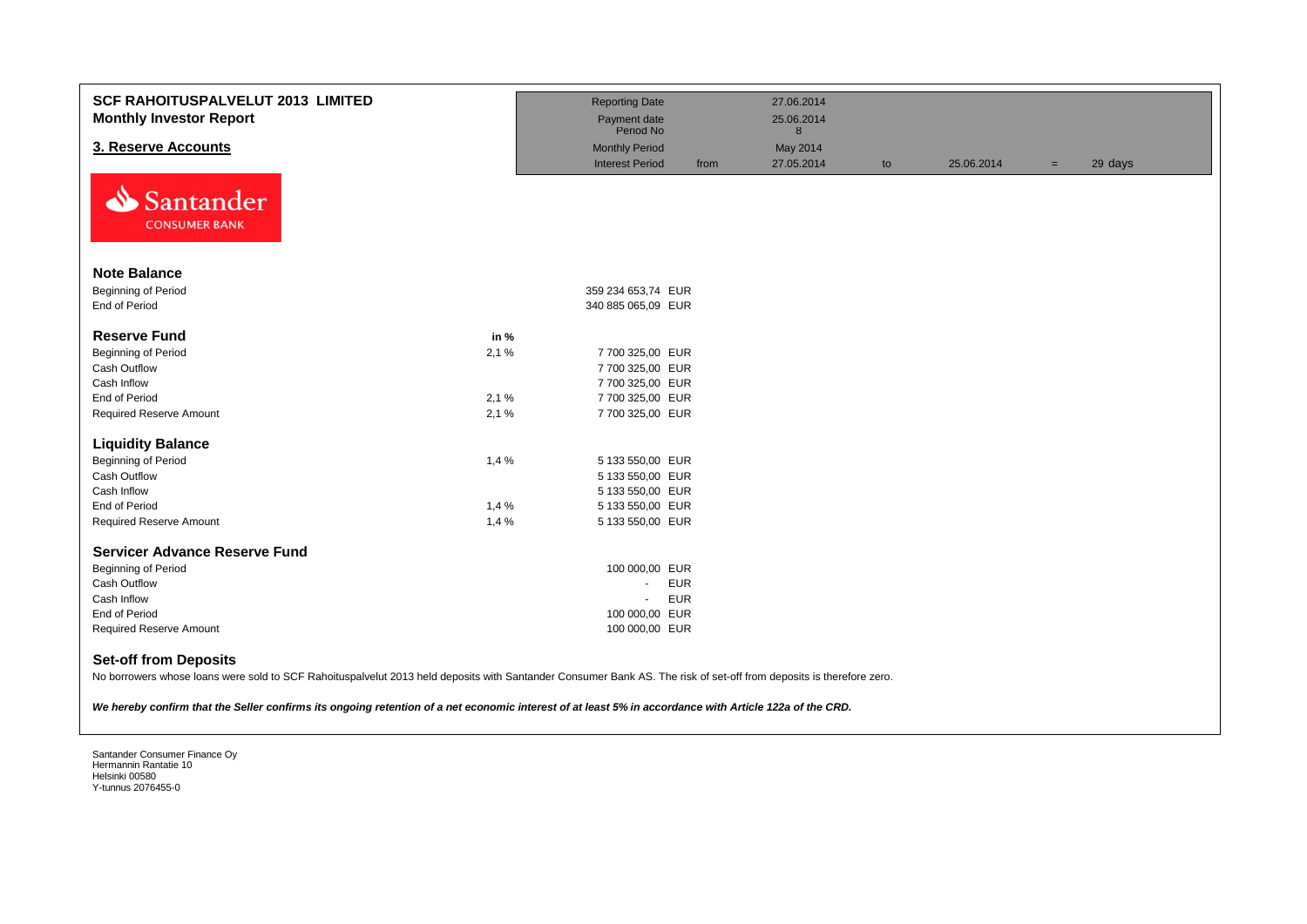| <b>SCF RAHOITUSPALVELUT 2013 LIMITED</b><br><b>Monthly Investor Report</b><br>4. Performance Data<br>⇘<br>Santander<br><b>CONSUMER BANK</b> |                          |                    |          | <b>Reporting Date</b><br>Payment date<br>Period No<br><b>Monthly Period</b><br><b>Interest Period</b> | from | 27.06.2014<br>25.06.2014<br>8<br>May 2014<br>27.05.2014 | to | 25.06.2014 | $\equiv$ | 29 days |
|---------------------------------------------------------------------------------------------------------------------------------------------|--------------------------|--------------------|----------|-------------------------------------------------------------------------------------------------------|------|---------------------------------------------------------|----|------------|----------|---------|
| <b>Asset Balance</b>                                                                                                                        |                          |                    |          |                                                                                                       |      |                                                         |    |            |          |         |
| Beginning of Period                                                                                                                         |                          | 359 234 653,74 EUR |          |                                                                                                       |      |                                                         |    |            |          |         |
| End of Period                                                                                                                               |                          | 340 885 065,09 EUR |          |                                                                                                       |      |                                                         |    |            |          |         |
|                                                                                                                                             |                          |                    |          |                                                                                                       |      |                                                         |    |            |          |         |
| <b>Portfolio Performance:</b>                                                                                                               | <b>EUR</b>               | $\%$               | # Ioans  |                                                                                                       |      |                                                         |    |            |          |         |
| <b>Performing Receivables:</b>                                                                                                              |                          |                    |          |                                                                                                       |      |                                                         |    |            |          |         |
| Current                                                                                                                                     | 310 356 735,88           | 91,04 %            | 28 870   |                                                                                                       |      |                                                         |    |            |          |         |
| 1-29 days past due                                                                                                                          | 24 800 443,07            | 7,28 %             | 2 1 6 0  |                                                                                                       |      |                                                         |    |            |          |         |
| <b>Delinquent Receivables:</b>                                                                                                              |                          | 0,00%              |          |                                                                                                       |      |                                                         |    |            |          |         |
| 30-59 days past due                                                                                                                         | 4 101 643,00             | 1,20%              | 371      |                                                                                                       |      |                                                         |    |            |          |         |
| 60-89 days past due                                                                                                                         | 964 304,61               | 0,28%              | 92       |                                                                                                       |      |                                                         |    |            |          |         |
| 90-119 days past due                                                                                                                        | 369 469,74               | 0,11%              | 35       |                                                                                                       |      |                                                         |    |            |          |         |
| 120-149 days past due                                                                                                                       | 138 533,84               | 0,04%              | 13       |                                                                                                       |      |                                                         |    |            |          |         |
| 150-179 days past due                                                                                                                       | 153 934,95               | 0,05%              | 16       |                                                                                                       |      |                                                         |    |            |          |         |
| <b>Total Performing and Delinquent</b>                                                                                                      | 340 885 065              | 100,00%            | 31 557   |                                                                                                       |      |                                                         |    |            |          |         |
|                                                                                                                                             |                          |                    |          |                                                                                                       |      |                                                         |    |            |          |         |
| <b>Current Period Defaults</b><br><b>Cumulative Defaults</b>                                                                                | 180 368,25<br>991 414,77 |                    | 19<br>96 |                                                                                                       |      |                                                         |    |            |          |         |
| <b>Current Period Recoveries</b>                                                                                                            | 125 753,75               |                    |          |                                                                                                       |      |                                                         |    |            |          |         |
| <b>Cumulative Recoveries</b>                                                                                                                | 445 072,43               |                    |          |                                                                                                       |      |                                                         |    |            |          |         |
|                                                                                                                                             |                          |                    |          |                                                                                                       |      |                                                         |    |            |          |         |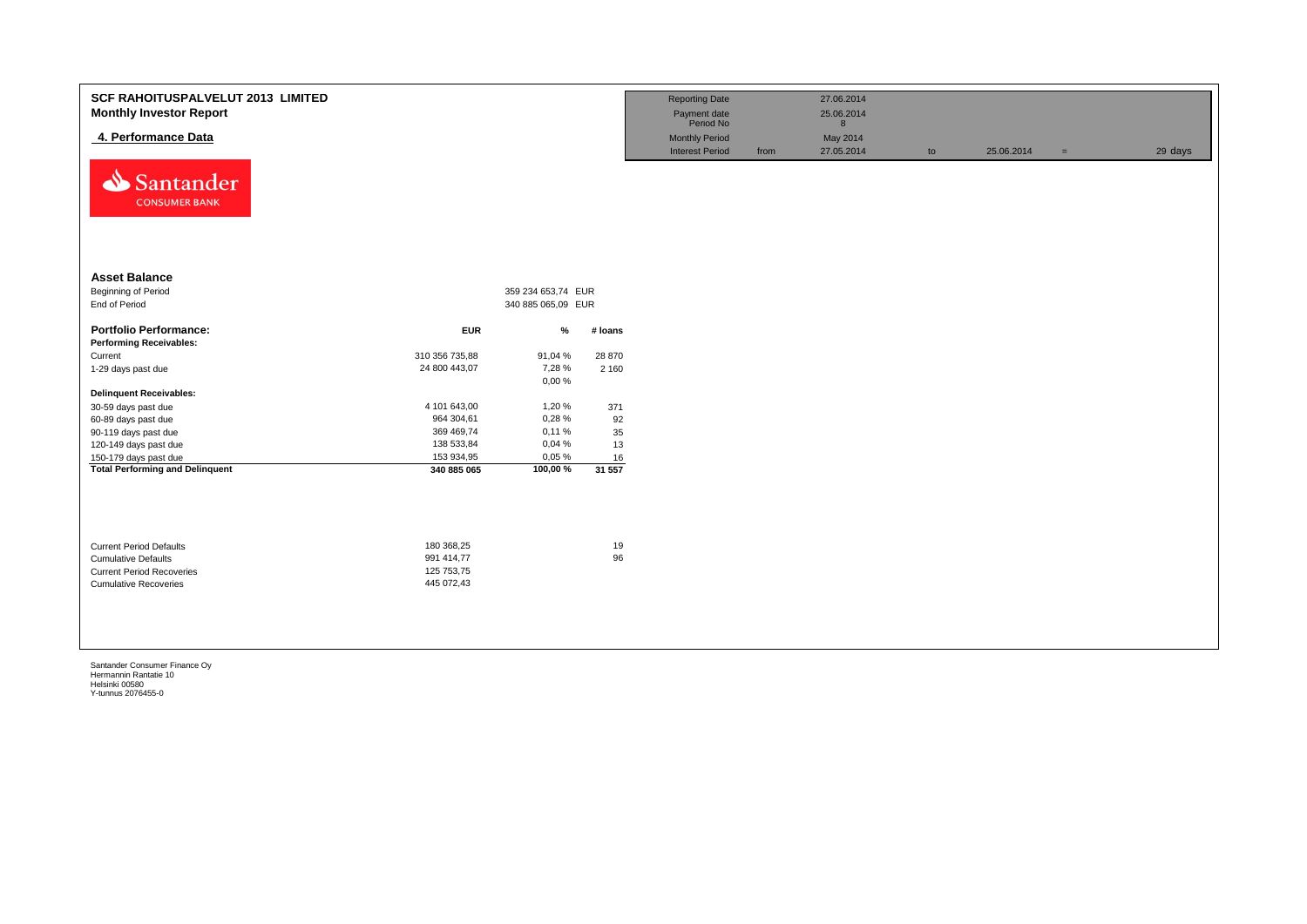#### **SCF RAHOITUSPALVELUT 2013 LIMITED Monthly Investor Report**

**5. Outstanding Notes** 



| <b>All Notes</b>   | <b>Class A</b>                                                                                          | <b>Class B</b>                                                                          | <b>Class C</b>                                                                | <b>Class C</b>                                                              |
|--------------------|---------------------------------------------------------------------------------------------------------|-----------------------------------------------------------------------------------------|-------------------------------------------------------------------------------|-----------------------------------------------------------------------------|
|                    |                                                                                                         |                                                                                         |                                                                               |                                                                             |
|                    | XS0973934192                                                                                            | XS0973934358                                                                            | N/A                                                                           | N/A                                                                         |
|                    | <b>EUR</b>                                                                                              | <b>EUR</b>                                                                              | <b>EUR</b>                                                                    | <b>EUR</b>                                                                  |
| 100 %              | 85,5%                                                                                                   | 9.5%                                                                                    | 5.0%                                                                          | 0.0%                                                                        |
|                    | 31.08.2018                                                                                              | 31.08.2018                                                                              | 31.08.2018                                                                    | 31.08.2018                                                                  |
|                    | AAA / AAA                                                                                               | A/ A2                                                                                   | Not rated                                                                     | Not rated                                                                   |
| 513 300 000.00 EUR | 439 000 000,00 EUR                                                                                      | 48 800 000,00 EUR                                                                       | 25 500 000,00 EUR                                                             | 55 000.00 EUR                                                               |
|                    | 100 000,00 EUR                                                                                          | 100 000,00<br><b>EUR</b>                                                                | 100 000,00<br>EUR                                                             | 1 000,00<br>EUR                                                             |
| 5133               | 4390                                                                                                    | 488                                                                                     | 255                                                                           | 55                                                                          |
|                    |                                                                                                         |                                                                                         |                                                                               |                                                                             |
|                    |                                                                                                         |                                                                                         |                                                                               | 55 000,00                                                                   |
|                    |                                                                                                         |                                                                                         |                                                                               |                                                                             |
|                    |                                                                                                         |                                                                                         |                                                                               |                                                                             |
|                    |                                                                                                         |                                                                                         |                                                                               | <b>EUR</b>                                                                  |
|                    |                                                                                                         |                                                                                         |                                                                               | <b>EUR</b>                                                                  |
|                    |                                                                                                         |                                                                                         |                                                                               | 55 000.00                                                                   |
|                    |                                                                                                         |                                                                                         |                                                                               | 0,02%                                                                       |
|                    | 0.61                                                                                                    | 1.00                                                                                    | 1.00                                                                          | 1.00                                                                        |
|                    |                                                                                                         |                                                                                         |                                                                               |                                                                             |
| <b>All Notes</b>   | <b>Class A</b>                                                                                          | <b>Class B</b>                                                                          | <b>Class C</b>                                                                | <b>Class C</b>                                                              |
|                    |                                                                                                         |                                                                                         |                                                                               |                                                                             |
|                    | (30/360)                                                                                                | (30/360)                                                                                | (30/360)                                                                      | (30/360)                                                                    |
| 29                 |                                                                                                         |                                                                                         |                                                                               |                                                                             |
|                    | 64 892.86 EUR                                                                                           | 100 000.00 EUR                                                                          | 100 000,00 EUR                                                                | 1 000.00 EUR                                                                |
|                    | 4 179,86 EUR                                                                                            | <b>EUR</b><br>$\overline{a}$                                                            | <b>EUR</b>                                                                    | <b>EUR</b>                                                                  |
|                    | 60 713,00 EUR                                                                                           | 100 000,00 EUR                                                                          | 100 000,00 EUR                                                                | 1 000.00 EUR                                                                |
|                    | 43,37 EUR                                                                                               | 75,17 EUR                                                                               | 83,50 EUR                                                                     | 0,835 EUR                                                                   |
| 248 368,40         | 190 394,57 EUR                                                                                          | 36 681,33 EUR                                                                           | 21 292,50 EUR                                                                 | 45,93 EUR                                                                   |
|                    | 43,37 EUR                                                                                               | 75,17 EUR                                                                               | 83,50 EUR                                                                     | 0.84 EUR                                                                    |
|                    |                                                                                                         |                                                                                         |                                                                               |                                                                             |
|                    |                                                                                                         |                                                                                         |                                                                               |                                                                             |
|                    |                                                                                                         |                                                                                         |                                                                               |                                                                             |
|                    | 16,98 %<br>29,50 %                                                                                      | 7,48%<br>15,19%                                                                         | 2,50 %<br>7,70 %                                                              |                                                                             |
|                    | 359 179 653,74 EUR<br>32 684 184.44 EUR<br>18 349 588,65 EUR<br>18 349 588,65 EUR<br>340 830 065.09 EUR | 284 879 653,74 EUR<br>18 349 588.65 EUR<br>4 179,86 EUR<br>266 530 065.09 EUR<br>78,20% | 48 800 000,00 EUR<br><b>EUR</b><br><b>EUR</b><br>48 800 000.00 EUR<br>14,32 % | 25 500 000,00 EUR<br><b>EUR</b><br><b>EUR</b><br>25 500 000.00 EUR<br>7.48% |

| <b>Reporting Date</b>     |      | 27.06.2014 |    |            |   |         |  |
|---------------------------|------|------------|----|------------|---|---------|--|
| Payment date<br>Period No |      | 25.06.2014 |    |            |   |         |  |
| <b>Monthly Period</b>     |      | May 2014   |    |            |   |         |  |
| <b>Interest Period</b>    | from | 27.05.2014 | to | 25.06.2014 | Ξ | 29 days |  |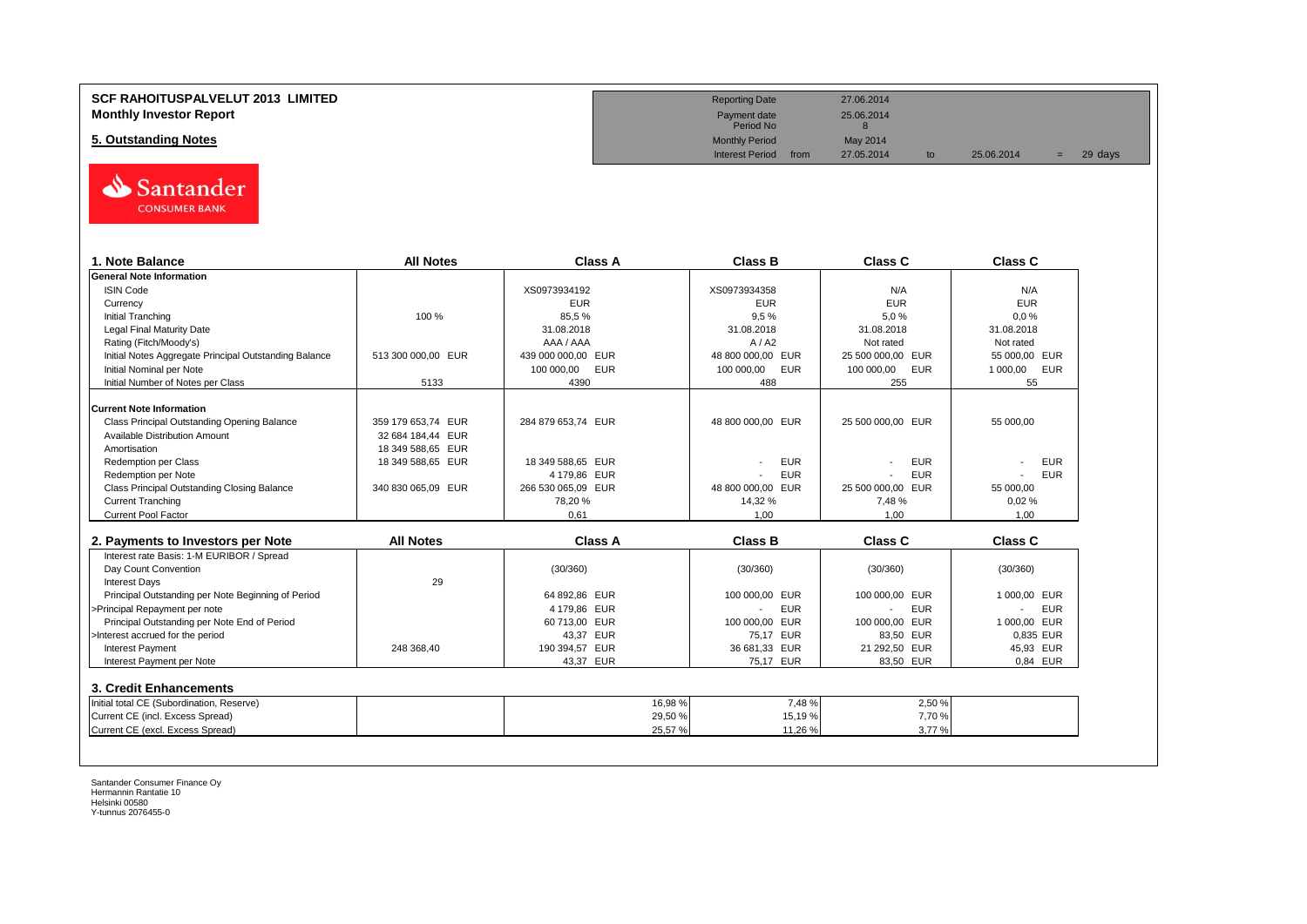## **SCF RAHOITUSPALVELUT 2013 LIMITED**<br>**Monthly Investor Report** Payment date 25.06.2014

**6. Counterparty Ratings, Trigger Levels and Consequences** 

Reporting Date 27.06.2014<br>Payment date 25.06.2014<br>Period No 8<br>Monthly Period May 2014

Interest Period:  $27.05.2014$  to  $25.06.2014$  =  $29 \text{ days}$ 

Santander CONSUMER BANK

|                                   |                                           |                |                |                   | <b>Rating Triggers</b> |                |                        |                  |                        |                   |                                                                                                                                                                                                                                                                                                                                                                                                                                                                                                                                                                                                        |
|-----------------------------------|-------------------------------------------|----------------|----------------|-------------------|------------------------|----------------|------------------------|------------------|------------------------|-------------------|--------------------------------------------------------------------------------------------------------------------------------------------------------------------------------------------------------------------------------------------------------------------------------------------------------------------------------------------------------------------------------------------------------------------------------------------------------------------------------------------------------------------------------------------------------------------------------------------------------|
|                                   |                                           |                |                | <b>Short Term</b> |                        |                |                        | <b>Long Term</b> |                        |                   |                                                                                                                                                                                                                                                                                                                                                                                                                                                                                                                                                                                                        |
|                                   |                                           |                | Fitch          |                   | Moody's                |                | Fitch                  |                  | Moody's                |                   |                                                                                                                                                                                                                                                                                                                                                                                                                                                                                                                                                                                                        |
| <b>Transaction Role</b>           | Counterparty                              | Criteria       | Current        | Criteria          | Current                | Criteria       | Current                | Criteria         | Current                | Trigger breached? | Summary of Contractual Requirements if Rating Trigger Breach                                                                                                                                                                                                                                                                                                                                                                                                                                                                                                                                           |
| Issuer                            | Rahoituspalvelut 2013 Limited             |                | No rating      |                   | No rating              |                | No rating              |                  | No rating              | N/A               |                                                                                                                                                                                                                                                                                                                                                                                                                                                                                                                                                                                                        |
| Seller                            | Santander Consumer Finance Oy             |                | No rating      |                   | No rating              |                | No rating              |                  | No rating              | N/A               |                                                                                                                                                                                                                                                                                                                                                                                                                                                                                                                                                                                                        |
| Servicer                          | Santander Consumer Finance Oy             |                | No rating      |                   | No rating              |                | No rating              |                  | No rating              | N/A               |                                                                                                                                                                                                                                                                                                                                                                                                                                                                                                                                                                                                        |
| Servicer's Owner                  | Santander Consumer Finance                | N/A            | F <sub>2</sub> | N/A               | P-2 Outlook stable     | BBB-           | BBB+<br>Outlook stable | Baa3             | Baa1<br>Outlook stable | No                | Banco Santander S.A. undertakes in the Servicing Agreement to act as Back-Up Servicer Facilitator,<br>which will require it to (i) select a bank or financial institution having the requirements set out in the<br>Servicing Agreement and willing to assume the duties of a successor servicer in the event that a<br>Servicer Termination Notice is delivered, (ii) review the information provided to it by the Servicer<br>under the Servicing Agreement, (iii) enter into appropriate data confidentiality provisions and (iv)<br>notify the Servicer if it requires further assistance.         |
| <b>Transaction Account Bank</b>   | Deutsche Bank AG                          | F1             | $F1+$          | $P-1$             | $P-1$                  | $\overline{A}$ | $A+$                   | A2               | A2                     | <b>No</b>         | The Issuer and the Purchaser shall (with the prior written consent of the Note Trustee) arrange for<br>the transfer (within 30 calendar days) of:<br>(i) in relation to the Issuer, the Issuer Secured Accounts and the Expenses Loan Payment Account and<br>all of the funds standing to the credit of the Issuer Secured Accounts and the Expenses Loan Payment<br>Account: and<br>(ii) in relation to the Purchaser, the Purchaser Transaction Account and all funds standing to the<br>credit of the Purchaser Transaction Account,<br>to another bank that meets the applicable Required Ratings. |
| Paying Agent and related roles    | Deutsche Bank AG                          |                | $F1+$          |                   | $P-1$                  |                | $A+$                   |                  | A2                     |                   |                                                                                                                                                                                                                                                                                                                                                                                                                                                                                                                                                                                                        |
| Corporate Service Provider        | Deutsche International Corporate Services |                | $F1+$          |                   | $P-1$                  |                | $A+$                   |                  | A2                     |                   |                                                                                                                                                                                                                                                                                                                                                                                                                                                                                                                                                                                                        |
| Note Trustee and Security Trustee | Deutsche Trustee Company Limited          |                | $F1+$          |                   | $P-1$                  |                | $A+$                   |                  | A2                     |                   |                                                                                                                                                                                                                                                                                                                                                                                                                                                                                                                                                                                                        |
| <b>Collections Account Bank</b>   | Skandinaviska Enskilda Banken             | F <sub>1</sub> | F1             | $P-1$             | $P-1$                  | $\overline{A}$ | $A+$                   | A2               | A1                     | No                | The Servicer shall (with the prior written consent of the Note Trustee) use reasonable endeavours to<br>arrange for the transfer (within 30 calendar days) of the Issuer Collections Account and all of the<br>funds standing to the credit of the Issuer Collections Account to another bank which meets the<br><b>Required Ratings.</b>                                                                                                                                                                                                                                                              |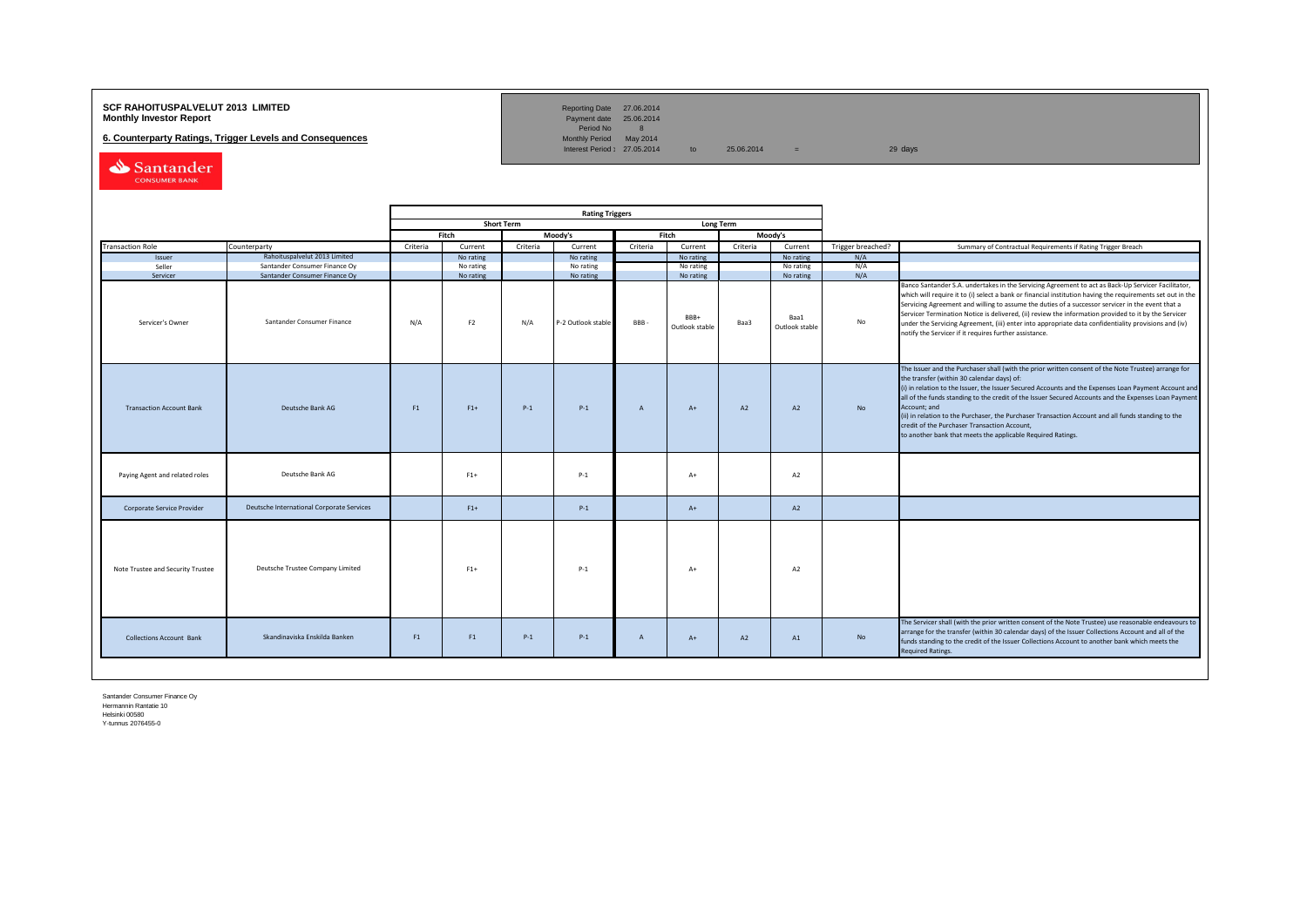## **SCF RAHOITUSPALVELUT 2013 LIMITED** Reporting Date 27.06.2014 **Monthly Investor Report Payment date** Payment date 25.06.2014

# **7.a Original Portfolio Principal Balance** Monthly Period May 2014<br>Interest Period May 2005.2014



Average amount - all: 12 666

Period No

Interest Period from 27.05.2014 to 25.06.2014 = 29 days

|            |               |           |                         | <b>TOTAL</b> |                               |                     |
|------------|---------------|-----------|-------------------------|--------------|-------------------------------|---------------------|
| <b>Min</b> | <b>Max</b>    | <b>No</b> | <b>Original balance</b> | %            | <b>WA mounths to maturity</b> | <b>WA seasoning</b> |
|            | 0 5 0 0 0     | 7722      | 25 239 514              | 4,9%         | 19,0                          | 13,7                |
|            | 5 000 10 000  | 12 105    | 90 402 977              | 17,6%        | 33,1                          | 12,1                |
|            | 10 000 15 000 | 8965      | 110 601 458             | 21,5%        | 40,4                          | 10,9                |
|            | 15 000 20 000 | 5 1 8 0   | 89 340 707              | 17,4%        | 43,5                          | 10,1                |
|            | 20 000 25 000 | 2882      | 64 224 790              | 12,5%        | 44,9                          | 9,8                 |
|            | 25 000 30 000 | 1476      | 40 132 379              | 7,8%         | 45,1                          | 9,3                 |
|            | 30 000 35 000 | 797       | 25 750 357              | 5,0%         | 44,8                          | 9,8                 |
|            | 35 000 40 000 | 473       | 17 609 997              | 3,4%         | 44,3                          | 9,9                 |
|            | 40 000 45 000 | 294       | 12 468 941              | 2,4 %        | 44,6                          | 9,7                 |
|            | 45 000 50 000 | 238       | 11 245 953              | 2,2%         | 45,3                          | 10,0                |
|            | 50 000 55 000 | 119       | 6 227 331               | 1,2%         | 46,6                          | 9,0                 |
|            | 55 000 60 000 | 78        | 4 470 912               | 0,9%         | 47,1                          | 8,8                 |
| $60000 +$  |               | 201       | 15 640 043              | 3,0%         | 44,3                          | 8,3                 |
|            |               |           |                         |              |                               |                     |
| Total      |               | 40 530    | 513 355 357             | 100%         |                               |                     |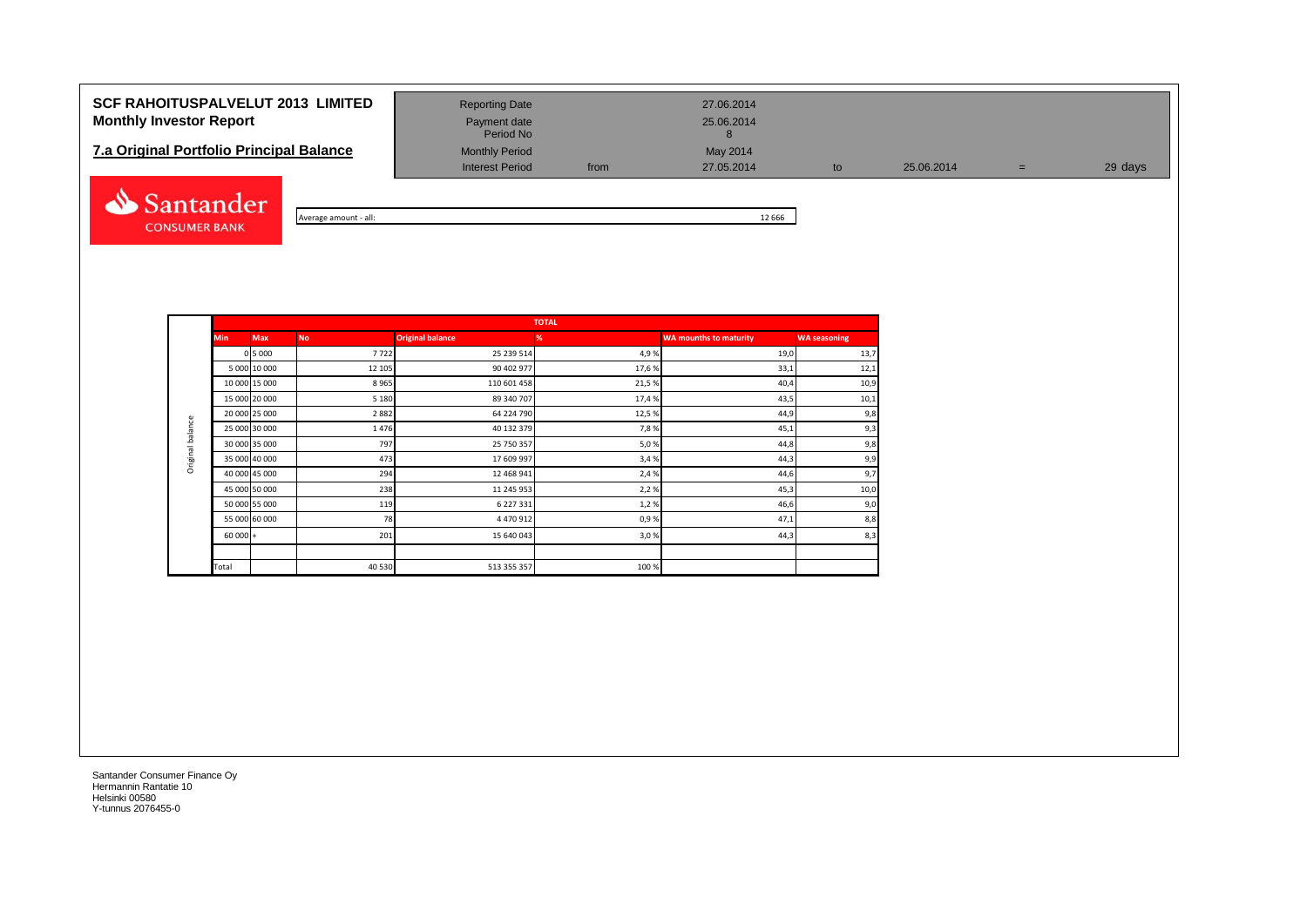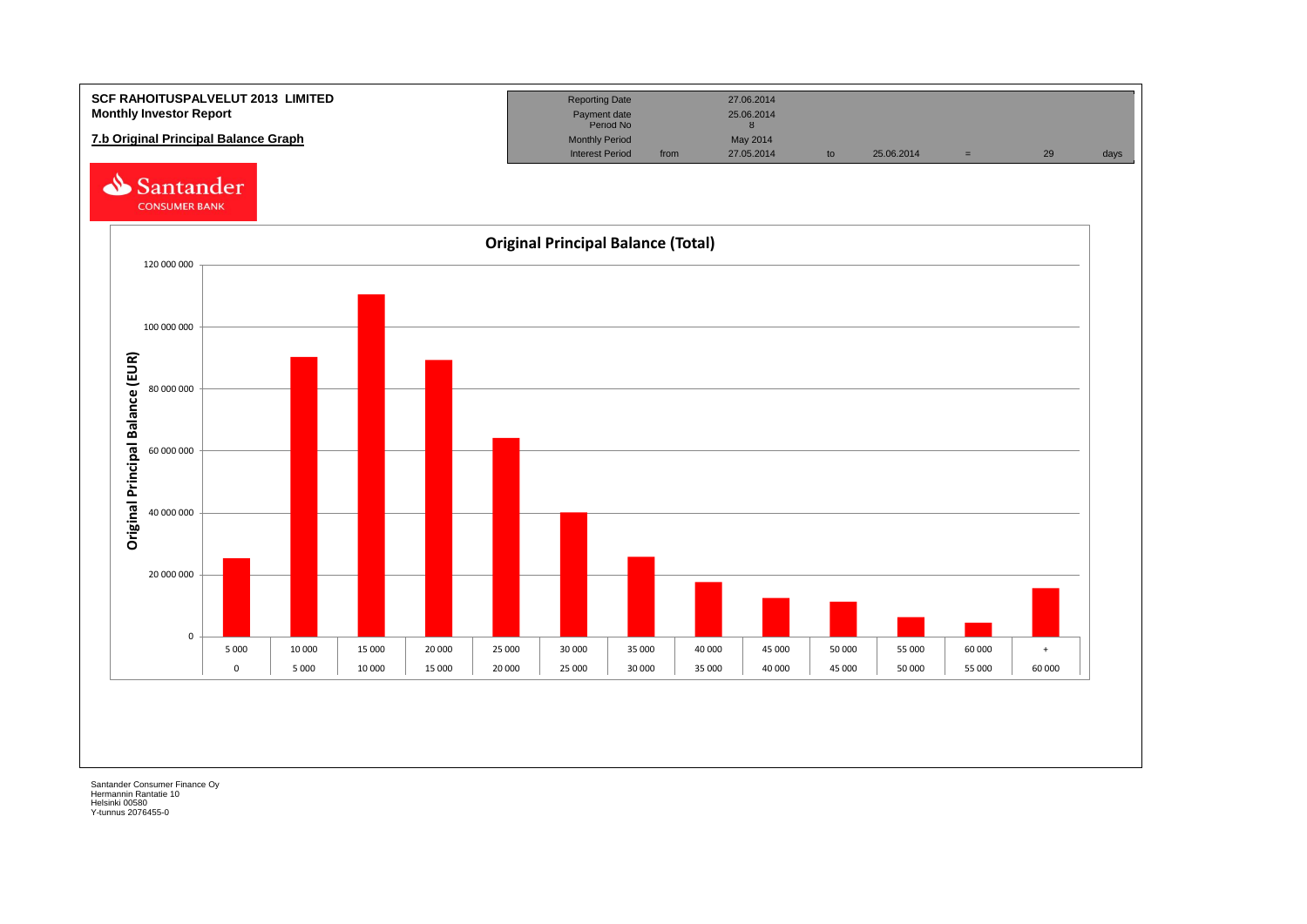| <b>SCF RAHOITUSPALVELUT 2013 LIMITED</b><br><b>Monthly Investor Report</b><br>8.a Outstanding Principal Balance | <b>Reporting Date</b><br>Payment date<br>Period No<br><b>Monthly Period</b><br><b>Interest Period</b> | from | 27.06.2014<br>25.06.2014<br>May 2014<br>27.05.2014 | to | 25.06.2014 | $=$ | 29 days |
|-----------------------------------------------------------------------------------------------------------------|-------------------------------------------------------------------------------------------------------|------|----------------------------------------------------|----|------------|-----|---------|
| Santander                                                                                                       |                                                                                                       |      | 10000                                              |    |            |     |         |



|             | <b>TOTAL</b> |               |           |                            |        |                              |                     |
|-------------|--------------|---------------|-----------|----------------------------|--------|------------------------------|---------------------|
|             | <b>Min</b>   | <b>Max</b>    | <b>No</b> | <b>Outstanding balance</b> | %      | <b>WA months to maturity</b> | <b>WA seasoning</b> |
|             |              | 0 5 0 0 0     | 8 4 1 4   | 24 404 202                 | 7,16%  | 20,0                         | 21,6                |
|             |              | 5 000 10 000  | 9776      | 72 325 050                 | 21,22% | 33,2                         | 19,1                |
|             |              | 10 000 15 000 | 6414      | 78 517 194                 | 23,03% | 39,1                         | 17,6                |
|             |              | 15 000 20 000 | 3 2 5 3   | 56 084 748                 | 16,45% | 41,1                         | 17,0                |
|             |              | 20 000 25 000 | 1709      | 37 889 420                 | 11,12% | 41,9                         | 16,4                |
| balance     |              | 25 000 30 000 | 789       | 21 484 306                 | 6,30%  | 41,7                         | 16,6                |
| Outstanding |              | 30 000 35 000 | 453       | 14 621 313                 | 4,29%  | 41,0                         | 17,0                |
|             |              | 35 000 40 000 | 248       | 9 279 751                  | 2,72%  | 42,0                         | 16,5                |
|             |              | 40 000 45 000 | 204       | 8 5 9 7 3 9 9              | 2,52%  | 41,3                         | 17,4                |
|             |              | 45 000 50 000 | 98        | 4638011                    | 1,36%  | 41,1                         | 16,9                |
|             |              | 50 000 55 000 | 63        | 3 3 1 1 9 0 4              | 0,97%  | 42,4                         | 17,2                |
|             |              | 55 000 60 000 | 37        | 2 130 067                  | 0,62%  | 43,1                         | 15,6                |
|             | $60000 +$    |               | 100       | 7601699                    | 2,23%  | 41,9                         | 16,0                |
|             |              |               |           |                            |        |                              |                     |
|             | Total        |               | 31 5 58   | 340 885 065                |        |                              |                     |

**CONSUMER BANK**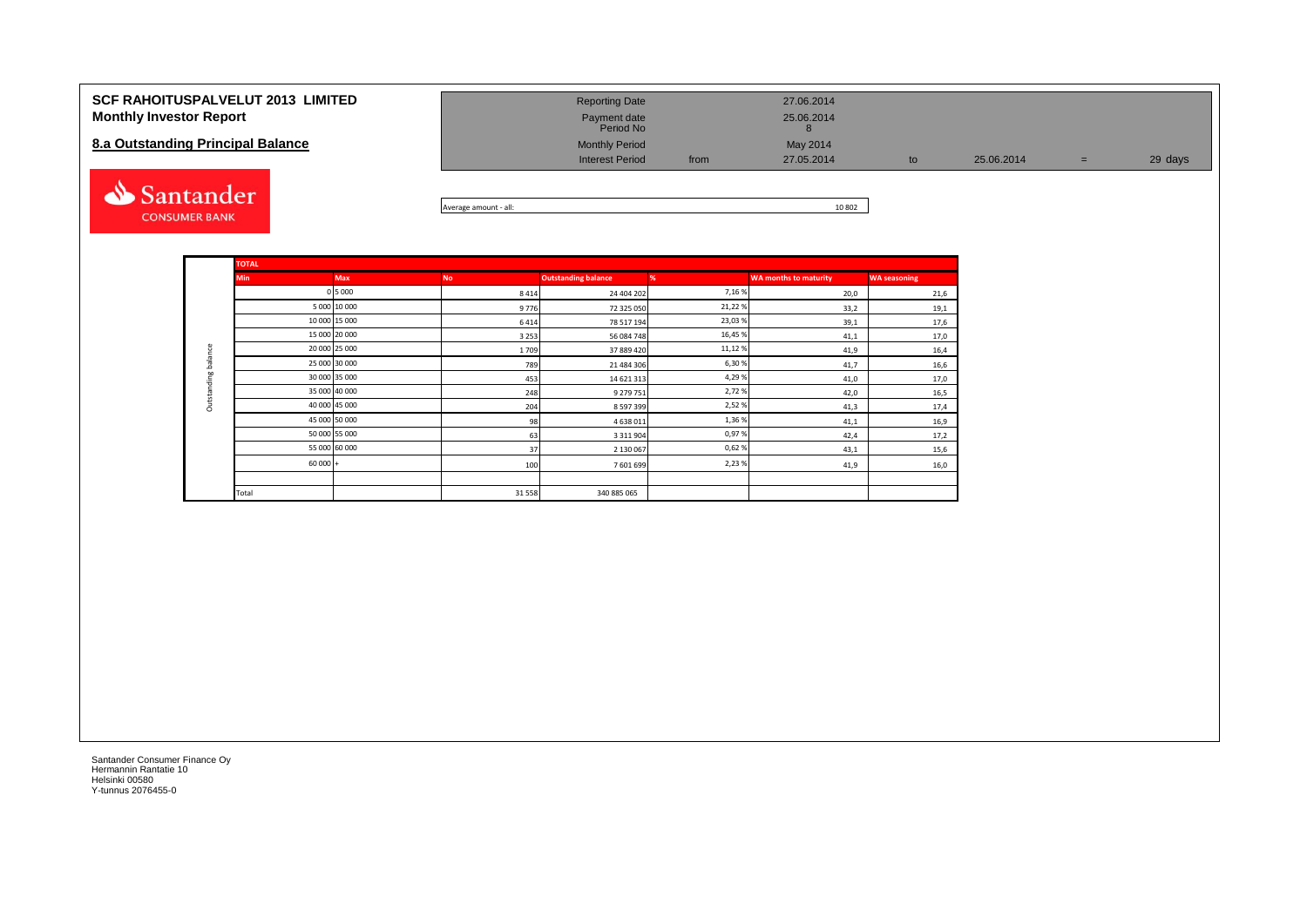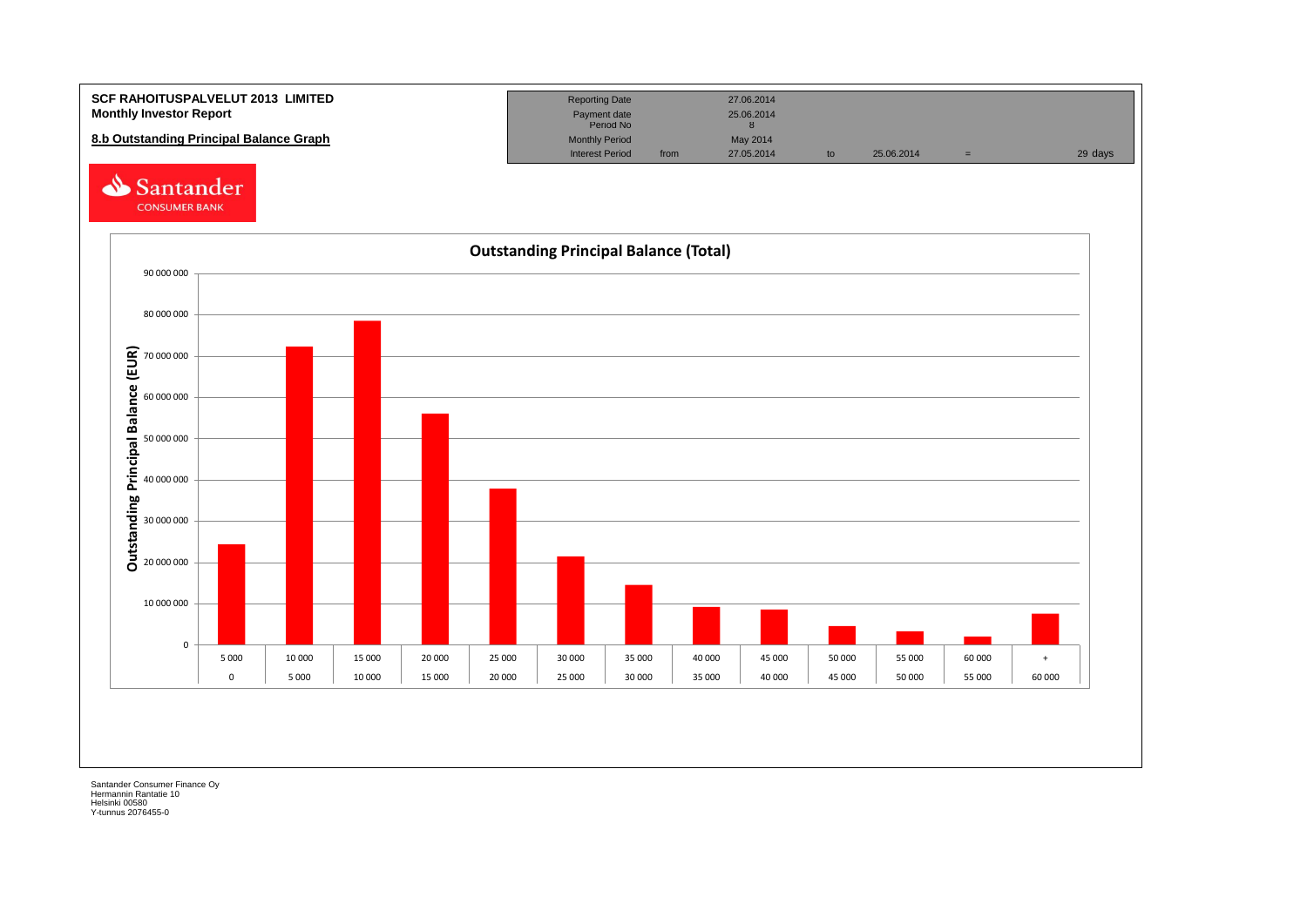| <b>SCF RAHOITUSPALVELUT 2013 LIMITED</b> | <b>Reporting Date</b>     |      | 27.06.2014 |    |            |         |
|------------------------------------------|---------------------------|------|------------|----|------------|---------|
| <b>Monthly Investor Report</b>           | Payment date<br>Period No |      | 25.06.2014 |    |            |         |
| 9.a Geographical Distribution            | <b>Monthly Period</b>     |      | May 2014   |    |            |         |
|                                          | <b>Interest Period</b>    | from | 27.05.2014 | to | 25.06.2014 | 29 days |



Geographic distribution

phic distribution

andei

|                        |           |                            | <b>TOTAL</b>             |            |                              |                     |
|------------------------|-----------|----------------------------|--------------------------|------------|------------------------------|---------------------|
| <b>District</b>        | <b>No</b> | <b>Outstanding balance</b> | % of Outstanding balance | % of Loans | <b>WA months to maturity</b> | <b>WA seasoning</b> |
| <b>Central Finland</b> | 3 3 6 6   | 35 240 908                 | 10,34 %                  | 10,67%     | 37,5                         | 17,7                |
| Eastern Finland        | 917       | 9 129 877                  | 2,68%                    | 2,91%      | 37,9                         | 17,5                |
| East Tavastia          | 1833      | 19 420 355                 | 5,70%                    | 5,81%      | 37,5                         | 18,1                |
| Greater Helsinki       | 11 1 22   | 125 904 658                | 36,93%                   | 35,24%     | 37,7                         | 17,7                |
| Northern Finland       | 3030      | 33 185 943                 | 9,74%                    | 9,60%      | 38,3                         | 17,8                |
| Northern Savonia       | 1253      | 13 127 071                 | 3,85 %                   | 3,97%      | 37,4                         | 17,7                |
| Ostrobothnia           | 2056      | 20 688 789                 | 6,07%                    | 6,51%      | 36,3                         | 18,0                |
| South-Eastern Fi       | 1789      | 18 943 461                 | 5,56%                    | 5,67%      | 37,9                         | 17,7                |
| South-Western Fi       | 3333      | 35 124 624                 | 10,30%                   | 10,56%     | 37,5                         | 18,0                |
| Western Tavastia       | 2859      | 30 119 379                 | 8,84%                    | 9,06%      | 37,8                         | 17,7                |
|                        |           |                            |                          |            |                              |                     |
|                        |           |                            |                          |            |                              |                     |
| Total                  | 31 5 58   | 340 885 065                | 100 %                    | 100,00%    |                              |                     |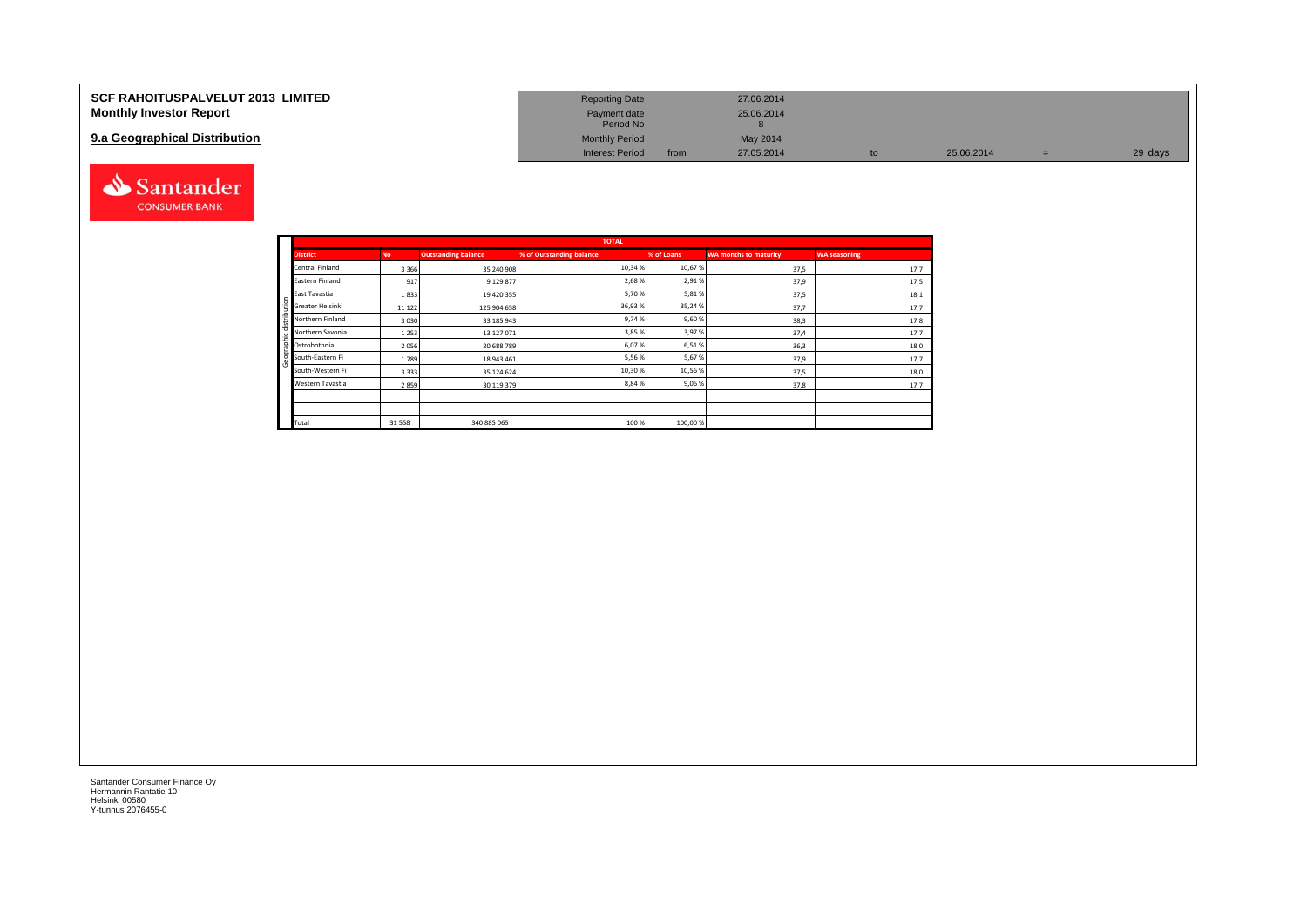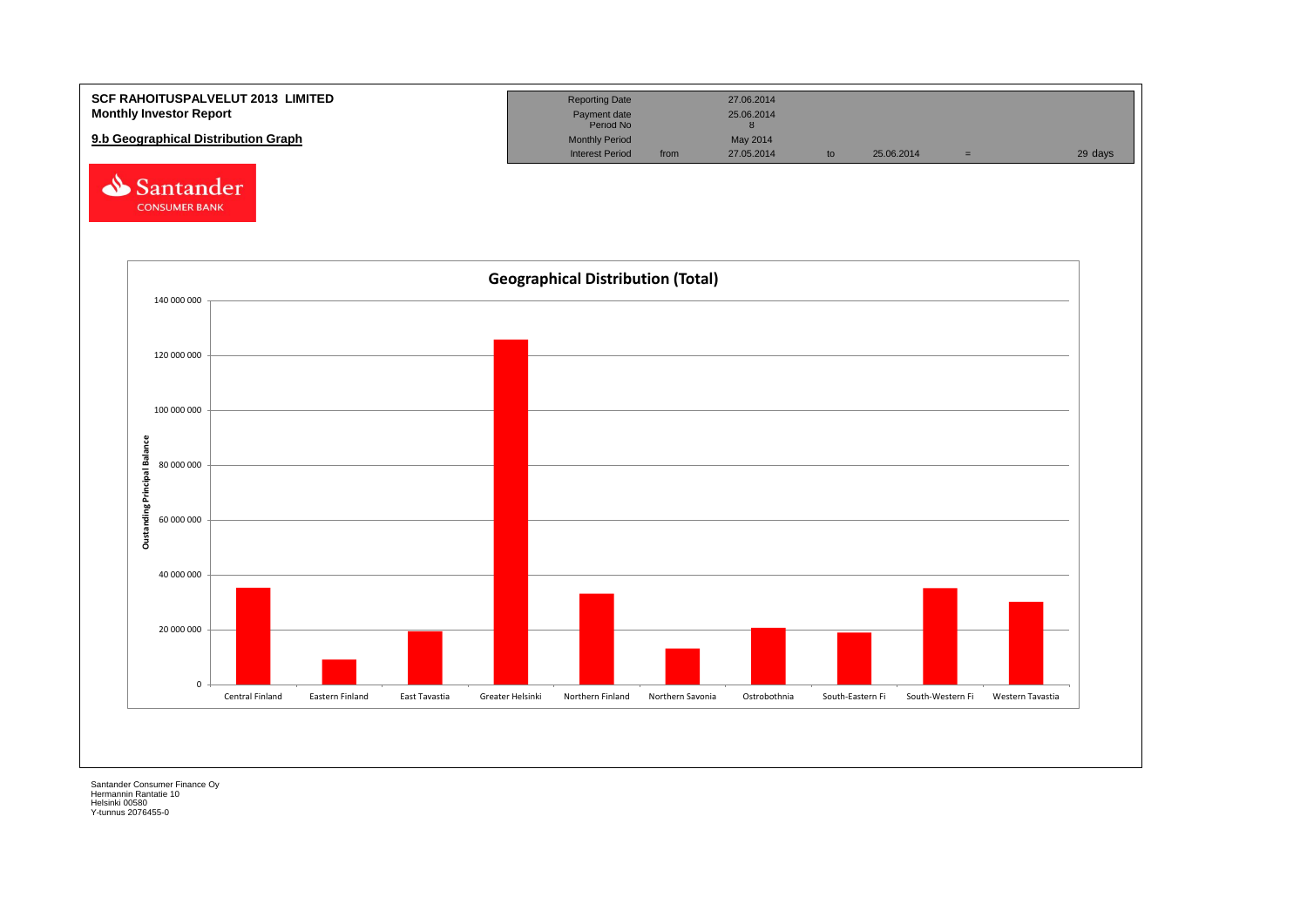#### **SCF RAHOITUSPALVELUT 2013 LIMITED Monthly Investor Report**

#### **10.a Interest Rate**



| <b>Reporting Date</b>     |      | 27.06.2014 |    |            |     |         |
|---------------------------|------|------------|----|------------|-----|---------|
| Payment date<br>Period No |      | 25.06.2014 |    |            |     |         |
| <b>Monthly Period</b>     |      | May 2014   |    |            |     |         |
| <b>Interest Period</b>    | from | 27.05.2014 | to | 25.06.2014 | $=$ | 29 days |

|         |            |         |           |                            | <b>TOTAL</b>                                         |      |                     |
|---------|------------|---------|-----------|----------------------------|------------------------------------------------------|------|---------------------|
|         | $Min (>=)$ | Max (<) | <b>No</b> | <b>Outstanding balance</b> | % of total Outstanding balance WA months to maturity |      | <b>WA seasoning</b> |
|         |            | 1%      | 929       | 7 229 688                  | 2,12%                                                | 30,9 | 16,5                |
|         | 1 %        | 2 %     | 3102      | 30 652 974                 | 8,99%                                                | 36,4 | 16,1                |
| ution   | 2 %        | 4 %     | 6418      | 85 435 343                 | 25,06%                                               | 39,6 | 16,6                |
|         | 4 %        | 6 %     | 14 2 2 7  | 160 303 664                | 47,03%                                               | 37,5 | 18,6                |
| distrib | 6 %        | 8%      | 6831      | 56 820 273                 | 16,67%                                               | 36,6 | 18,5                |
| α       | 8 %        | 10%     | 51        | 443 122                    | 0,13%                                                | 40,1 | 14,7                |
| ğ<br>Ξ  | 10%        | 12%     |           |                            |                                                      |      |                     |
|         | 12%        | 14 %    |           |                            |                                                      |      |                     |
|         | 14 %       | 16 %    |           |                            |                                                      |      |                     |
|         | 16 %       | 18%     |           |                            |                                                      |      |                     |
|         |            |         |           |                            |                                                      |      |                     |
|         | Total      |         | 31558     | 340 885 065                | 100 %                                                |      |                     |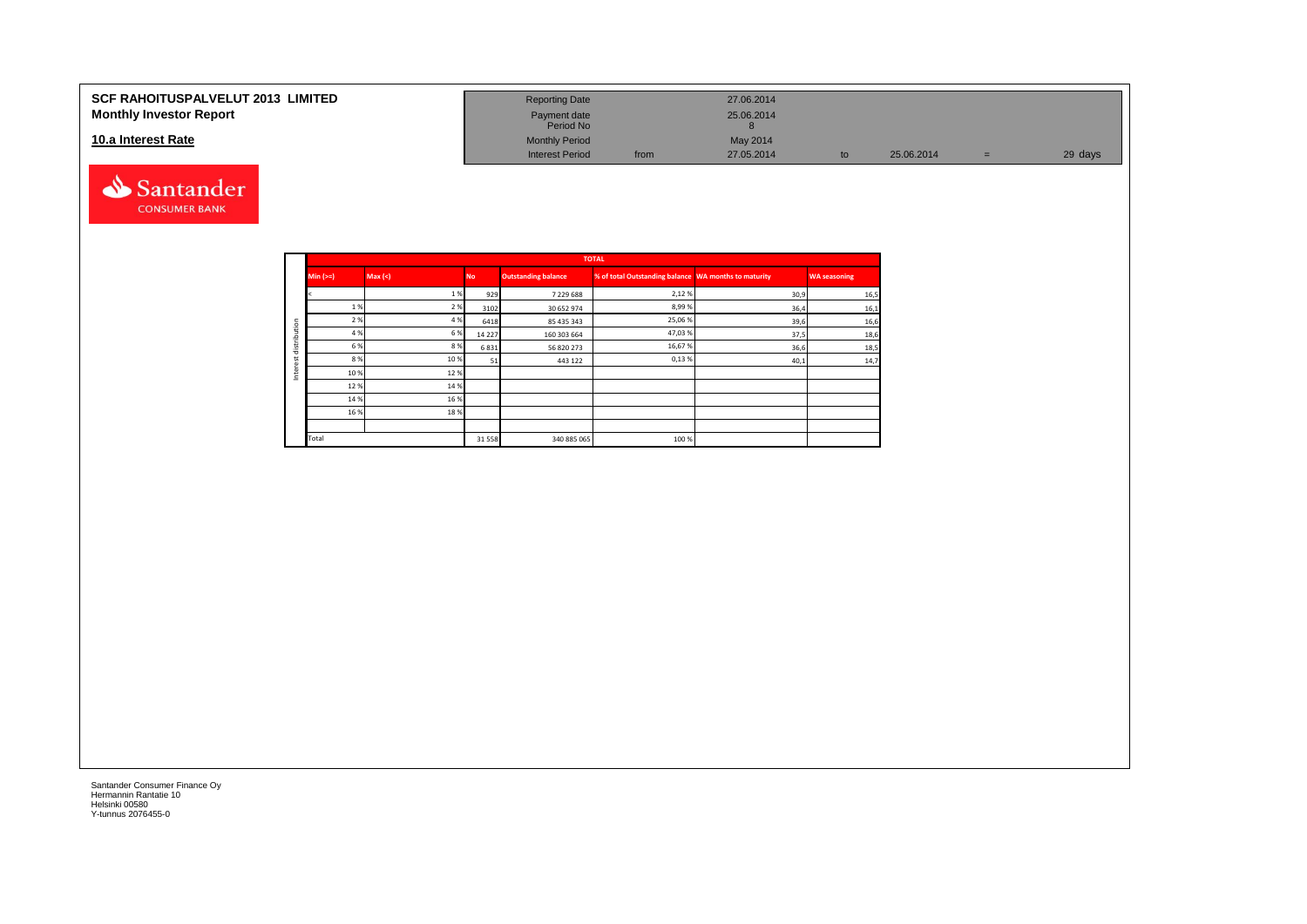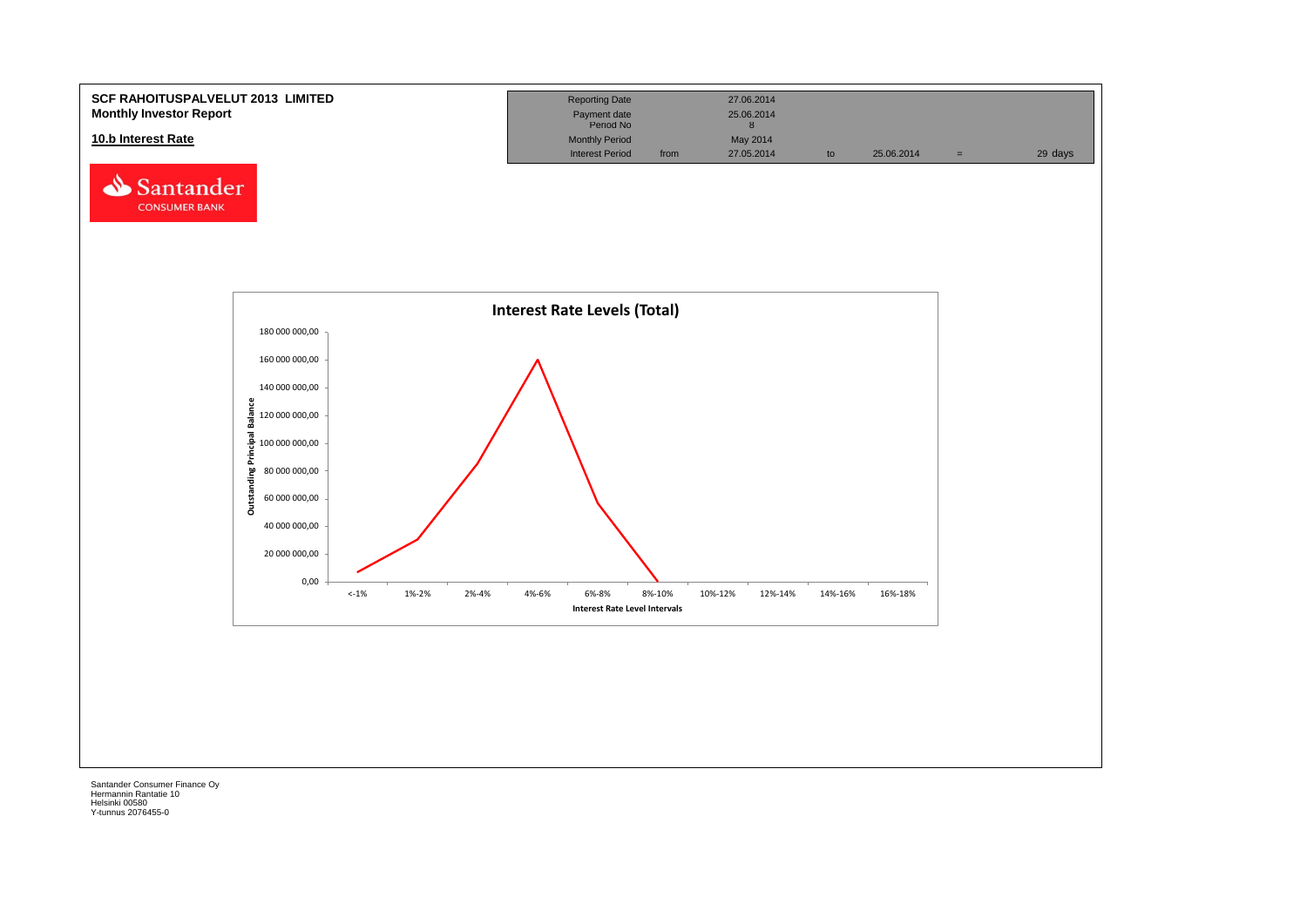### **SCF RAHOITUSPALVELUT 2013 LIMITED Monthly Investor Report**

#### **11.a Remaining Terms**



| <b>Reporting Date</b>     |      | 27.06.2014 |    |            |   |         |
|---------------------------|------|------------|----|------------|---|---------|
| Payment date<br>Period No |      | 25.06.2014 |    |            |   |         |
| <b>Monthly Period</b>     |      | May 2014   |    |            |   |         |
| <b>Interest Period</b>    | from | 27.05.2014 | to | 25.06.2014 | = | 29 days |

|                     |            |            |           | <b>TOTAL</b>               |        |                              |                     |
|---------------------|------------|------------|-----------|----------------------------|--------|------------------------------|---------------------|
|                     | <b>Min</b> | <b>Max</b> | <b>No</b> | <b>Outstanding balance</b> | %      | <b>WA months to maturity</b> | <b>WA seasoning</b> |
|                     |            |            | 64        | 135 509                    | 0,04%  | 0,0                          | 48,2                |
|                     |            | 12         | 3879      | 12 356 213                 | 3,62%  | 8,6                          | 30,8                |
|                     | 13         | 24         | 6 1 4 1   | 38 818 677                 | 11,39% | 19,5                         | 22,8                |
|                     | 25         | 36         | 7 2 4 9   | 73 115 112                 | 21,45% | 31,6                         | 21,4                |
| maturity            | 37         | 48         | 11 652    | 173 219 730                | 50,81% | 43,4                         | 16,0                |
|                     | 49         | 60         | 2 5 7 3   | 43 239 825                 | 12,68% | 49,6                         | 10,4                |
| $\mathbf{S}$        | 61         | 72         |           |                            |        |                              |                     |
| Months <sub>1</sub> | 73         | 84         |           |                            |        |                              |                     |
|                     | 85         | 96         |           |                            |        |                              |                     |
|                     | 97         | 108        |           |                            |        |                              |                     |
|                     | 109        | 120        |           |                            |        |                              |                     |
|                     | 121        |            |           |                            |        |                              |                     |
|                     |            |            |           |                            |        |                              |                     |
|                     | Total      |            | 31 5 58   | 340 885 065                | 100%   |                              |                     |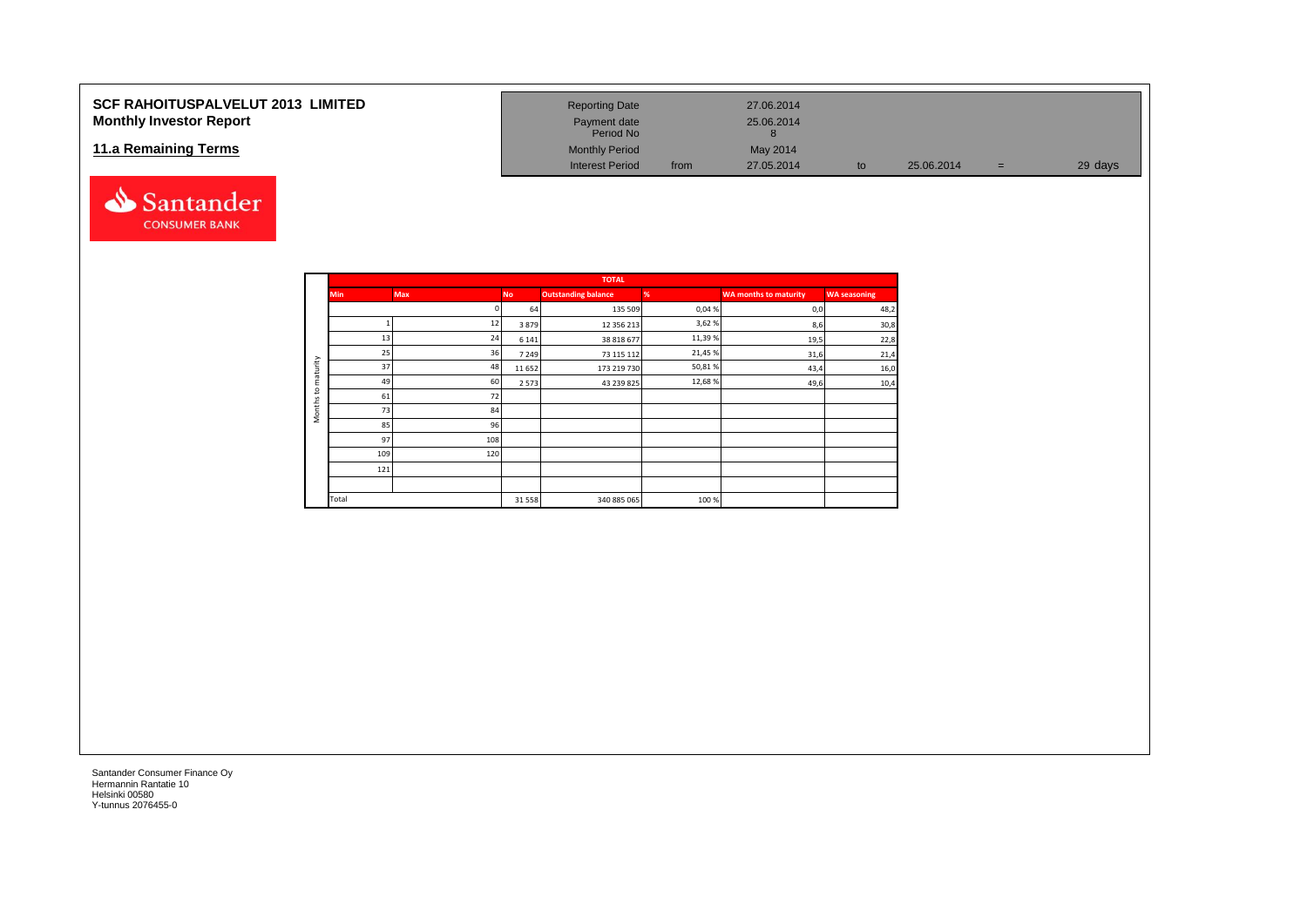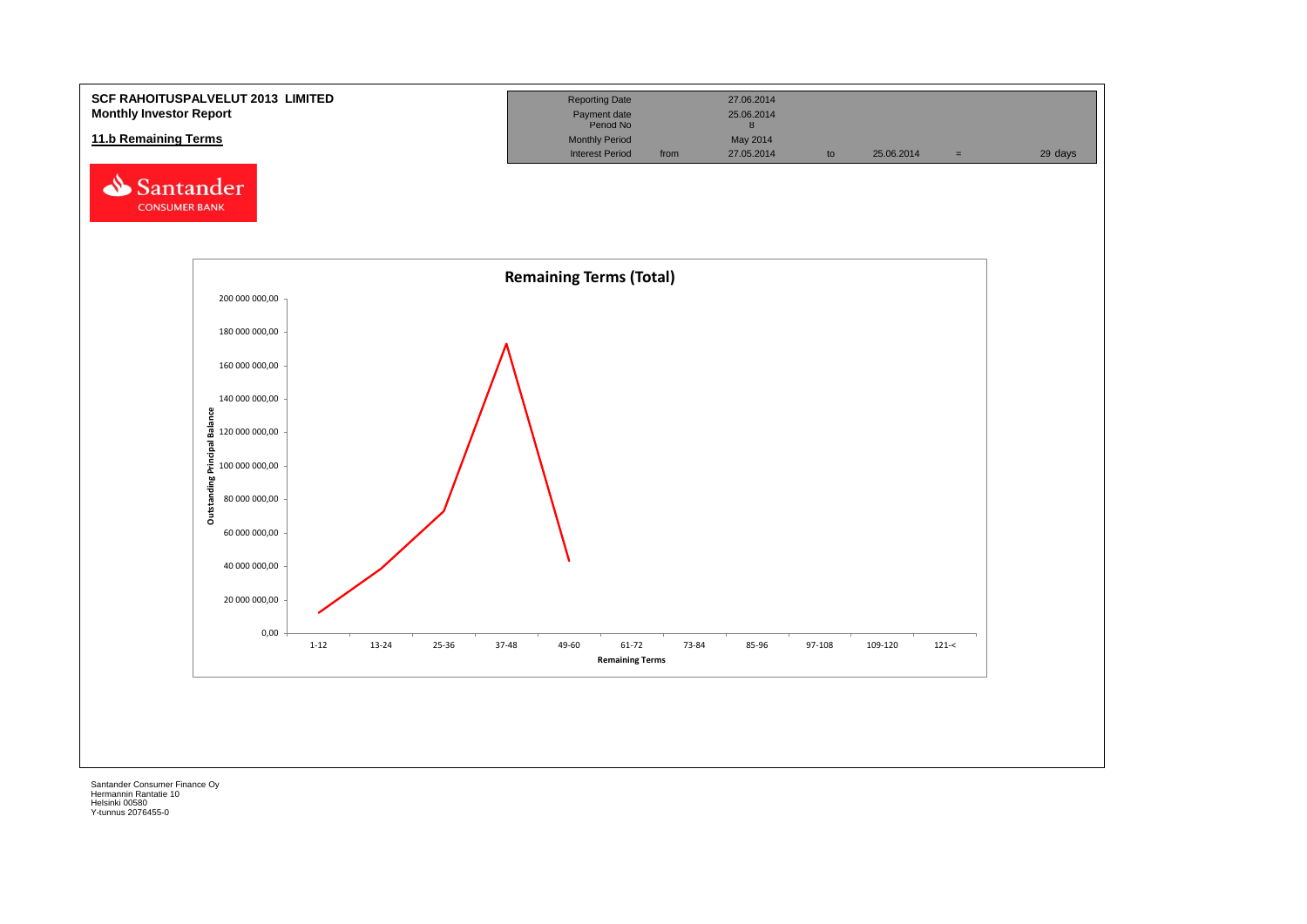| <b>SCF RAHOITUSPALVELUT 2013 LIMITED</b> | <b>Reporting Date</b>     |      | 27.06.2014 |    |            |   |         |
|------------------------------------------|---------------------------|------|------------|----|------------|---|---------|
| <b>Monthly Investor Report</b>           | Payment date<br>Period No |      | 25.06.2014 |    |            |   |         |
| 12.a Seasoning                           | <b>Monthly Period</b>     |      | May 2014   |    |            |   |         |
|                                          | <b>Interest Period</b>    | from | 27.05.2014 | to | 25.06.2014 | = | 29 days |



|                       |            |            |           | <b>TOTAL</b>               |                                    |                              |                     |
|-----------------------|------------|------------|-----------|----------------------------|------------------------------------|------------------------------|---------------------|
|                       | <b>Min</b> | <b>Max</b> | <b>No</b> | <b>Outstanding balance</b> | % of Outstanding<br><b>Balance</b> | <b>WA months to maturity</b> | <b>WA seasoning</b> |
|                       |            | 12         | 7 2 7 6   | 93 319 022                 | 27,38%                             | 44,3                         | 10,9                |
| $\breve{\phantom{a}}$ | 13         | 24         | 18 301    | 198 092 147                | 58,11%                             | 37,7                         | 17,6                |
| c                     | 25         | 36         | 4 3 9 6   | 39 203 952                 | 11,50%                             | 27,9                         | 28,0                |
| $\Omega$              | 37         | 48         | 1078      | 7 538 669                  | 2,21%                              | 16,8                         | 42,1                |
| £                     | 49         | 60         | 498       | 2687079                    | 0,79%                              | 6,8                          | 54,0                |
|                       | 61         | 72         |           | 44 196                     | 0,01%                              | 10,4                         | 63,3                |
|                       | 73         | 84         |           |                            |                                    |                              |                     |
|                       | 85         | 96         |           |                            |                                    |                              |                     |
|                       |            |            |           |                            |                                    |                              |                     |
|                       | Total      |            | 31 5 58   | 340 885 065                | 100 %                              |                              |                     |

Santander Consumer Bank AS Strandveien 18 PO Box 177 N-1325 Lysaker Tel.: +47 21 08 30 00 Fax.: +47 21 08 33 68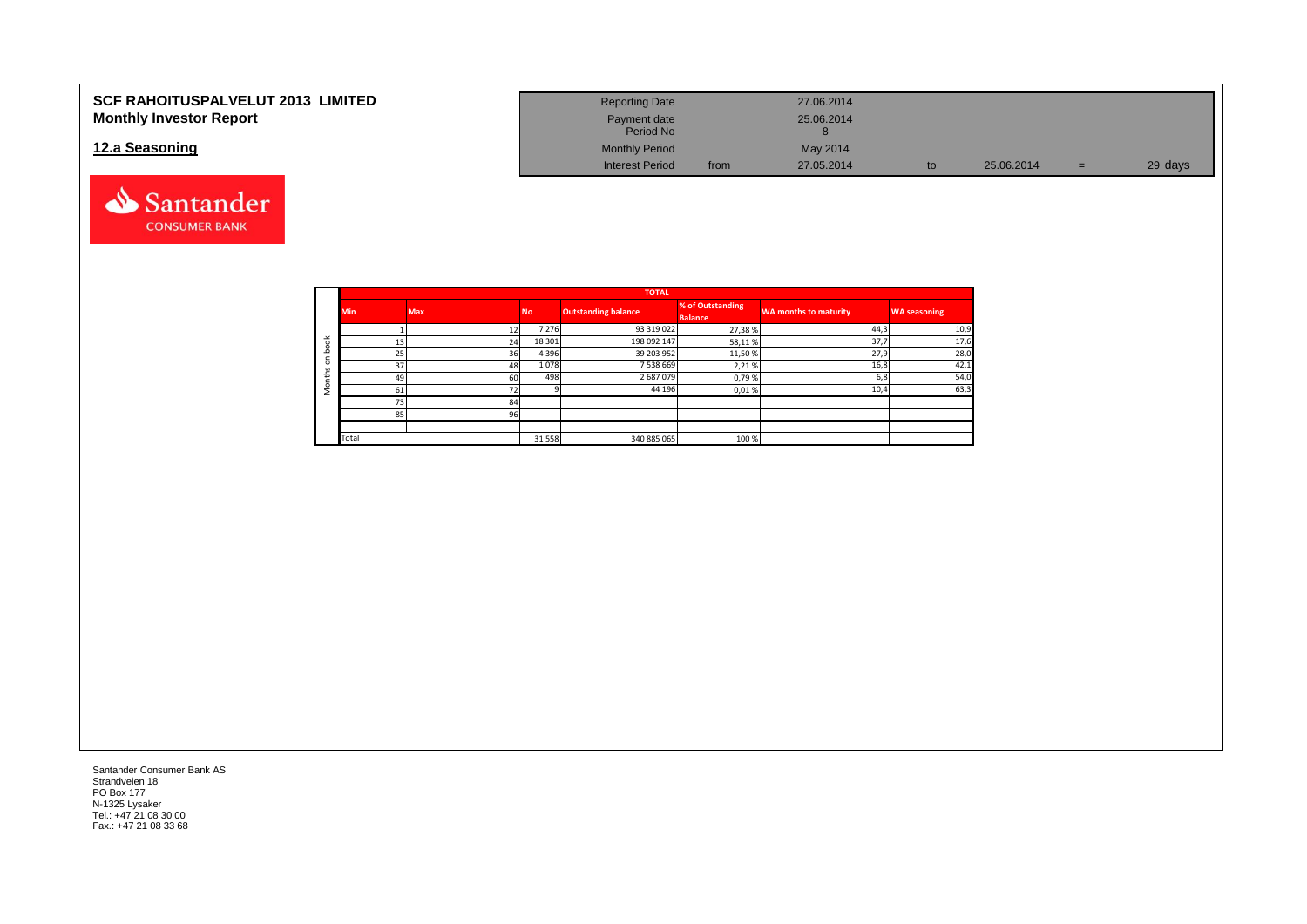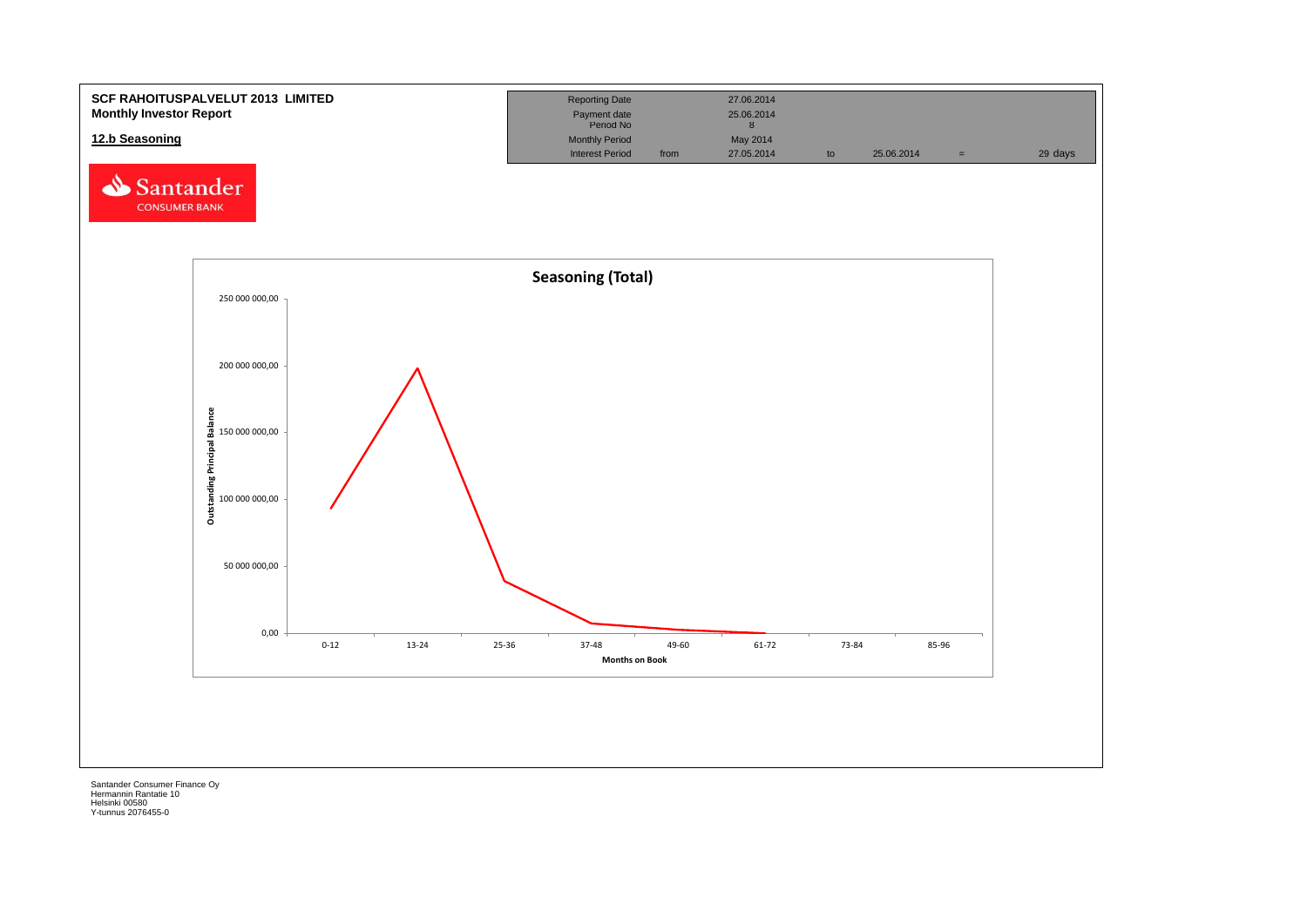| <b>SCF RAHOITUSPALVELUT 2013 LIMITED</b><br><b>Monthly Investor Report</b> | <b>Reporting Date</b><br>Payment date |      | 27.06.2014<br>25.06.2014 |            |     |         |
|----------------------------------------------------------------------------|---------------------------------------|------|--------------------------|------------|-----|---------|
|                                                                            | Period No                             |      |                          |            |     |         |
| 13.a Balloon Ioans                                                         | <b>Monthly Period</b>                 |      | May 2014                 |            |     |         |
|                                                                            | <b>Interest Period</b>                | from | 27.05.2014               | 25.06.2014 | $=$ | 29 days |

|                  |                     | <b>TOTAL</b> |           |                            |                                    |                       |                          |                          |                     |  |  |  |  |  |  |
|------------------|---------------------|--------------|-----------|----------------------------|------------------------------------|-----------------------|--------------------------|--------------------------|---------------------|--|--|--|--|--|--|
| ∸<br>$\sim$<br>⋍ | ৯ৎ                  | Min          | <b>No</b> | <b>Outstanding balance</b> | % of Outstanding<br><b>Balance</b> | <b>Residual Value</b> | <b>Residual of Total</b> | WA months to<br>maturity | <b>WA seasoning</b> |  |  |  |  |  |  |
|                  | $\sigma$<br>$\circ$ | Standard     | 25 196    | 217 502 900                | 63,81%                             | 2844                  | 0,00%                    | 36,3                     | 17,5                |  |  |  |  |  |  |
|                  | ∘                   | Balloon      | 6362      | 123 382 165                | 36,19 %                            | 43 038 635            | 34,88%                   | 40,0                     | 18,3                |  |  |  |  |  |  |
|                  | π<br>őñ             |              |           |                            |                                    |                       |                          |                          |                     |  |  |  |  |  |  |
|                  |                     | Total        | 31 5 58   | 340 885 065                | 100 %                              | 43 041 479            | 12,63%                   |                          |                     |  |  |  |  |  |  |

┑

Santander Consumer Finance Oy Hermannin Rantatie 10 Helsinki 00580 Y-tunnus 2076455-0

Santander **CONSUMER BANK**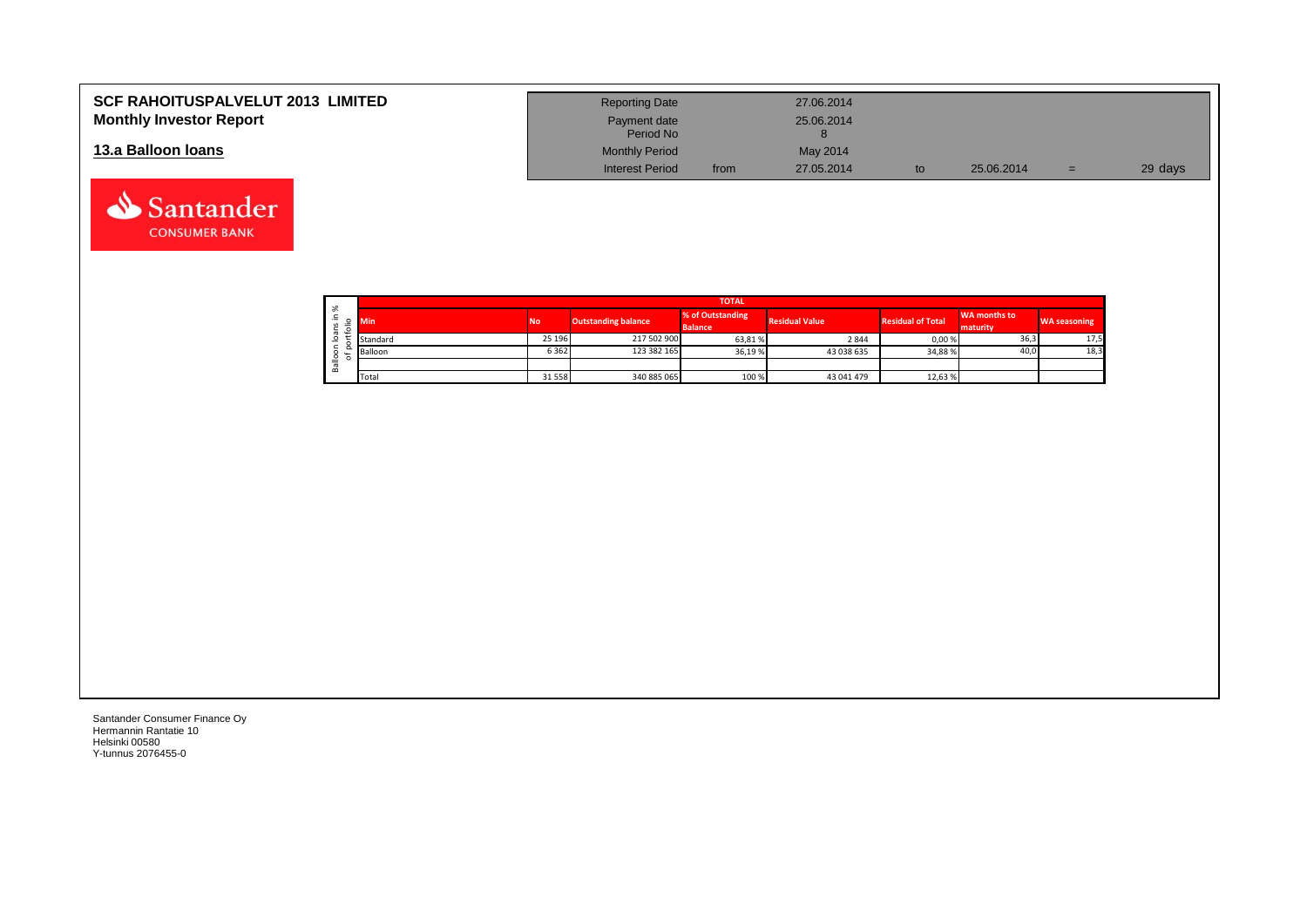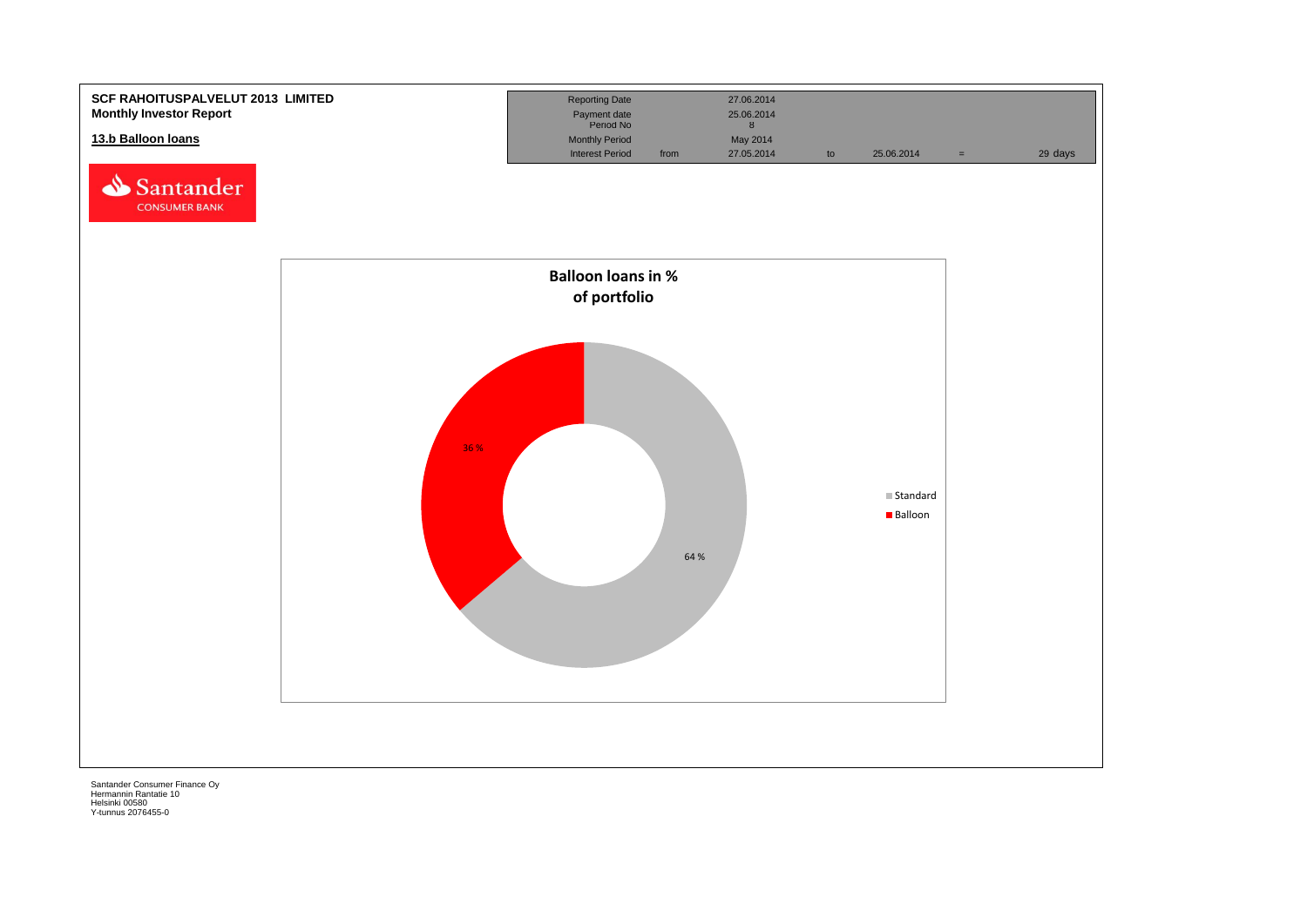#### **SCF RAHOITUSPALVELI Monthly Investor Report**

#### **14.a # loans per borrowe**



| UT 2013 LIMITED | <b>Reporting Date</b>     |      | 27.06.2014 |    |            |   |         |
|-----------------|---------------------------|------|------------|----|------------|---|---------|
|                 | Payment date<br>Period No |      | 25.06.2014 |    |            |   |         |
|                 | <b>Monthly Period</b>     |      | May 2014   |    |            |   |         |
|                 | <b>Interest Period</b>    | from | 27.05.2014 | to | 25.06.2014 | = | 29 days |

|                      |                              | <b>TOTAL</b>                   |                            |        |
|----------------------|------------------------------|--------------------------------|----------------------------|--------|
|                      | <b>Total number of loans</b> | <b>Total number of debtors</b> | <b>Outstanding balance</b> |        |
|                      | 1                            | 30 0 28                        | 319 856 191                | 93,83% |
|                      | 2                            | 579                            | 15 682 415                 | 4,60 % |
|                      | 3                            | 56                             | 2 543 737                  | 0,75 % |
|                      | 4                            | 20                             | 1 1 2 7 5 1 3              | 0,33 % |
|                      | 5                            | 6                              | 438 741                    | 0,13%  |
|                      | 6                            | 5                              | 450 970                    | 0,13%  |
|                      | $\overline{7}$               | $\overline{2}$                 | 104 932                    | 0,03%  |
|                      | 8                            |                                | 217 666                    | 0,06 % |
|                      | 9                            |                                | 53 371                     | 0,02%  |
| # loans per borrower | 10                           | 1                              | 139 300                    | 0,04 % |
|                      | $11\,$                       |                                | 122 616                    | 0,04 % |
|                      | 12                           |                                | 147 613                    | 0,04 % |
|                      |                              |                                |                            |        |
|                      |                              |                                |                            |        |
|                      |                              |                                |                            |        |
|                      |                              |                                |                            |        |
|                      |                              |                                |                            |        |
|                      |                              |                                |                            |        |
|                      |                              |                                |                            |        |
|                      |                              |                                |                            |        |
|                      |                              |                                |                            |        |
|                      |                              |                                |                            |        |
|                      |                              |                                |                            |        |
|                      | Total:                       | 30 701                         | 340 885 065                | 100,0% |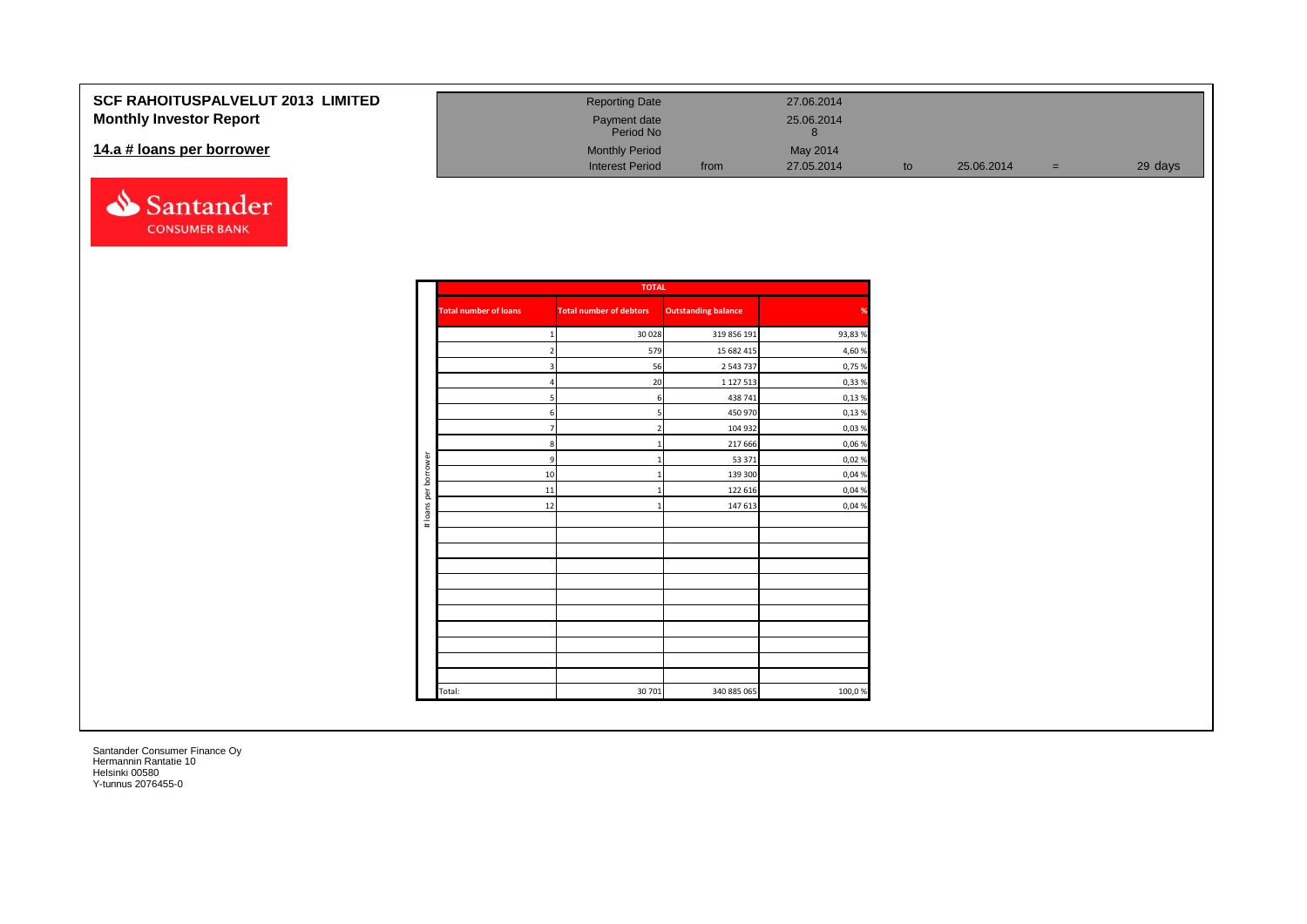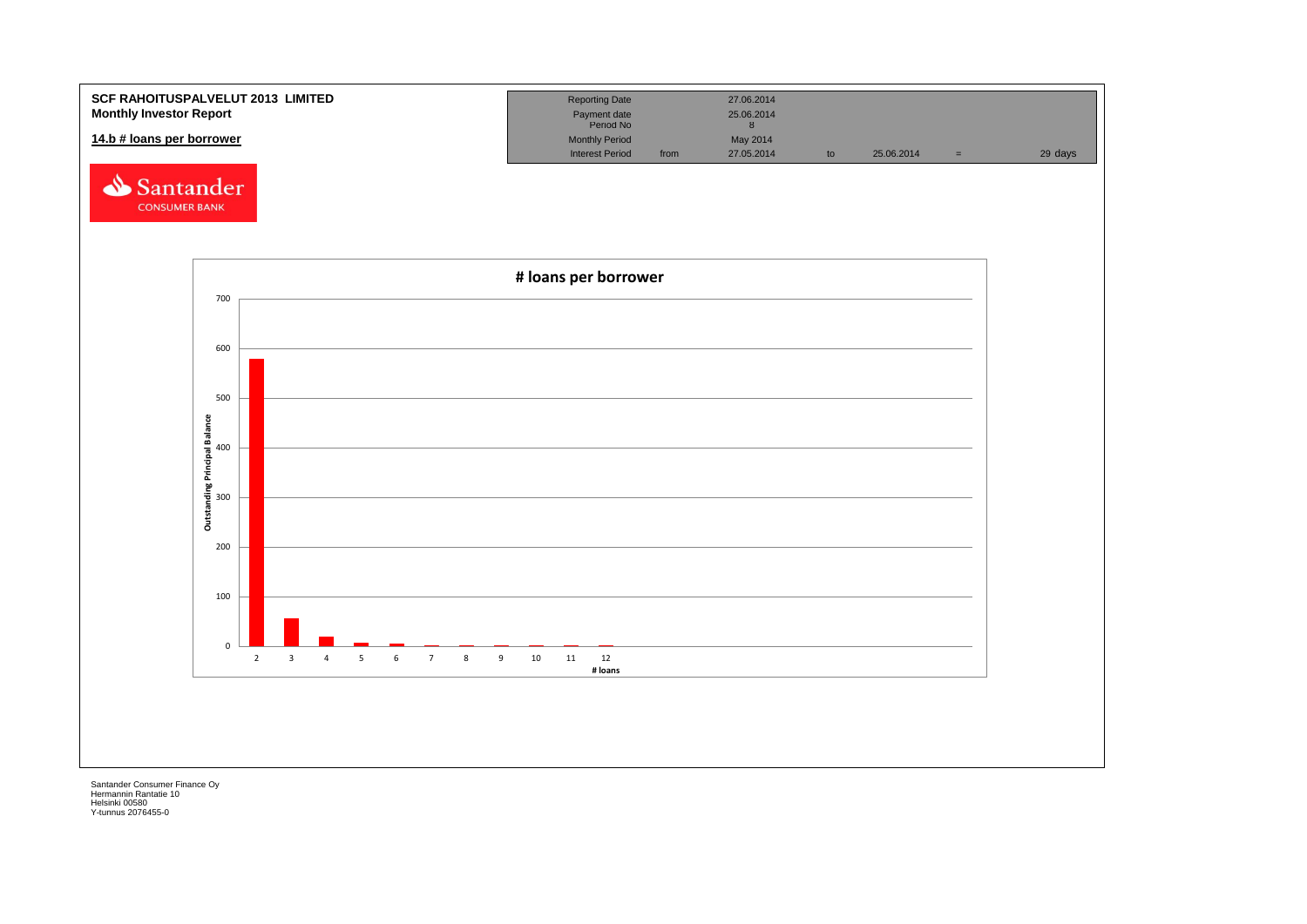# **SCF RAHOITUSPALVELUT 2013 LIMITED** Reporting Date 27.06.2014 **Monthly Investor Report Payment date** 25.06.2014

#### **15.a Amortization Profile**



| <b>15.a Amortization Profile</b> |                         |               | <b>Monthly Period</b><br><b>Interest Period</b> | from                       | May 2014<br>27.05.2014      | to                         | 25.06.2014     | $=$             | 29 days |
|----------------------------------|-------------------------|---------------|-------------------------------------------------|----------------------------|-----------------------------|----------------------------|----------------|-----------------|---------|
| Santander                        |                         | <b>TOTAL</b>  |                                                 |                            |                             |                            |                |                 |         |
| <b>CONSUMER BANK</b>             |                         | <b>Period</b> | <b>Opening Balance</b>                          | <b>Closing Balance</b>     | <b>Amortization</b>         | <b>Interest</b>            | Yield          | Percentage      |         |
|                                  |                         |               | 340 885 065<br>331 680 540                      | 331 680 540<br>322 761 054 | 9 204 5 25<br>8 9 1 9 4 8 6 | 1 350 160<br>1 3 1 4 1 6 5 | 1,94%<br>1,94% | 4,60 %<br>4,48% |         |
|                                  |                         |               | 322 761 054                                     | 313 819 511                | 8 941 542                   | 1 278 908                  | 1,94%          | 4,36 %          |         |
|                                  |                         |               | 313 819 511                                     | 304 854 100                | 8 9 6 5 4 1 2               | 1 243 543                  | 1,94%          | 4,23%           |         |
|                                  |                         |               | 304 854 100                                     | 295 973 296                | 8 8 8 0 8 0 4               | 1 208 241                  | 1,94%          | 4,11%           |         |
|                                  | ods)                    |               | 295 973 296                                     | 287 276 555                | 8 696 740                   | 1 173 281                  | 1,95%          | 3,99%           |         |
|                                  |                         |               | 287 276 555                                     | 278 664 718                | 8 6 1 8 3 7                 | 1 138 944                  | 1,95 %         | 3,87 %          |         |
|                                  | $\circ$<br>$\bar{\sim}$ |               | 278 664 718                                     | 269 971 853                | 8 692 865                   | 1 104 967                  | 1,95%          | 3,75 %          |         |
|                                  | €                       |               | 269 971 853                                     | 261 384 045                | 8 5 8 7 8 0 8               | 1070645                    | 1,95%          | 3,63 %          |         |
|                                  |                         |               | 261 384 045                                     | 252 376 016                | 9 008 029                   | 1036774                    | 1,95%          | 3,50%           |         |
|                                  | ă                       |               | 11<br>252 376 016                               | 243 752 757                | 8 623 259                   | 1 001 756                  | 1,95%          | 3,38%           |         |
|                                  |                         |               | 12<br>243 752 757                               | 235 332 540                | 8 4 2 0 2 1 7               | 967 596                    | 1,95%          | 3,27 %          |         |
|                                  |                         |               | 235 332 540                                     | 226 931 186                | 8 401 354                   | 934 234                    | 1,95%          | 3,15 %          |         |
|                                  |                         |               | 14<br>226 931 186                               | 218 728 888                | 8 202 299                   | 900 831                    | 1,95%          | 3,04 %          |         |
|                                  |                         |               | 15<br>218 728 888                               | 210 680 579                | 8 048 309                   | 868 235                    | 1,95%          | 2,92 %          |         |
|                                  |                         |               | 210 680 579                                     | 202 684 448                | 7 996 131                   | 836 411                    | 1,95 %         | 2,81%           |         |
|                                  |                         |               | 17<br>202 684 448                               | 194 831 220                | 7853228                     | 804 666                    | 1,95%          | 2,70 %          |         |
|                                  |                         |               | 18<br>194 831 220                               | 186 909 444                | 7921777                     | 773 804                    | 1,95%          | 2,59 %          |         |
|                                  |                         |               | 186 909 444                                     | 179 171 659                | 7737785                     | 743 025                    | 1,95%          | 2,49 %          |         |
|                                  |                         |               | 20<br>179 171 659                               | 171 562 156                | 7 609 503                   | 712 382                    | 1,95 %         | 2,38%           |         |
|                                  |                         |               |                                                 |                            |                             |                            |                |                 |         |

Payment date<br>Period No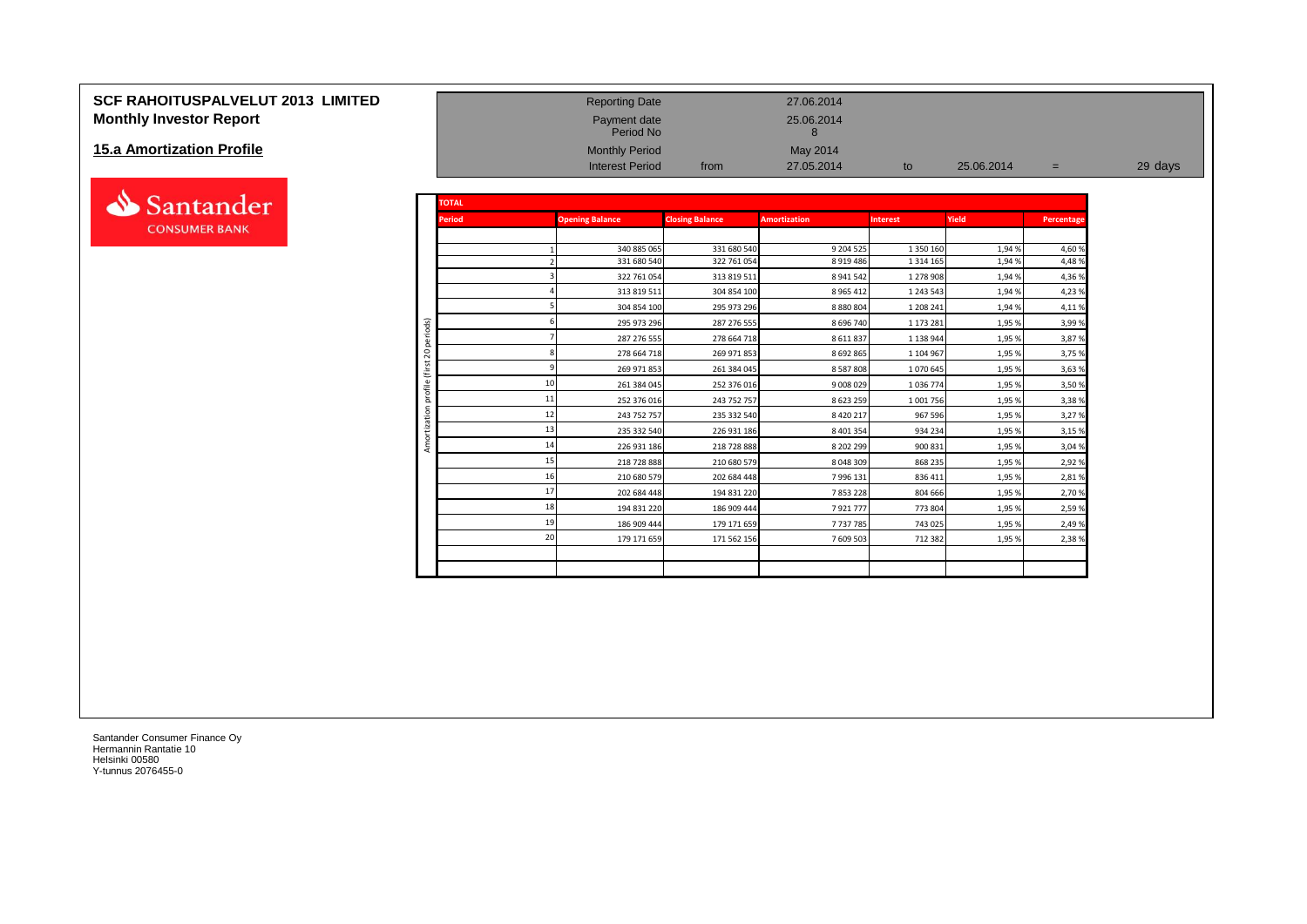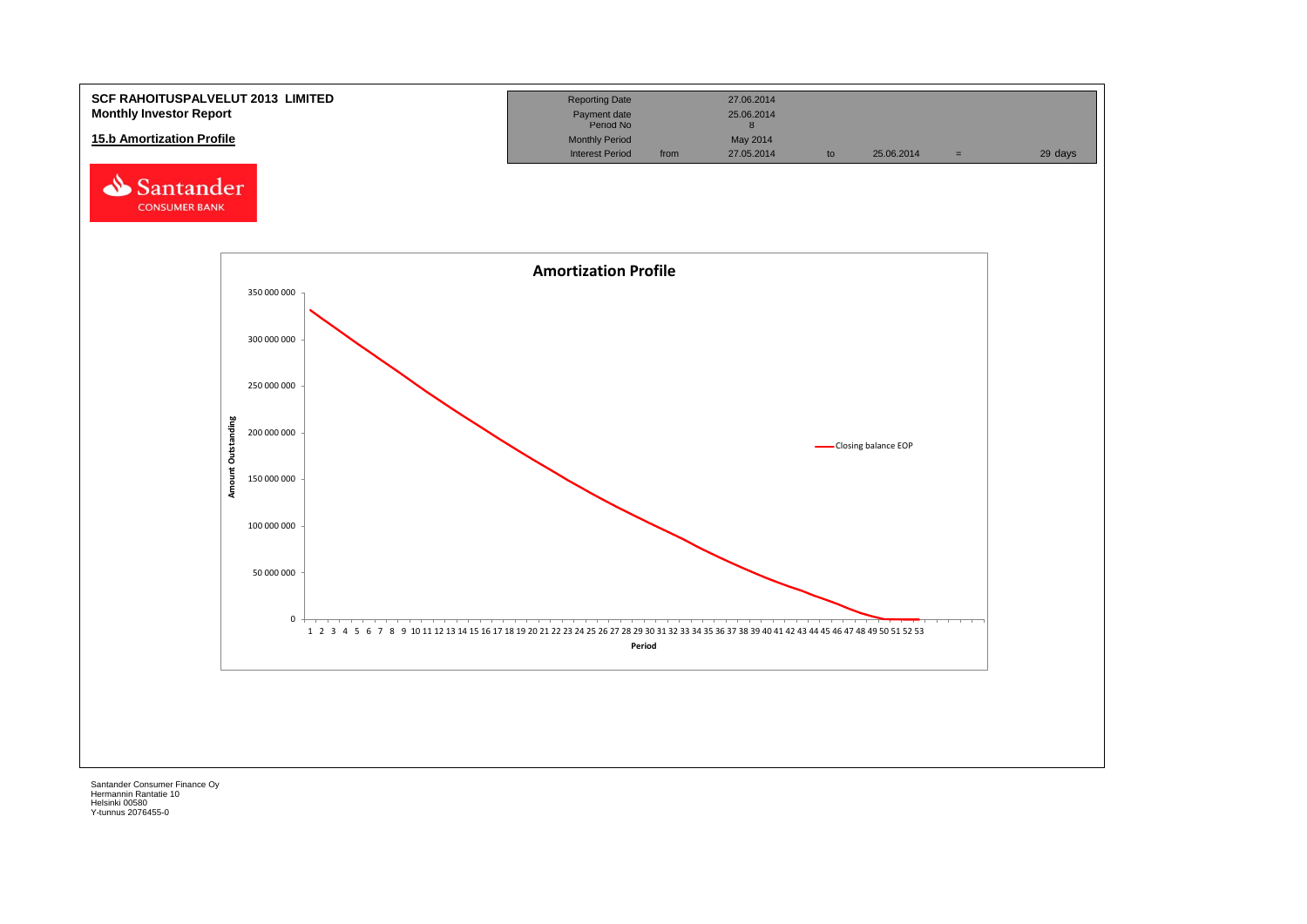| <b>SCF RAHOITUSPALVELUT 2013 LIMITED</b><br><b>Monthly Investor Report</b> | <b>Reporting Date</b><br>Payment date<br>Period No |      | 27.06.2014<br>25.06.2014 |    |            |         |
|----------------------------------------------------------------------------|----------------------------------------------------|------|--------------------------|----|------------|---------|
| 16.a Payment Holidays                                                      | <b>Monthly Period</b><br><b>Interest Period</b>    | from | May 2014<br>27.05.2014   | to | 25.06.2014 | 29 days |



|                | <b>TOTAL</b>  |           |                                  |                        |                        |
|----------------|---------------|-----------|----------------------------------|------------------------|------------------------|
|                | <b>Period</b> | <b>No</b> | <b>Number of periods granted</b> | <b>Sum of Payments</b> | <b>Closing Balance</b> |
|                | 2013 10       | 72        | 107                              | 28 5 15                | 901 468                |
|                | 2013 11       | 94        | 145                              | 41 4 43                | 1 278 284              |
|                | 2013 12       | 144       | 175                              | 51 230                 | 2 2 2 1 3 1 1          |
|                | 2014 01       | 121       | 174                              | 52 332                 | 1706 176               |
|                | 2014 02       | 125       | 185                              | 51 325                 | 1759910                |
|                | 2014 03       | 122       | 186                              | 51 140                 | 1786354                |
|                | 2014 04       | 95        | 139                              | 38 0 74                | 1 266 333              |
|                | 2014 05       | 98        | 128                              | 35 401                 | 1 240 162              |
| Paymet Holiday |               |           |                                  |                        |                        |
|                |               |           |                                  |                        |                        |
|                |               |           |                                  |                        |                        |
|                |               |           |                                  |                        |                        |
|                |               |           |                                  |                        |                        |
|                |               |           |                                  |                        |                        |
|                |               |           |                                  |                        |                        |
|                |               |           |                                  |                        |                        |
|                |               |           |                                  |                        |                        |
|                |               |           |                                  |                        |                        |
|                |               |           |                                  |                        |                        |
|                | Total:        | 871       | 1 2 3 9                          | 349 461                | 12 159 999             |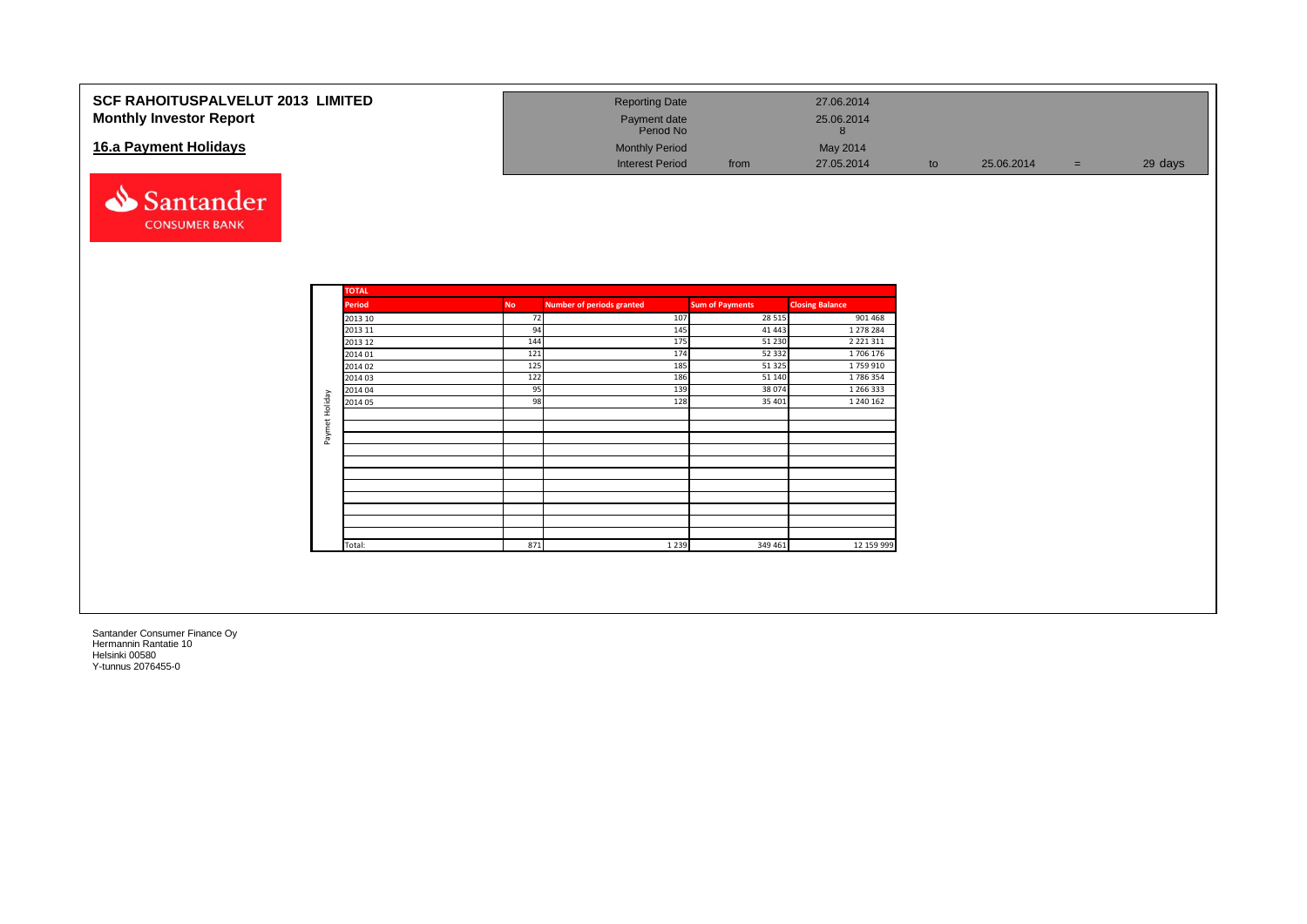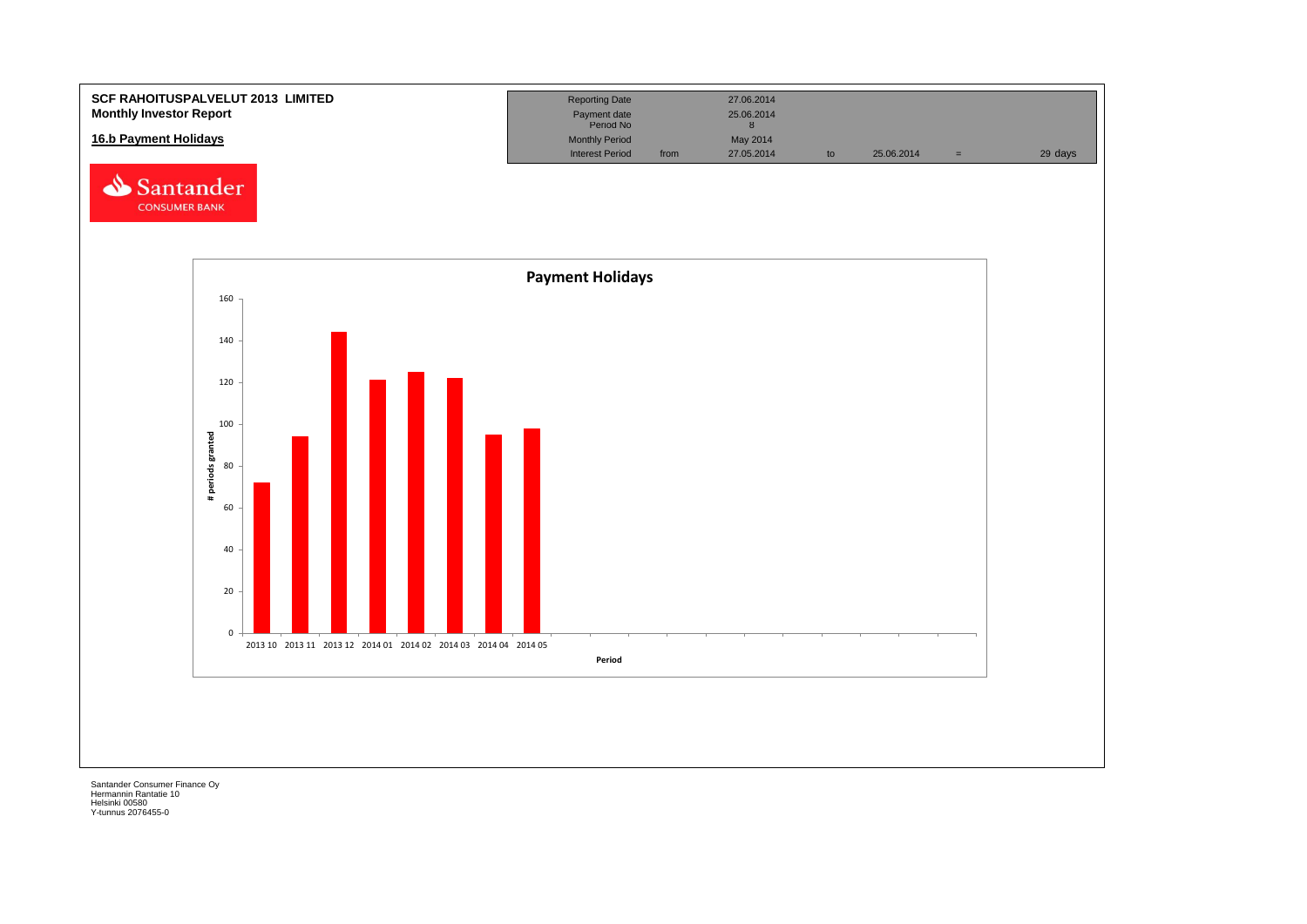| <b>SCF RAHOITUSPALVELUT 2013 LIMITED</b><br><b>Monthly Investor Report</b> | <b>Reporting Date</b><br>Payment date                        |      | 27.06.2014<br>25.06.2014 |    |            |          |         |
|----------------------------------------------------------------------------|--------------------------------------------------------------|------|--------------------------|----|------------|----------|---------|
| 17.a Downpayment                                                           | Period No<br><b>Monthly Period</b><br><b>Interest Period</b> | from | May 2014<br>27.05.2014   | tc | 25.06.2014 | $\equiv$ | 29 days |
| Santander                                                                  |                                                              |      |                          |    |            |          |         |

|          |            |        |           | <b>TOTAL</b>               |       |                              |                     |
|----------|------------|--------|-----------|----------------------------|-------|------------------------------|---------------------|
|          | $Min (==)$ | Max(<) | <b>No</b> | <b>Outstanding balance</b> |       | <b>WA months to maturity</b> | <b>WA seasoning</b> |
|          | 0%         | 5%     | 2 2 1 4   | 32 478 316                 | 9,5%  | 42,5                         | 15,9                |
|          | 5 %        | 10%    | 2 6 9 6   | 37 852 707                 | 11,1% | 41,5                         | 16,6                |
| $\aleph$ | 10%        | 15%    | 5 0 7 0   | 62 929 950                 | 18,5% | 39,4                         | 17,8                |
|          | 15%        | 20%    | 4 1 8 1   | 49 959 846                 | 14,7% | 38,0                         | 18,5                |
|          | 20%        | 25%    | 4 3 1 4   | 46 727 944                 | 13,7% | 36,7                         | 18,6                |
| ۵        | 25 %       | 30%    | 2 7 8 9   | 30 319 997                 | 8,9%  | 36,7                         | 18,1                |
|          | 30%        | 35%    | 2 1 8 2   | 21 556 331                 | 6,3%  | 35,2                         | 18,8                |
|          | 35%        |        | 8 1 1 2   | 59 059 975                 | 17,3% | 32,5                         | 17,8                |
|          |            |        |           |                            |       |                              |                     |
|          | Total      |        | 31 558    | 340 885 065                | 100 % |                              |                     |

**CONSUMER BANK**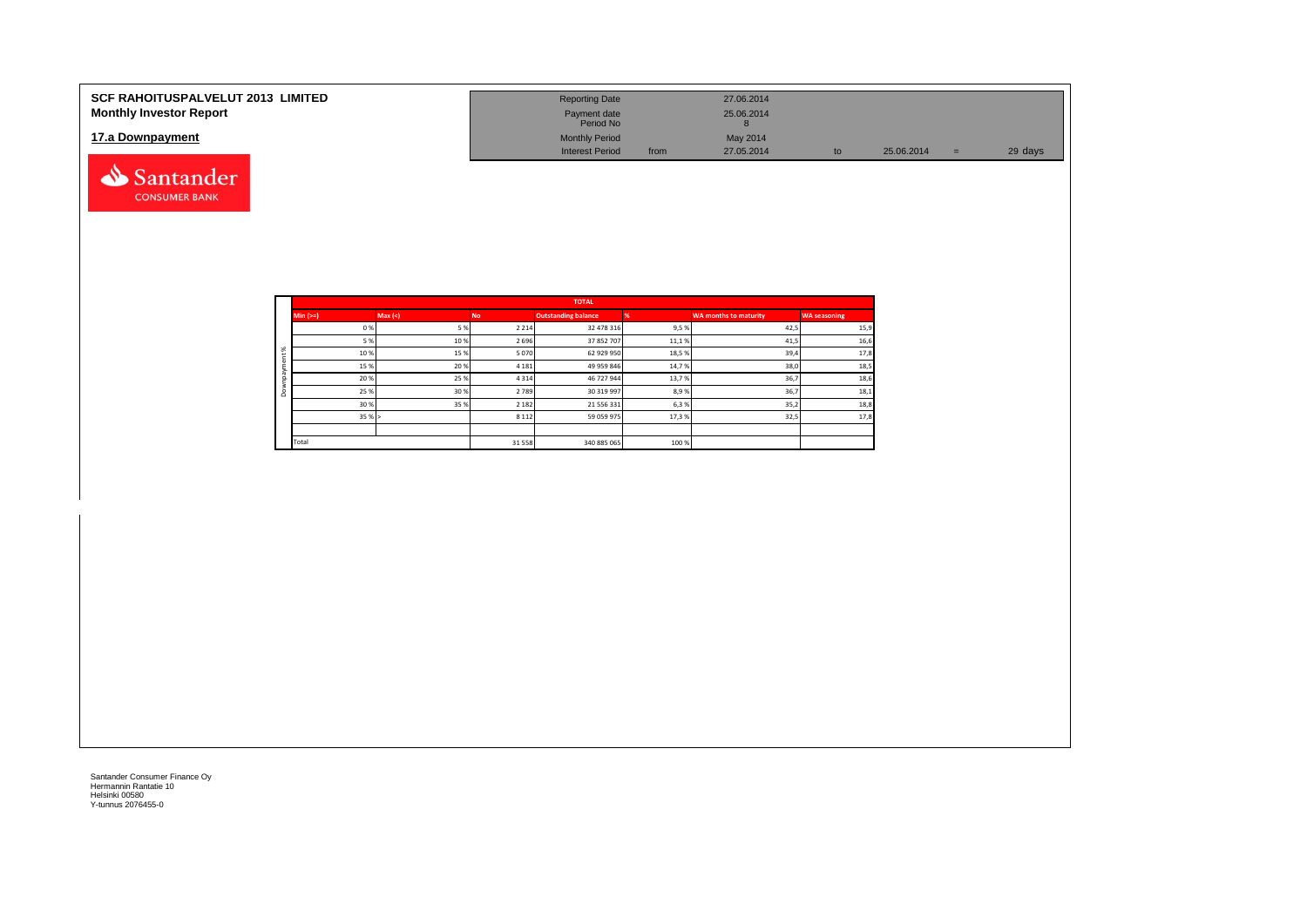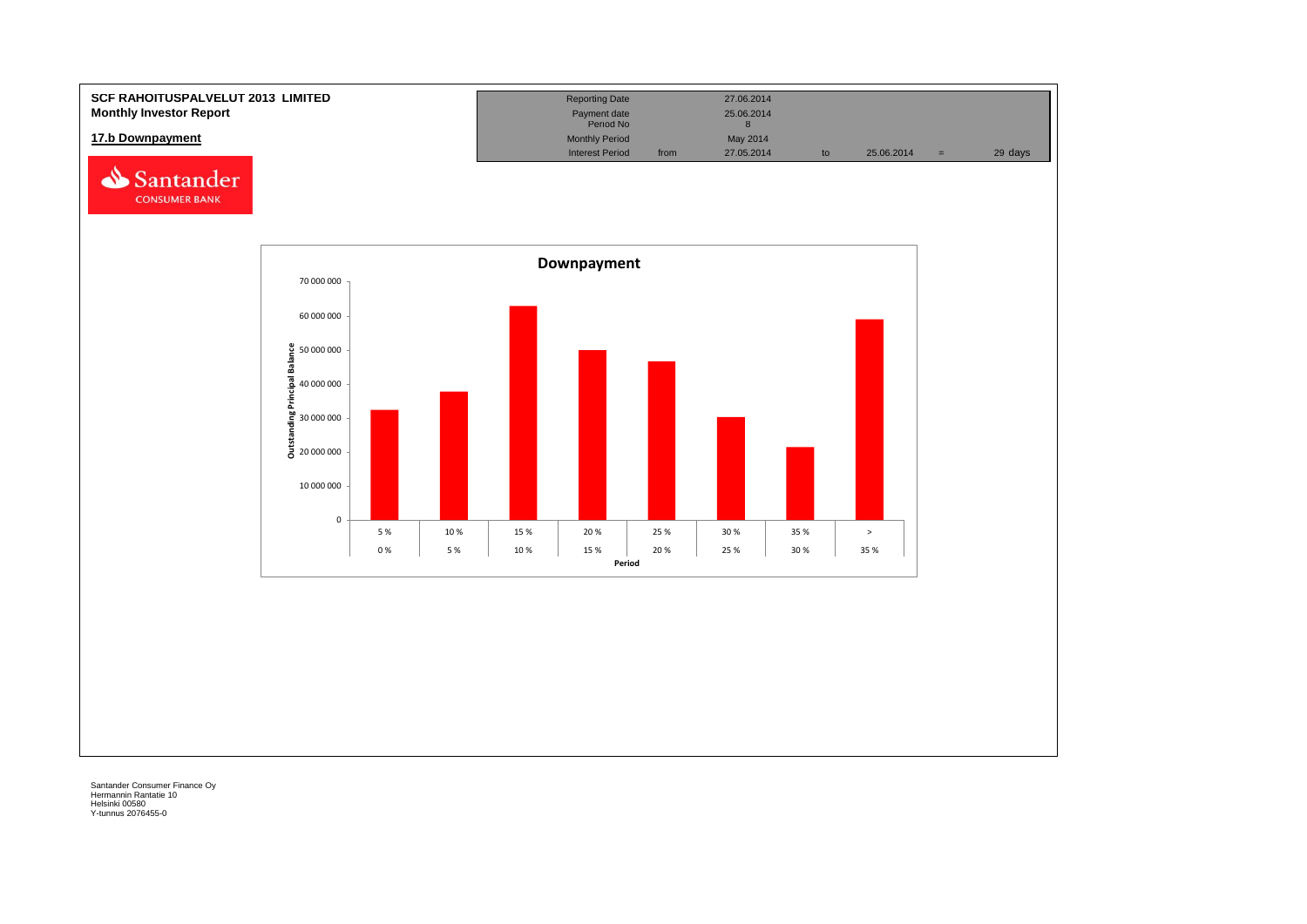| <b>SCF RAHOITUSPALVELUT 2013 LIMITED</b><br><b>Monthly Investor Report</b> | <b>Reporting Date</b><br>Payment date<br>Period No |      | 27.06.2014<br>25.06.2014 |    |            |     |         |
|----------------------------------------------------------------------------|----------------------------------------------------|------|--------------------------|----|------------|-----|---------|
| 18.a Vehicle Condtion                                                      | <b>Monthly Period</b><br><b>Interest Period</b>    | from | May 2014<br>27.05.2014   | to | 25.06.2014 | $=$ | 29 days |

|   |                          | <b>TOTAL</b> |                            |       |                              |                     |  |  |  |  |  |
|---|--------------------------|--------------|----------------------------|-------|------------------------------|---------------------|--|--|--|--|--|
| ≝ | <b>Vehicle condition</b> | <b>No</b>    | <b>Outstanding balance</b> |       | <b>WA months to maturity</b> | <b>WA seasoning</b> |  |  |  |  |  |
|   | <b>INew</b>              | 7637         | 111 663 305                | 32,8% | 37.9                         | 17.7                |  |  |  |  |  |
|   | lused                    | 23 9 21      | 229 221 760                | 67,2% | 37.5                         | 17,8                |  |  |  |  |  |
|   |                          |              |                            |       |                              |                     |  |  |  |  |  |
|   | <b>T</b> otal            | 31 558       | 340 885 065                | 100 % |                              |                     |  |  |  |  |  |

Santander **CONSUMER BANK**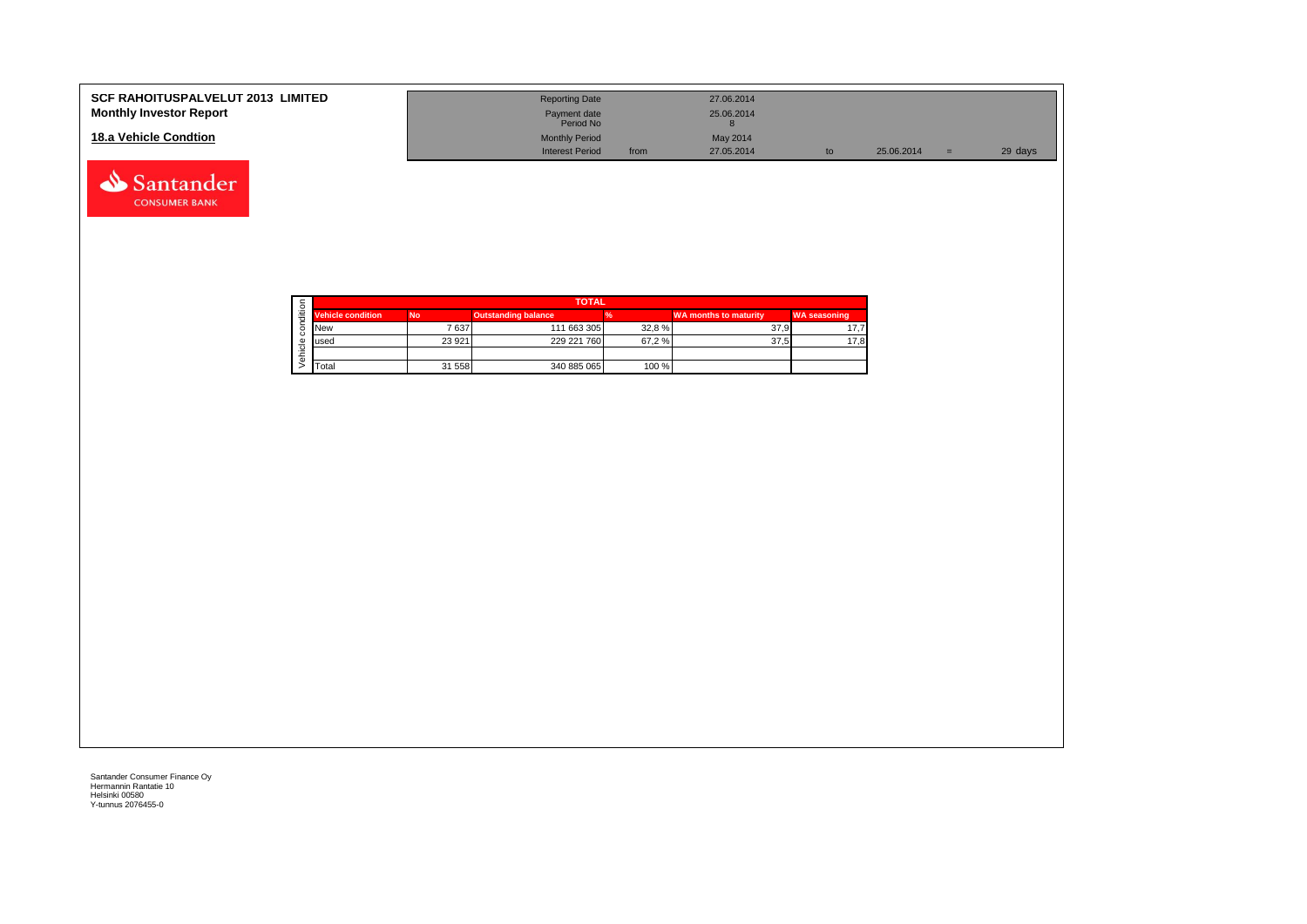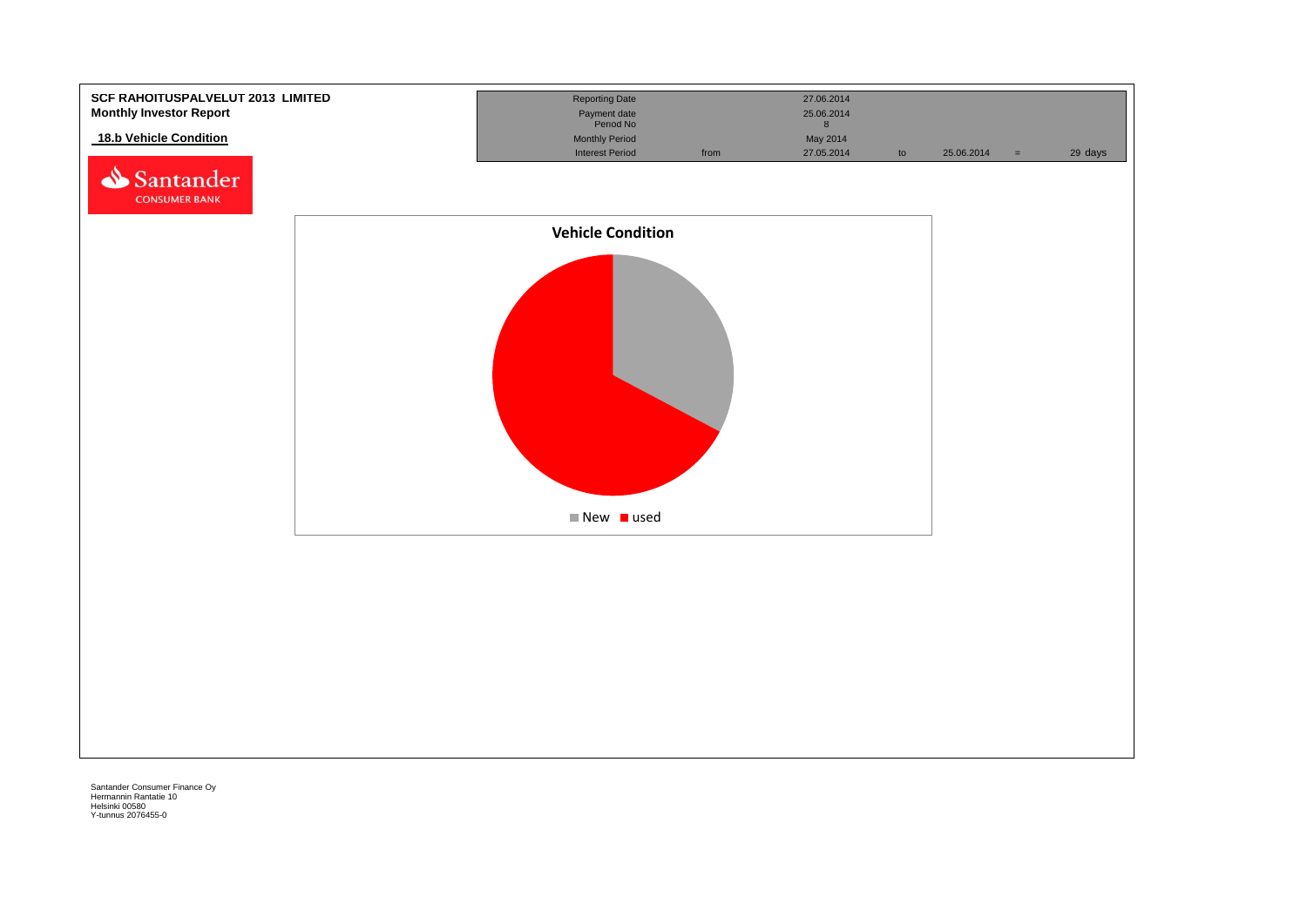| <b>SCF RAHOITUSPALVELUT 2013 LIMITED</b> | <b>Reporting Date</b>     |      | 27.06.2014 |            |         |
|------------------------------------------|---------------------------|------|------------|------------|---------|
| <b>Monthly Investor Report</b>           | Payment date<br>Period No |      | 25.06.2014 |            |         |
| 19.a Borrower Type                       | <b>Monthly Period</b>     |      | May 2014   |            |         |
|                                          | <b>Interest Period</b>    | from | 27.05.2014 | 25.06.2014 | 29 days |



Santander **CONSUMER BANK**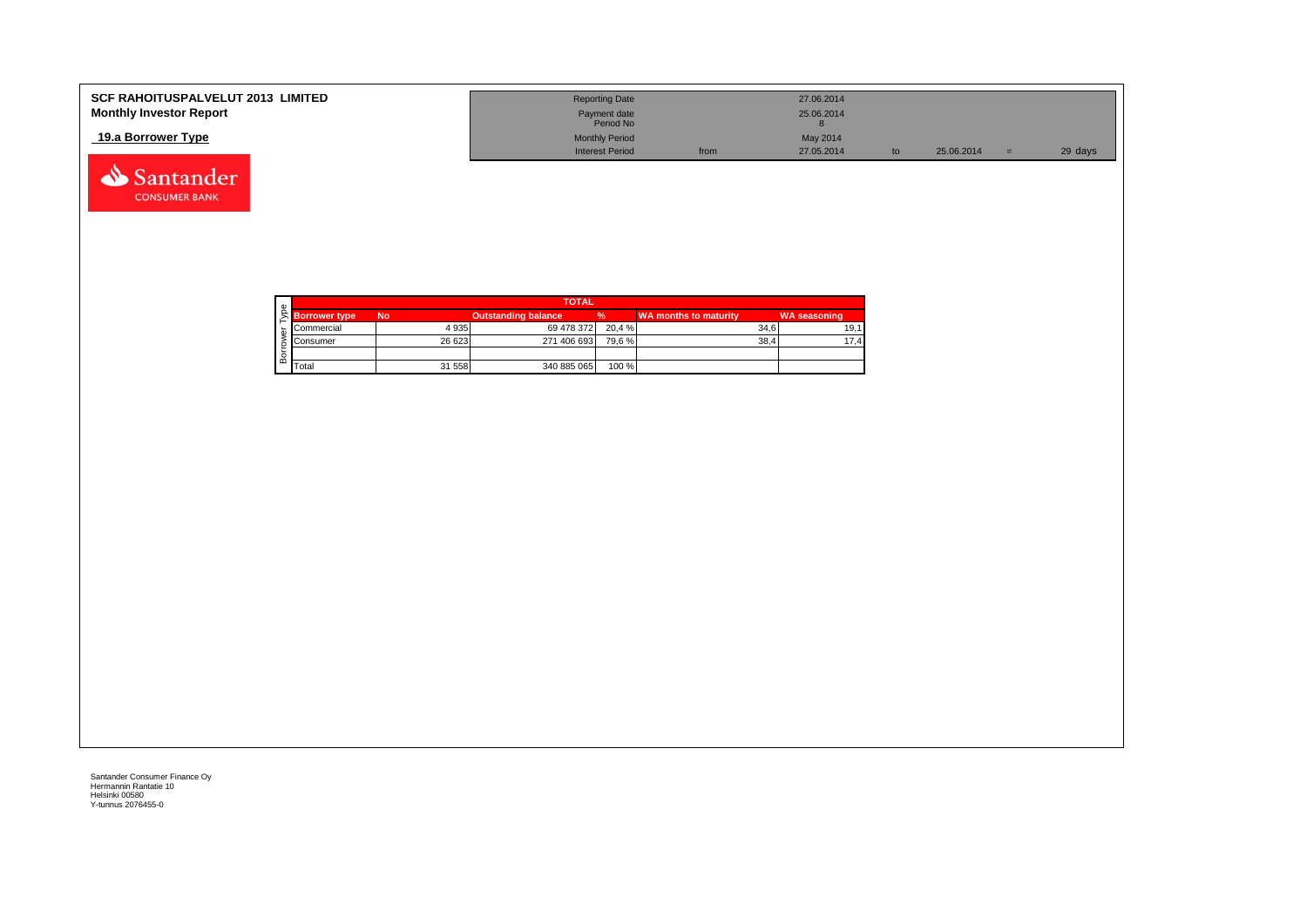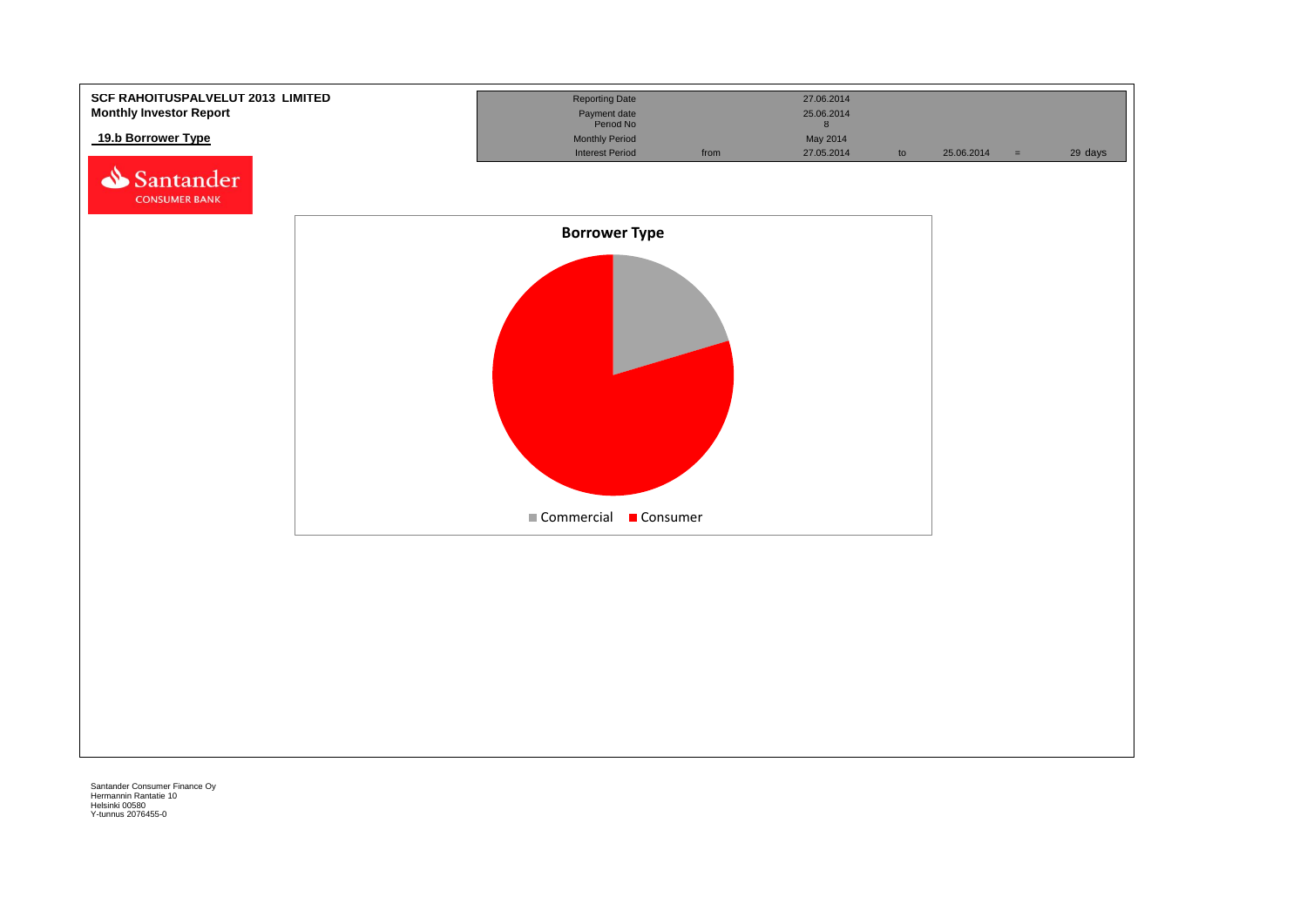| <b>SCF RAHOITUSPALVELUT 2013 LIMITED</b> | <b>Reporting Date</b>     |      | 27.06.2014 |            |     |         |
|------------------------------------------|---------------------------|------|------------|------------|-----|---------|
| <b>Monthly Investor Report</b>           | Payment date<br>Period No |      | 25.06.2014 |            |     |         |
| 20.a Vehicle type                        | <b>Monthly Period</b>     |      | May 2014   |            |     |         |
|                                          | <b>Interest Period</b>    | from | 27.05.2014 | 25.06.2014 | $=$ | 29 days |



Santander **CONSUMER BANK**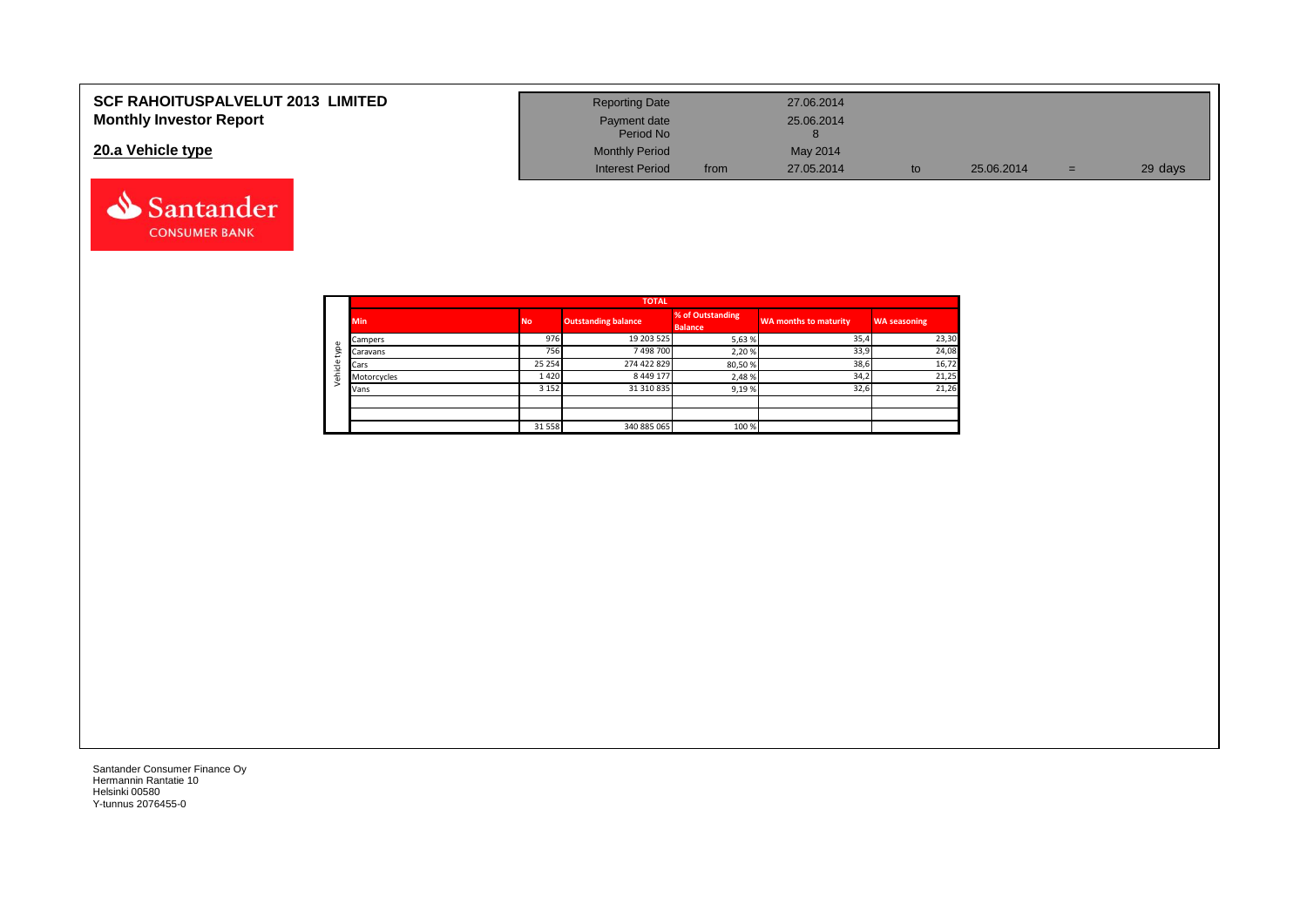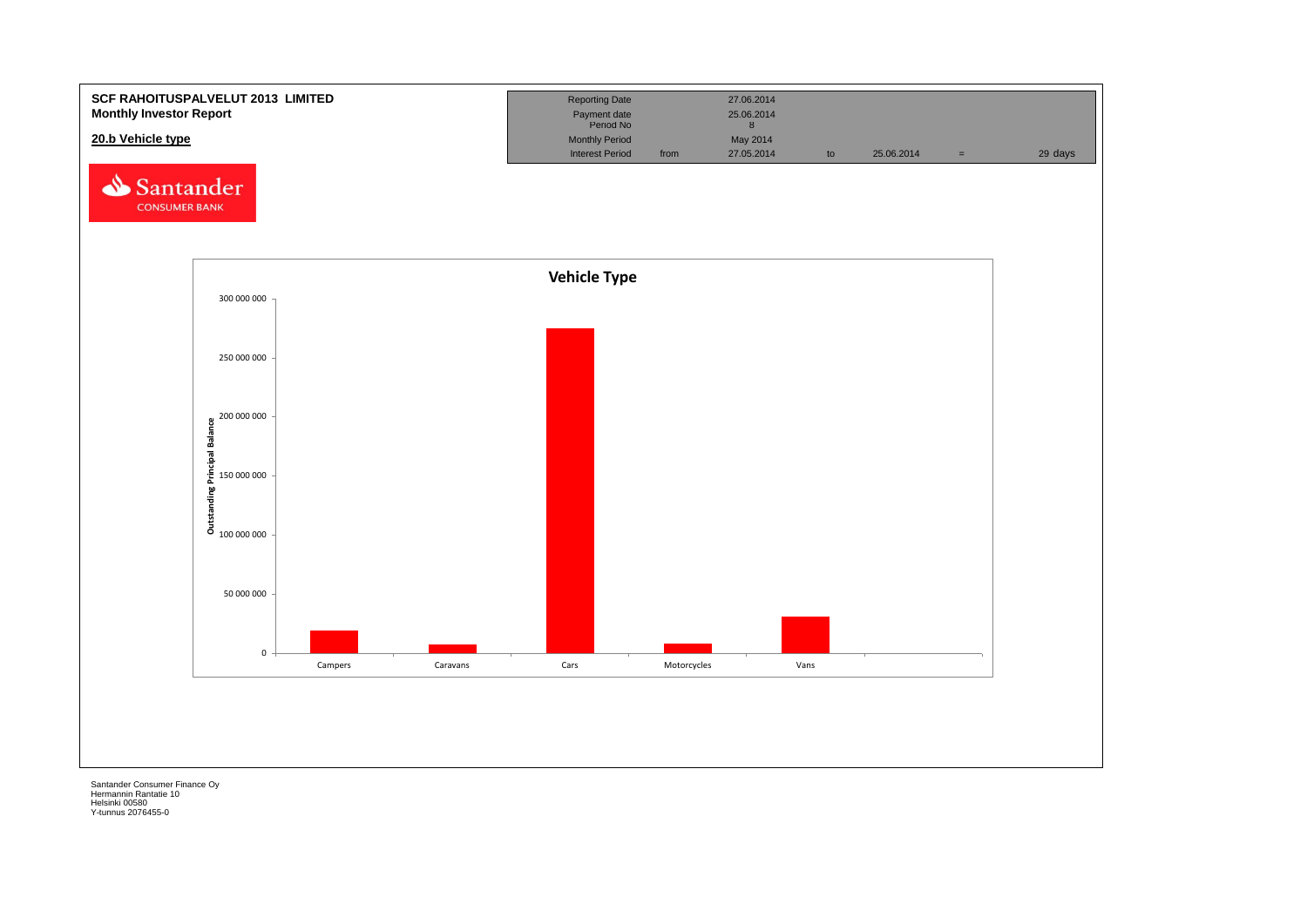| SCF RAHOITUSPALVELUT 2013 LIMITED<br><b>Monthly Investor Report</b> |              |                    |                     | <b>Reporting Date</b><br>Payment date<br>Period No |      | 27.06.2014<br>25.06.2014<br>$8\phantom{1}$ |    |            |     |         |
|---------------------------------------------------------------------|--------------|--------------------|---------------------|----------------------------------------------------|------|--------------------------------------------|----|------------|-----|---------|
| 21.a Restructured Loans                                             |              |                    |                     | <b>Monthly Period</b><br><b>Interest Period</b>    | from | May 2014<br>27.05.2014                     | to | 25.06.2014 | $=$ | 29 days |
| Santander<br><b>CONSUMER BANK</b>                                   |              |                    |                     |                                                    |      |                                            |    |            |     |         |
|                                                                     |              |                    | <b>TOTAL</b>        |                                                    |      |                                            |    |            |     |         |
|                                                                     |              | <b>Period</b>      | <b>No</b>           | <b>Outstanding balance</b>                         |      |                                            |    |            |     |         |
|                                                                     |              | 2013 10            |                     | 6896                                               |      |                                            |    |            |     |         |
|                                                                     |              | 2013 11            | 3                   | 22 012                                             |      |                                            |    |            |     |         |
|                                                                     |              | 2013 12<br>2014 01 | $\overline{2}$<br>2 | 11 0 8 9<br>11 6 29                                |      |                                            |    |            |     |         |
|                                                                     |              | 2014 02            | n                   |                                                    |      |                                            |    |            |     |         |
|                                                                     |              | 2014 03            | $\Omega$            |                                                    |      |                                            |    |            |     |         |
|                                                                     |              | 2014 04            | $\Omega$            |                                                    |      |                                            |    |            |     |         |
|                                                                     | Restructured | 2014 05            | $\mathbf{1}$        | 83                                                 |      |                                            |    |            |     |         |
|                                                                     |              |                    |                     |                                                    |      |                                            |    |            |     |         |
|                                                                     |              |                    |                     |                                                    |      |                                            |    |            |     |         |
|                                                                     |              |                    |                     |                                                    |      |                                            |    |            |     |         |
|                                                                     |              |                    |                     |                                                    |      |                                            |    |            |     |         |
|                                                                     |              |                    |                     |                                                    |      |                                            |    |            |     |         |
|                                                                     |              |                    |                     |                                                    |      |                                            |    |            |     |         |
|                                                                     |              |                    |                     |                                                    |      |                                            |    |            |     |         |
|                                                                     |              |                    |                     |                                                    |      |                                            |    |            |     |         |
|                                                                     |              |                    |                     |                                                    |      |                                            |    |            |     |         |
|                                                                     |              |                    |                     |                                                    |      |                                            |    |            |     |         |
|                                                                     |              |                    | $\mathsf{q}$        | 51708                                              |      |                                            |    |            |     |         |
|                                                                     |              |                    |                     |                                                    |      |                                            |    |            |     |         |
|                                                                     |              |                    |                     |                                                    |      |                                            |    |            |     |         |
|                                                                     |              |                    |                     |                                                    |      |                                            |    |            |     |         |
|                                                                     |              |                    |                     |                                                    |      |                                            |    |            |     |         |
|                                                                     |              |                    |                     |                                                    |      |                                            |    |            |     |         |
|                                                                     |              |                    |                     |                                                    |      |                                            |    |            |     |         |
|                                                                     |              |                    |                     |                                                    |      |                                            |    |            |     |         |
|                                                                     |              |                    |                     |                                                    |      |                                            |    |            |     |         |
|                                                                     |              |                    |                     |                                                    |      |                                            |    |            |     |         |
|                                                                     |              |                    |                     |                                                    |      |                                            |    |            |     |         |
|                                                                     |              |                    |                     |                                                    |      |                                            |    |            |     |         |
|                                                                     |              |                    |                     |                                                    |      |                                            |    |            |     |         |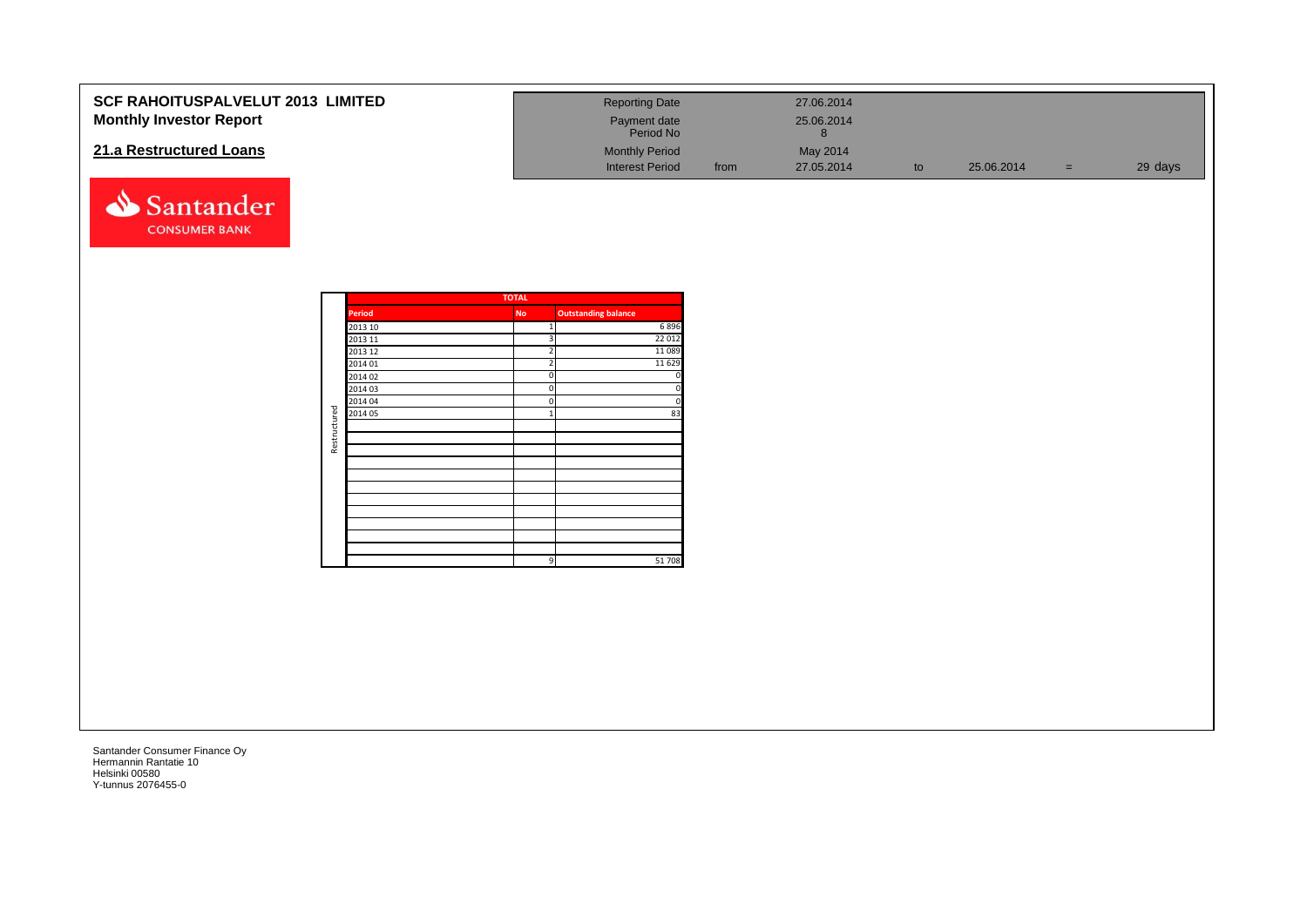

Hermannin Rantatie 10 Helsinki 00580 Y-tunnus 2076455-0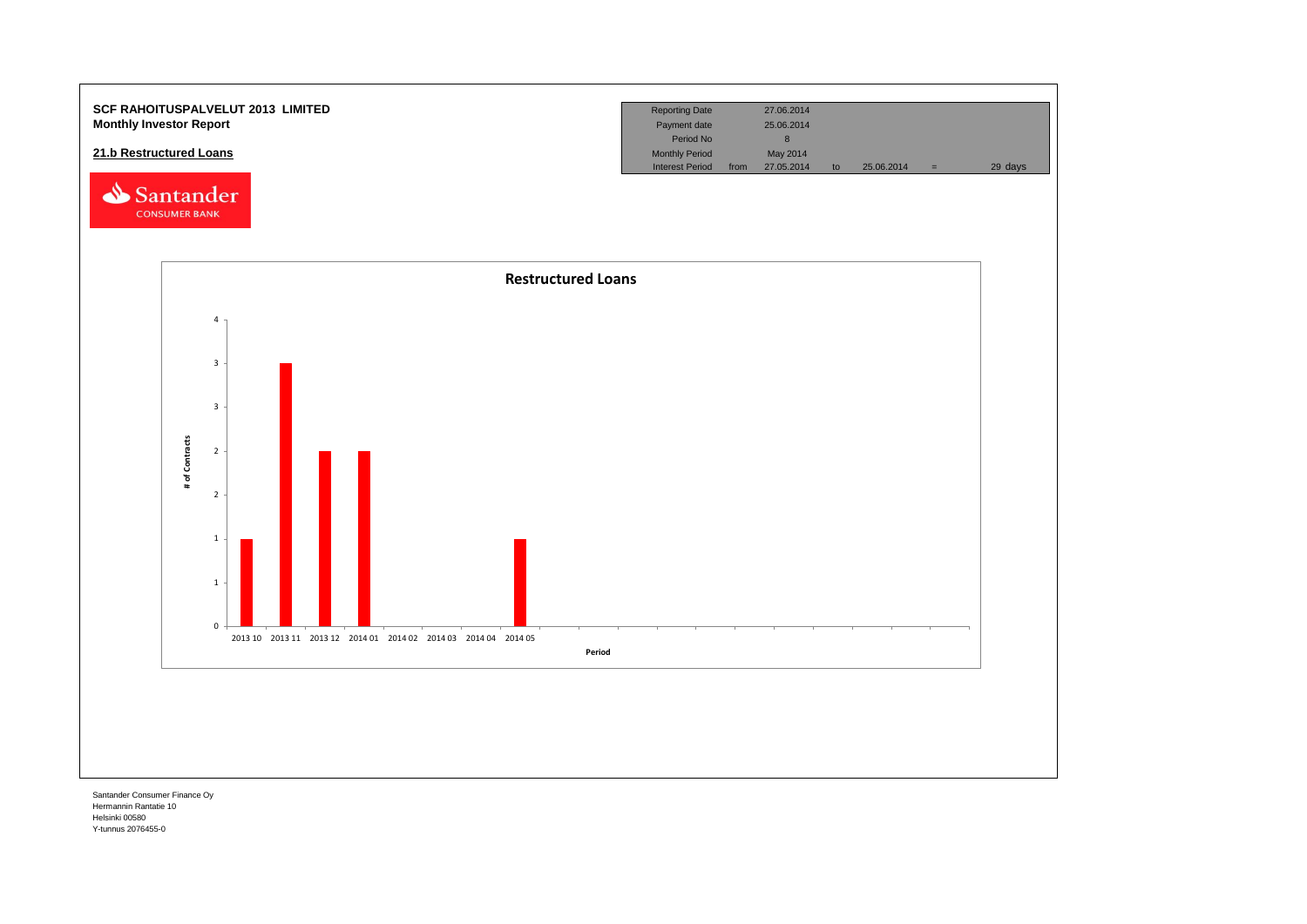#### **SCF RAHOITUSPALVELUT 2013 Monthly Investor Report**

#### **22.a Dynamic Interest rate**



| <b>LIMITED</b> | <b>Reporting Date</b><br>Payment date<br>Period No |      | 27.06.2014<br>25.06.2014 |    |            |     |         |
|----------------|----------------------------------------------------|------|--------------------------|----|------------|-----|---------|
|                | <b>Monthly Period</b><br><b>Interest Period</b>    | from | May 2014<br>27.05.2014   | to | 25.06.2014 | $=$ | 29 days |

|                         | <b>TOTAL</b>  |                        |                         |
|-------------------------|---------------|------------------------|-------------------------|
|                         | <b>Period</b> | <b>Closing balance</b> | <b>WA Interest rate</b> |
|                         | 2013 10       | 479 099 092            | 4,768%                  |
|                         | 2013 11       | 458 398 637            | 4,770 %                 |
|                         | 2013 12       | 439 817 265            | 4,768%                  |
|                         | 2014 01       | 418 143 705            | 4,768%                  |
|                         | 2014 02       | 398 902 873            | 4,764 %                 |
|                         | 2014 03       | 379 213 871            | 4,761%                  |
|                         | 2014 04       | 359 234 654            | 4,759 %                 |
|                         | 2014 05       | 340 885 065            | 4,754 %                 |
|                         |               |                        |                         |
| Interest rate evolution |               |                        |                         |
|                         |               |                        |                         |
|                         |               |                        |                         |
|                         |               |                        |                         |
|                         |               |                        |                         |
|                         |               |                        |                         |
|                         |               |                        |                         |
|                         |               |                        |                         |
|                         |               |                        |                         |
|                         |               |                        |                         |
|                         |               |                        |                         |
|                         |               |                        |                         |
|                         |               |                        |                         |
|                         |               |                        |                         |
|                         |               |                        |                         |
|                         |               |                        |                         |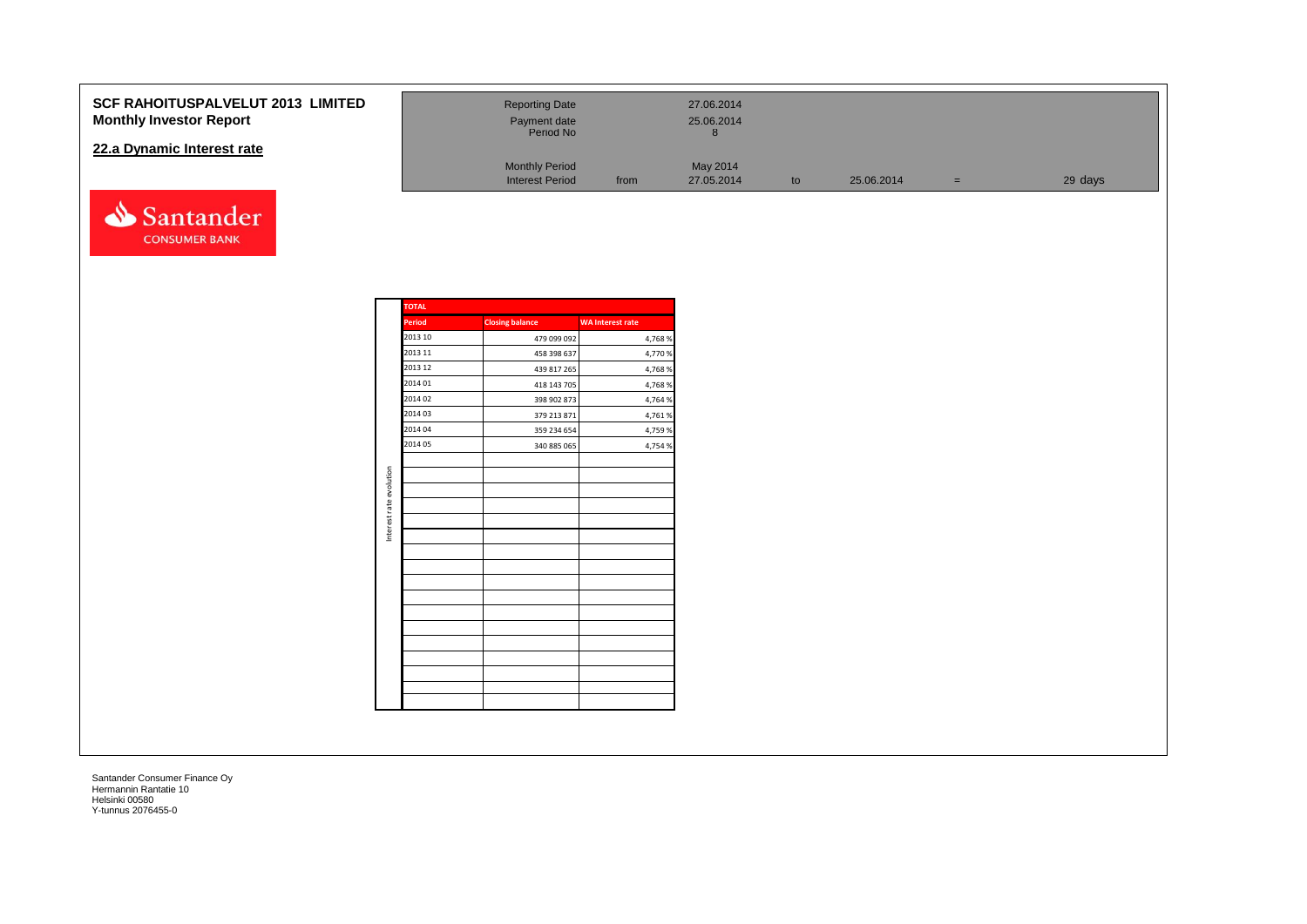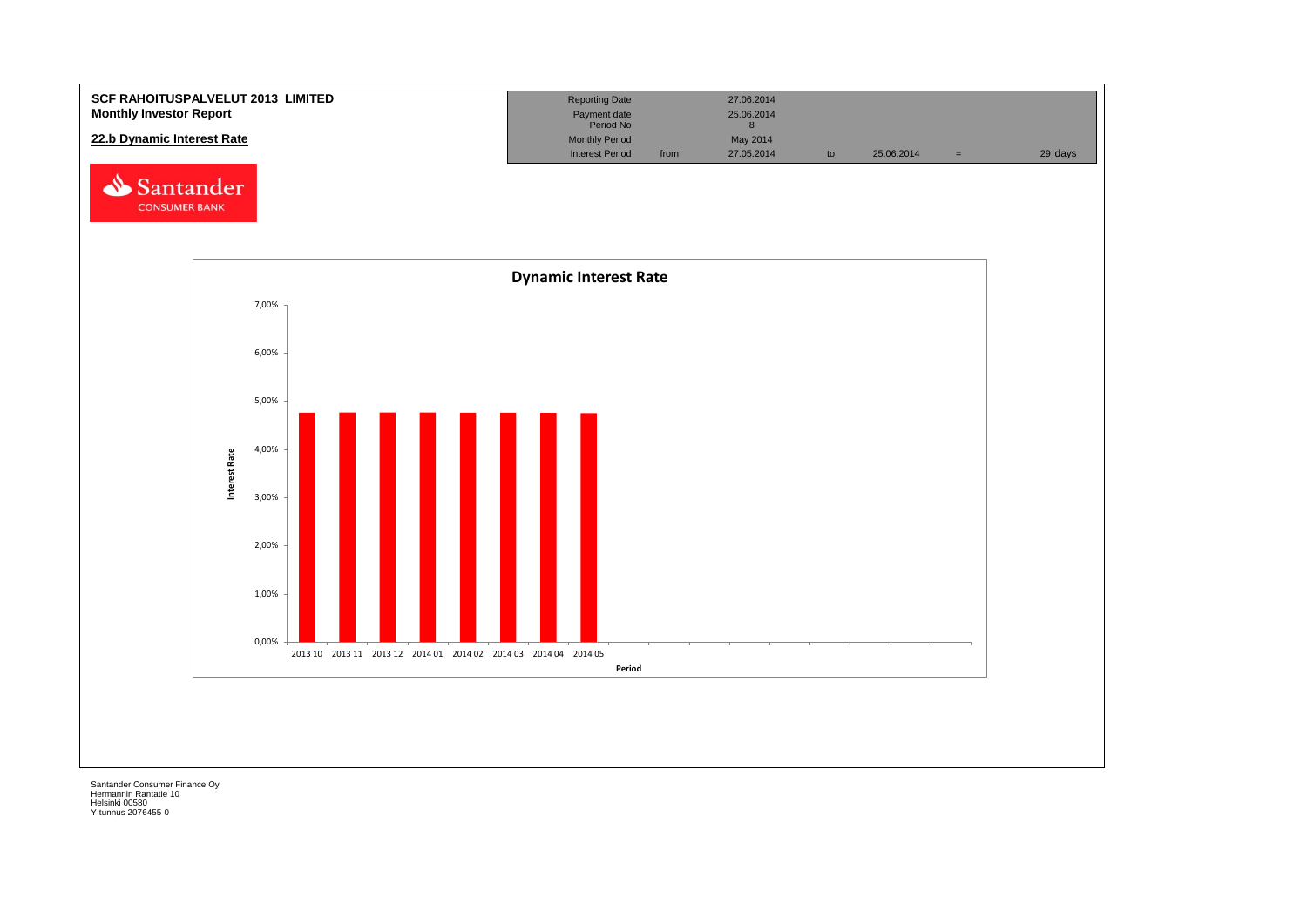| SCF RAHOITUSPALVELUT 2013 LIMITED<br><b>Monthly Investor Report</b><br>23.a Dynamic Pre-Payments |                    |         |                            |                            | <b>Reporting Date</b><br>Payment date<br>Period No<br><b>Monthly Period</b> |      | 27.06.2014<br>25.06.2014<br>8 |    |            |          |         |
|--------------------------------------------------------------------------------------------------|--------------------|---------|----------------------------|----------------------------|-----------------------------------------------------------------------------|------|-------------------------------|----|------------|----------|---------|
|                                                                                                  |                    |         |                            |                            | <b>Interest Period</b>                                                      | from | May 2014<br>27.05.2014        | to | 25.06.2014 | $=$ $\,$ | 29 days |
| Santander<br><b>CONSUMER BANK</b>                                                                |                    |         |                            |                            |                                                                             |      |                               |    |            |          |         |
|                                                                                                  | <b>TOTAL</b>       |         |                            |                            |                                                                             |      |                               |    |            |          |         |
|                                                                                                  | <b>Period</b>      |         | <b>Sum of Pre-Payments</b> | <b>Closing Balance</b>     | <b>CPR Annual</b>                                                           |      |                               |    |            |          |         |
|                                                                                                  |                    | 2013 10 | 17 039 534                 | 479 099 092                | 35,25 %                                                                     |      |                               |    |            |          |         |
|                                                                                                  | 2013 11            |         | 10 397 072                 | 458 398 637                | 24,07%                                                                      |      |                               |    |            |          |         |
|                                                                                                  | 2013 12            |         | 8 341 808                  | 439 817 265                | 20,53%                                                                      |      |                               |    |            |          |         |
|                                                                                                  | 2014 01            |         | 10 880 470                 | 418 143 705                | 27,12%                                                                      |      |                               |    |            |          |         |
|                                                                                                  | 2014 02            |         | 9 647 459                  | 398 902 873                | 25,46%                                                                      |      |                               |    |            |          |         |
|                                                                                                  | 2014 03            |         | 9 774 133                  | 379 213 871                | 26,90%                                                                      |      |                               |    |            |          |         |
|                                                                                                  | 2014 04            |         | 10 423 036                 | 359 234 654<br>340 885 065 | 29,77%<br>28,41%                                                            |      |                               |    |            |          |         |
|                                                                                                  |                    | 2014 05 | 9 3 63 7 65                |                            |                                                                             |      |                               |    |            |          |         |
|                                                                                                  |                    |         |                            |                            |                                                                             |      |                               |    |            |          |         |
|                                                                                                  | Dynamic Prepayment |         |                            |                            |                                                                             |      |                               |    |            |          |         |
|                                                                                                  |                    |         |                            |                            |                                                                             |      |                               |    |            |          |         |
|                                                                                                  |                    |         |                            |                            |                                                                             |      |                               |    |            |          |         |
|                                                                                                  |                    |         |                            |                            |                                                                             |      |                               |    |            |          |         |
|                                                                                                  |                    |         |                            |                            |                                                                             |      |                               |    |            |          |         |
|                                                                                                  |                    |         |                            |                            |                                                                             |      |                               |    |            |          |         |
|                                                                                                  |                    |         |                            |                            |                                                                             |      |                               |    |            |          |         |
|                                                                                                  |                    |         |                            |                            |                                                                             |      |                               |    |            |          |         |
|                                                                                                  |                    |         |                            |                            |                                                                             |      |                               |    |            |          |         |
|                                                                                                  |                    |         |                            |                            |                                                                             |      |                               |    |            |          |         |
|                                                                                                  |                    |         |                            |                            |                                                                             |      |                               |    |            |          |         |
|                                                                                                  |                    |         |                            |                            |                                                                             |      |                               |    |            |          |         |
|                                                                                                  |                    |         |                            |                            |                                                                             |      |                               |    |            |          |         |
|                                                                                                  |                    |         |                            |                            |                                                                             |      |                               |    |            |          |         |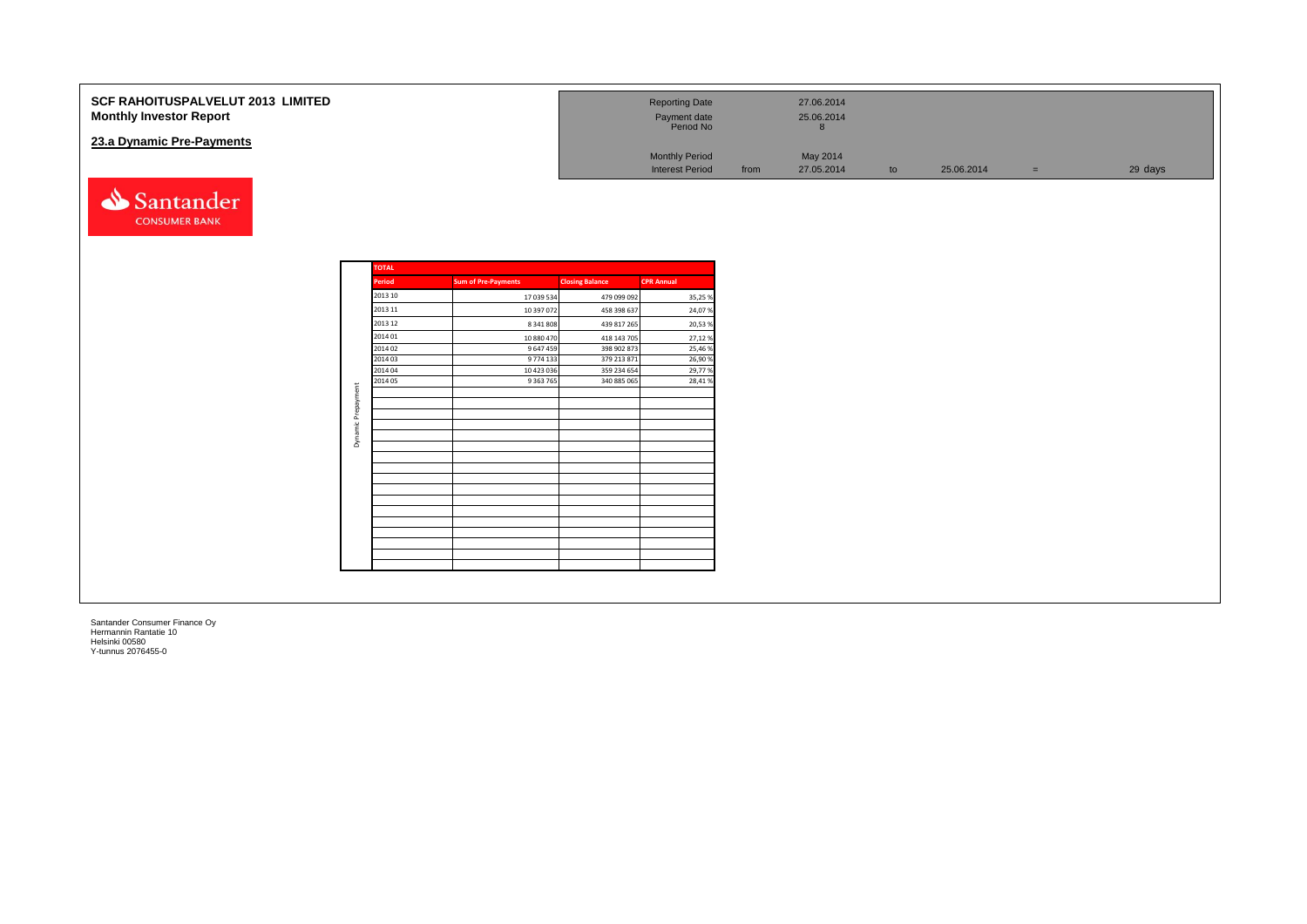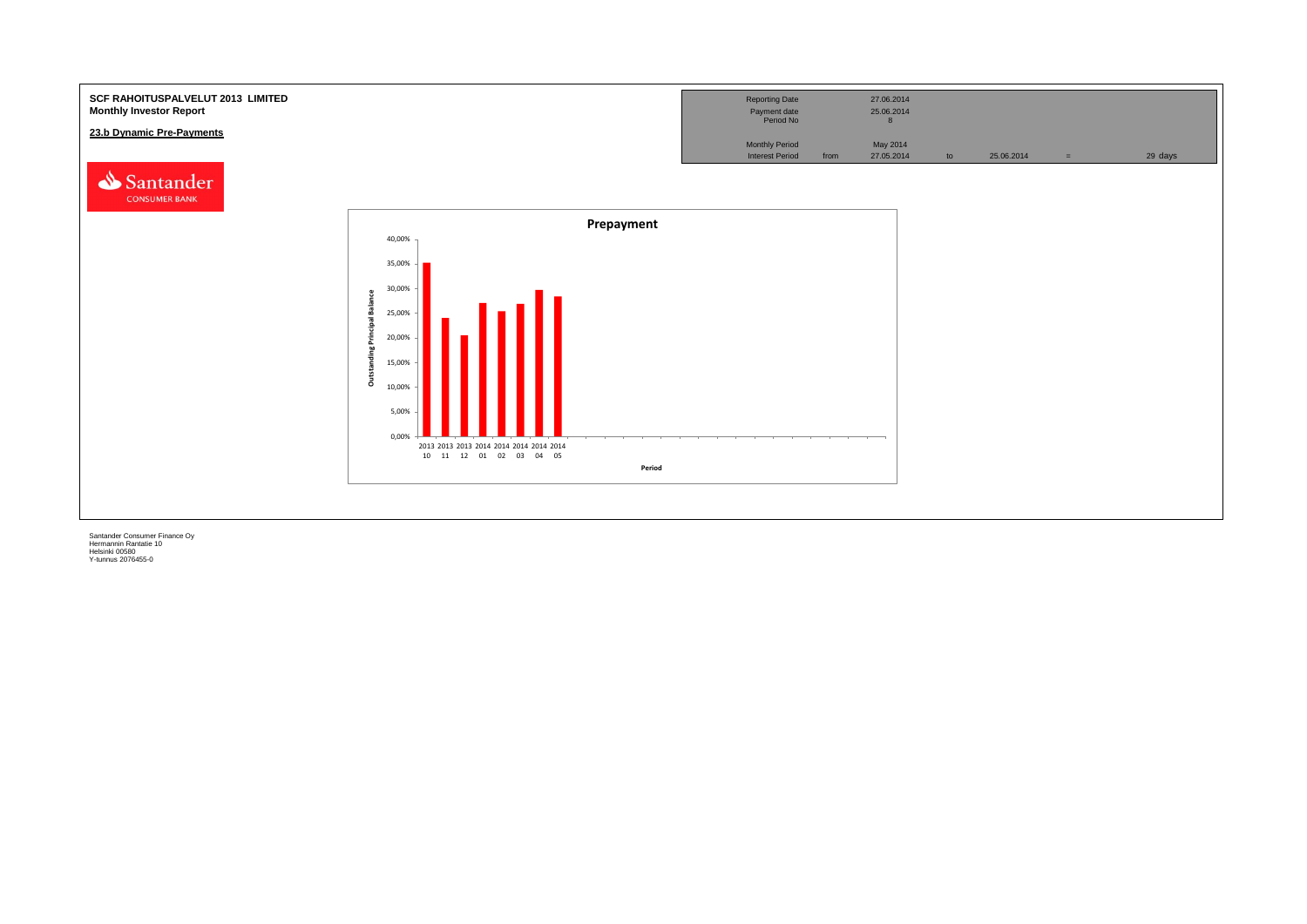|          | SCF RAHOITUSPALVELUT 2013 LIMITED<br><b>Monthly Investor Report</b><br>24. Delinquency |                  |                            |               |                          |                |                        |                |                      | <b>Reporting Date</b><br>Payment date<br>Period No |                    | 27.06.2014<br>25.06.2014<br>8 |                    |                                                   |                   |                       |                                |
|----------|----------------------------------------------------------------------------------------|------------------|----------------------------|---------------|--------------------------|----------------|------------------------|----------------|----------------------|----------------------------------------------------|--------------------|-------------------------------|--------------------|---------------------------------------------------|-------------------|-----------------------|--------------------------------|
|          | Santander<br><b>CONSUMER BANK</b>                                                      |                  |                            |               |                          |                |                        |                |                      | <b>Monthly Period</b><br><b>Interest Period</b>    | from               | May 2014<br>27.05.2014        | to                 | 25.06.2014                                        | $=$               |                       | 29 days                        |
| year mth | <b>Total outstanding</b>                                                               | accounts current | balance current            | accounts 1-30 | balance 1-30             | accounts 30-60 | alance 30-60           | accounts 60-90 | palance 60-90        | ccounts 90-120                                     | balance 90-120     |                               |                    | accounts 120-150 balance 120-150 accounts 150-180 | balance 150-180   | New defaults<br>Count | New defaults<br><b>Balance</b> |
|          | 479 099 092<br>10                                                                      | 36 474           | 446 596 917                | 2 2 2 0       | 28 822 032               | 261            | 3 2 8 5 1 1 3          | 38             | 395 030              |                                                    |                    |                               |                    |                                                   |                   |                       |                                |
| 2013 11  | 458 398 637                                                                            | 35 686           | 428 532 436                | 2002          | 25 230 809               | 288            | 3 5 6 7 7 0            | 71             | 894 089              | 17                                                 | 174 532            |                               |                    |                                                   |                   |                       | 310                            |
|          | 439 817 265<br>12                                                                      | 34 122           | 400 832 160                | 2679          | 33 548 784               | 290            | 3 836 015              | 83             | 986 724              | 32                                                 | 443 473            | 17                            | 170 109            |                                                   |                   |                       | 16898                          |
|          | 418 143 705<br>398 902 873                                                             | 33 673<br>32744  | 387 318 836<br>370 253 584 | 2000<br>1938  | 24 880 198<br>23 496 506 | 358<br>288     | 4 382 442<br>3 305 482 | 62<br>101      | 823 214<br>1 090 147 | 33<br>28                                           | 390 625<br>438 130 | 18<br>17                      | 264 163<br>197 118 | 8<br>9                                            | 84 227<br>121 907 | 6<br>23               | 58 536<br>241 923              |
|          | 379 213 871                                                                            | 31 004           | 344 081 075                | 2511          | 30 152 795               | 313            | 3 199 380              | 86             | 1 012 242            | 42                                                 | 507 155            | 12                            | 171 908            | 11                                                | 89 316            | 21                    | 260 419                        |
|          | 359 234 654                                                                            | 29 943           | 326 705 871                | 2 2 7 9       | 26 863 412               | 352            | 4 188 370              | 86             | 911 772              | 24                                                 | 279 680            | 26                            | 229 577            | $\overline{4}$                                    | 55 972            | 23                    | 232 960                        |
|          | 340 885 065                                                                            | 28 870           | 310 356 736                | 2 1 6 0       | 24 800 443               | 371            | 4 101 643              | 92             | 964 305              | 35                                                 | 369 470            | 13                            | 138 534            | 16                                                | 153 935           | 19                    | 180 368                        |
| 2014     | -6                                                                                     |                  |                            |               |                          |                |                        |                |                      |                                                    |                    |                               |                    |                                                   |                   |                       |                                |
|          |                                                                                        |                  |                            |               |                          |                |                        |                |                      |                                                    |                    |                               |                    |                                                   |                   |                       |                                |
|          | - 8<br>- c                                                                             |                  |                            |               |                          |                |                        |                |                      |                                                    |                    |                               |                    |                                                   |                   |                       |                                |
|          | 10                                                                                     |                  |                            |               |                          |                |                        |                |                      |                                                    |                    |                               |                    |                                                   |                   |                       |                                |
|          | $-11$                                                                                  |                  |                            |               |                          |                |                        |                |                      |                                                    |                    |                               |                    |                                                   |                   |                       |                                |
|          | 12                                                                                     |                  |                            |               |                          |                |                        |                |                      |                                                    |                    |                               |                    |                                                   |                   |                       |                                |
|          |                                                                                        |                  |                            |               |                          |                |                        |                |                      |                                                    |                    |                               |                    |                                                   |                   |                       |                                |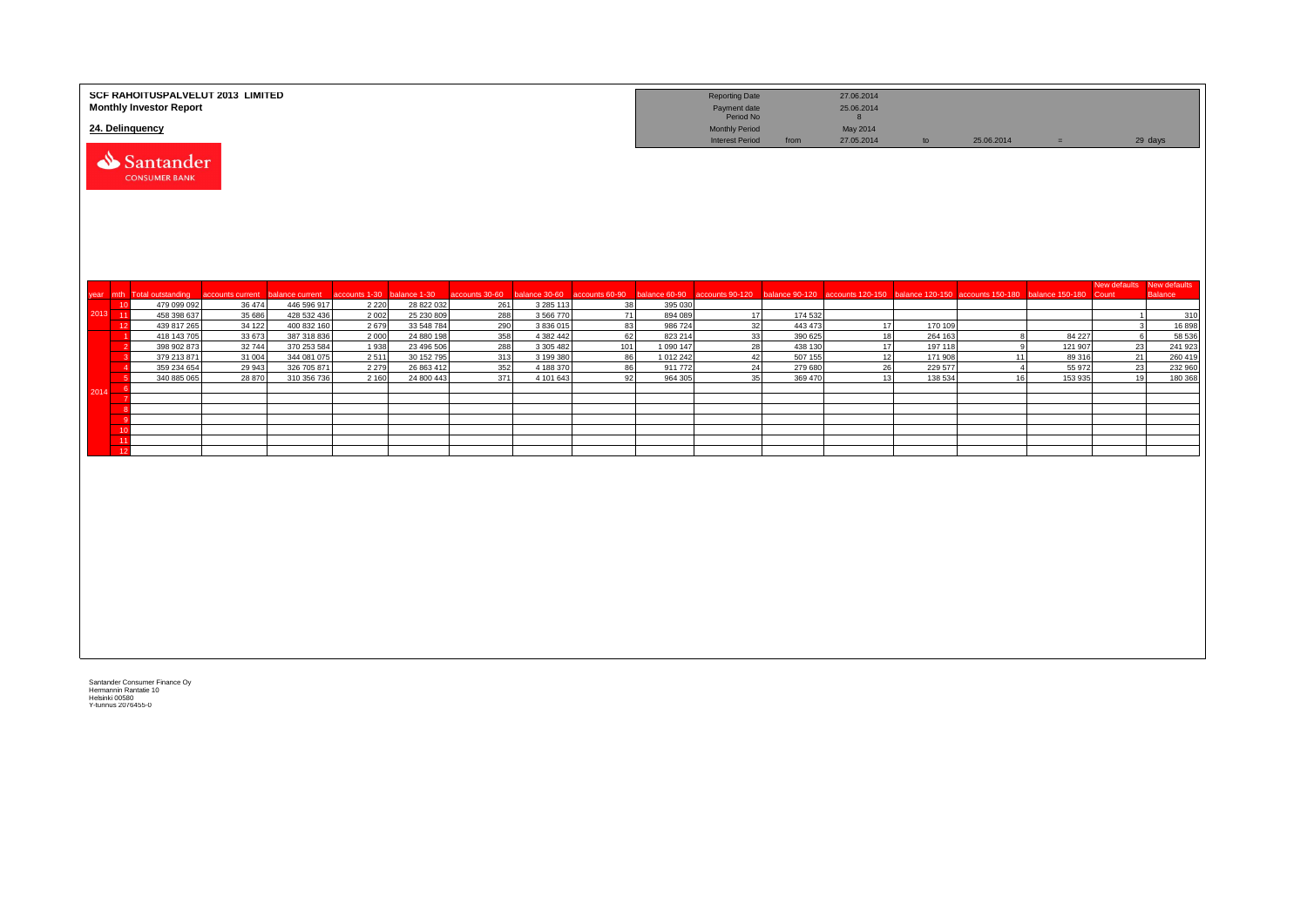| <b>SCF RAHOITUSPALVELUT 2013 LIMITED</b><br><b>Monthly Investor Report</b> | <b>Reporting Date</b><br>Payment date<br>Period No | 27.06.2014<br>25.06.2014 |            |         |
|----------------------------------------------------------------------------|----------------------------------------------------|--------------------------|------------|---------|
| 25. Defaults, Recoveries and Losses by Quarter of Default                  |                                                    |                          |            |         |
|                                                                            | <b>Monthly Period</b>                              | May 2014                 |            |         |
|                                                                            | <b>Interest Period</b>                             | 27.05.2014<br>from       | 25.06.2014 | 29 days |

Santander **CONSUMER BANK** 

|        |                                | <b>Recovery Quarter</b> | 20134             |                           |       | 20141             |                           |         |                   | 20142                     |         | 2014 3            |                           |      |  |
|--------|--------------------------------|-------------------------|-------------------|---------------------------|-------|-------------------|---------------------------|---------|-------------------|---------------------------|---------|-------------------|---------------------------|------|--|
|        | Default Quarter Default Amount | No Of Loans             | <b>Recoveries</b> | Cum.<br><b>Recoveries</b> | Loss  | <b>Recoveries</b> | Cum.<br><b>Recoveries</b> | Loss    | <b>Recoveries</b> | Cum.<br><b>Recoveries</b> | Loss    | <b>Recoveries</b> | Cum.<br><b>Recoveries</b> | Loss |  |
| 20134  | 17 208                         |                         | 310               |                           | 16898 | 14 4 5 2          | 14 762                    | 2 4 4 6 | 785               | 15 5 47                   | 1660    |                   |                           |      |  |
| 2014 1 | 560 879                        |                         |                   |                           |       | 141 225           | 141 225                   | 419 654 | 150 190           | 291 415                   | 269 464 |                   |                           |      |  |
| 2014 2 | 413 329                        |                         |                   |                           |       |                   |                           |         | 138 111           | 138 111                   | 275 218 |                   |                           |      |  |
| 20143  |                                |                         |                   |                           |       |                   |                           |         |                   |                           |         |                   |                           |      |  |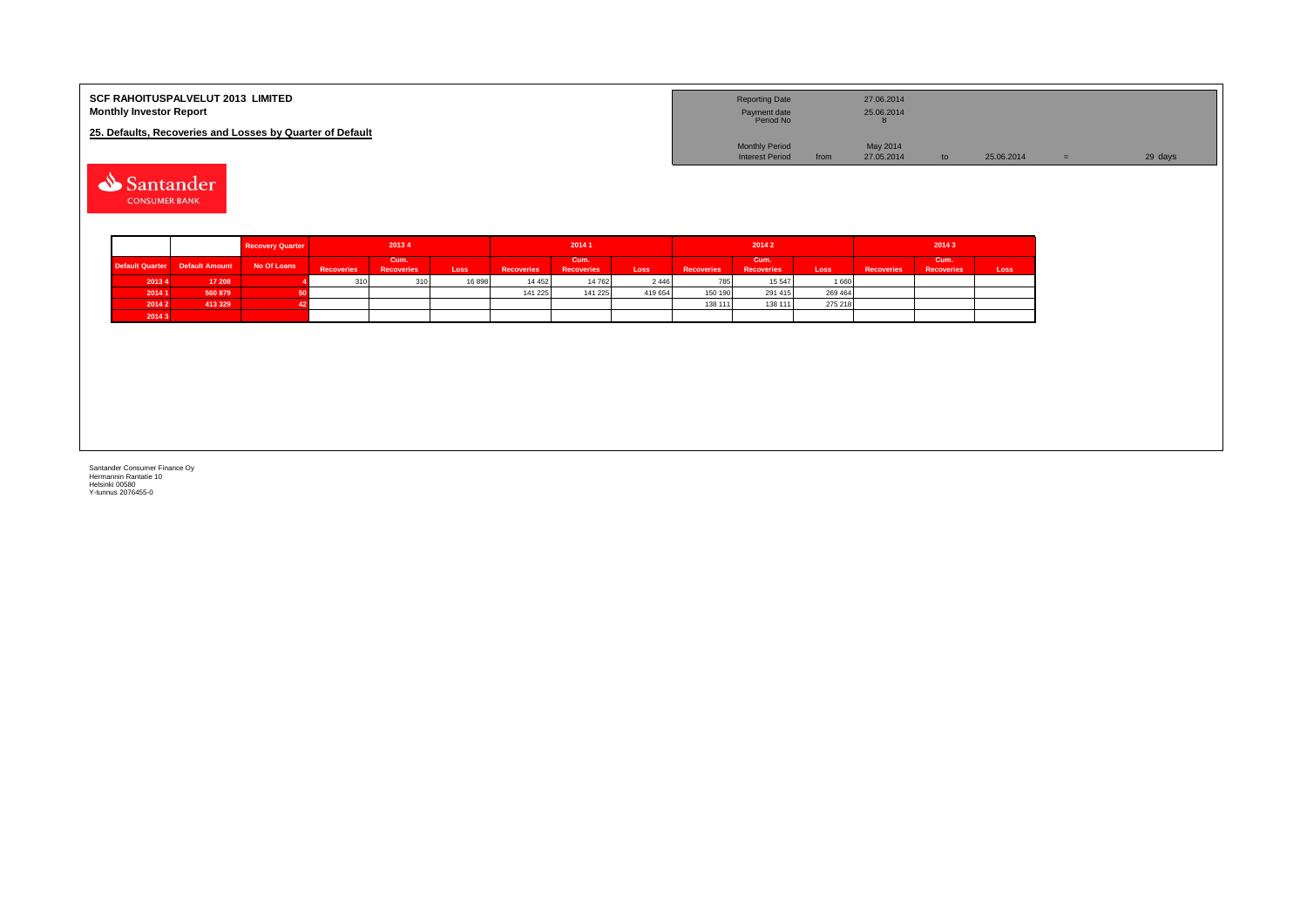| SCF RAHOITUSPALVELUT 2013 LIMITED<br><b>Monthly Investor Report</b>                |                          | <b>Reporting Date</b><br>Payment date                        |      | 27.06.2014<br>25.06.2014    |    |            |     |         |
|------------------------------------------------------------------------------------|--------------------------|--------------------------------------------------------------|------|-----------------------------|----|------------|-----|---------|
| 26. Priority of Payments                                                           |                          | Period No<br><b>Monthly Period</b><br><b>Interest Period</b> | from | 8<br>May 2014<br>27.05.2014 | to | 25.06.2014 | $=$ | 29 days |
| Santander<br><b>CONSUMER BANK</b>                                                  |                          |                                                              |      |                             |    |            |     |         |
| <b>Purchaser Priority of Payments</b>                                              |                          |                                                              |      |                             |    |            |     |         |
| Purchaser Available Distribution Amount<br>$\ddot{+}$                              |                          | 20 039 556,44 EUR                                            |      |                             |    |            |     |         |
| Senior Expenses                                                                    |                          | 1438,33 EUR                                                  |      |                             |    |            |     |         |
| Servicing Fee                                                                      |                          | 190 800,95 EUR                                               |      |                             |    |            |     |         |
| Interest on Loan to Issuer                                                         |                          | 1 497 728,51 EUR                                             |      |                             |    |            |     |         |
| Principal on Loan to Issuer                                                        | $\overline{\phantom{a}}$ | 18 349 588,65 EUR                                            |      |                             |    |            |     |         |
|                                                                                    |                          |                                                              |      |                             |    |            |     |         |
| <b>Issuer Priority of Payments</b>                                                 |                          |                                                              |      |                             |    |            |     |         |
| Issuer Available Distribution Amount<br>$\ddot{}$                                  |                          | 32 684 184,44 EUR                                            |      |                             |    |            |     |         |
| Senior Expenses                                                                    |                          | 1 230,00 EUR                                                 |      |                             |    |            |     |         |
| Interest Class A                                                                   |                          | 190 395,00 EUR                                               |      |                             |    |            |     |         |
| Prior to a PDTE - Interest Class B                                                 |                          | 36 681,00 EUR                                                |      |                             |    |            |     |         |
| Credit the Reserve Account up to the requirred Liquidity Reserve Amount            |                          | 5 133 550,00 EUR                                             |      |                             |    |            |     |         |
| Principal Payments on Class A                                                      |                          | 18 349 588,65 EUR                                            |      |                             |    |            |     |         |
| Following a PDTE - Interest Class B                                                |                          | N/A EUR                                                      |      |                             |    |            |     |         |
| Principal Payments Class B<br>Credit Reserve Account up tp Required Reserve Amount |                          | - EUR<br>7 700 325,00 EUR                                    |      |                             |    |            |     |         |
| Interest Class C                                                                   |                          | 21 338,00 EUR                                                |      |                             |    |            |     |         |
| Principal Payments on Class C                                                      |                          | - EUR                                                        |      |                             |    |            |     |         |
| Interest Issuer Subordinated Loan                                                  |                          | 34 876,06 EUR                                                |      |                             |    |            |     |         |
| Principal Issuer Subordinated Loan                                                 |                          | - EUR                                                        |      |                             |    |            |     |         |
| Payment to Purchaser                                                               |                          | 1 216 200,74 EUR                                             |      |                             |    |            |     |         |
| <b>Purchaser Priority of Payments: Second Pass</b>                                 |                          |                                                              |      |                             |    |            |     |         |
| Available Distribution Amount<br>$+$                                               |                          | 1 216 200,74 EUR                                             |      |                             |    |            |     |         |
| Servicer Advance Reserve Fund Replenishment                                        | ٠                        | - EUR                                                        |      |                             |    |            |     |         |
| Interest on Purchaser Subordinated Loan (SAF)                                      | $\overline{\phantom{a}}$ | 271,75 EUR                                                   |      |                             |    |            |     |         |
| Principal on Purchaser Subordinated Loan (SAF)                                     | $\overline{\phantom{a}}$ | - EUR                                                        |      |                             |    |            |     |         |
| Payment of residual funds to Seller                                                | $=$                      | 1 215 928,99 EUR                                             |      |                             |    |            |     |         |
|                                                                                    |                          |                                                              |      |                             |    |            |     |         |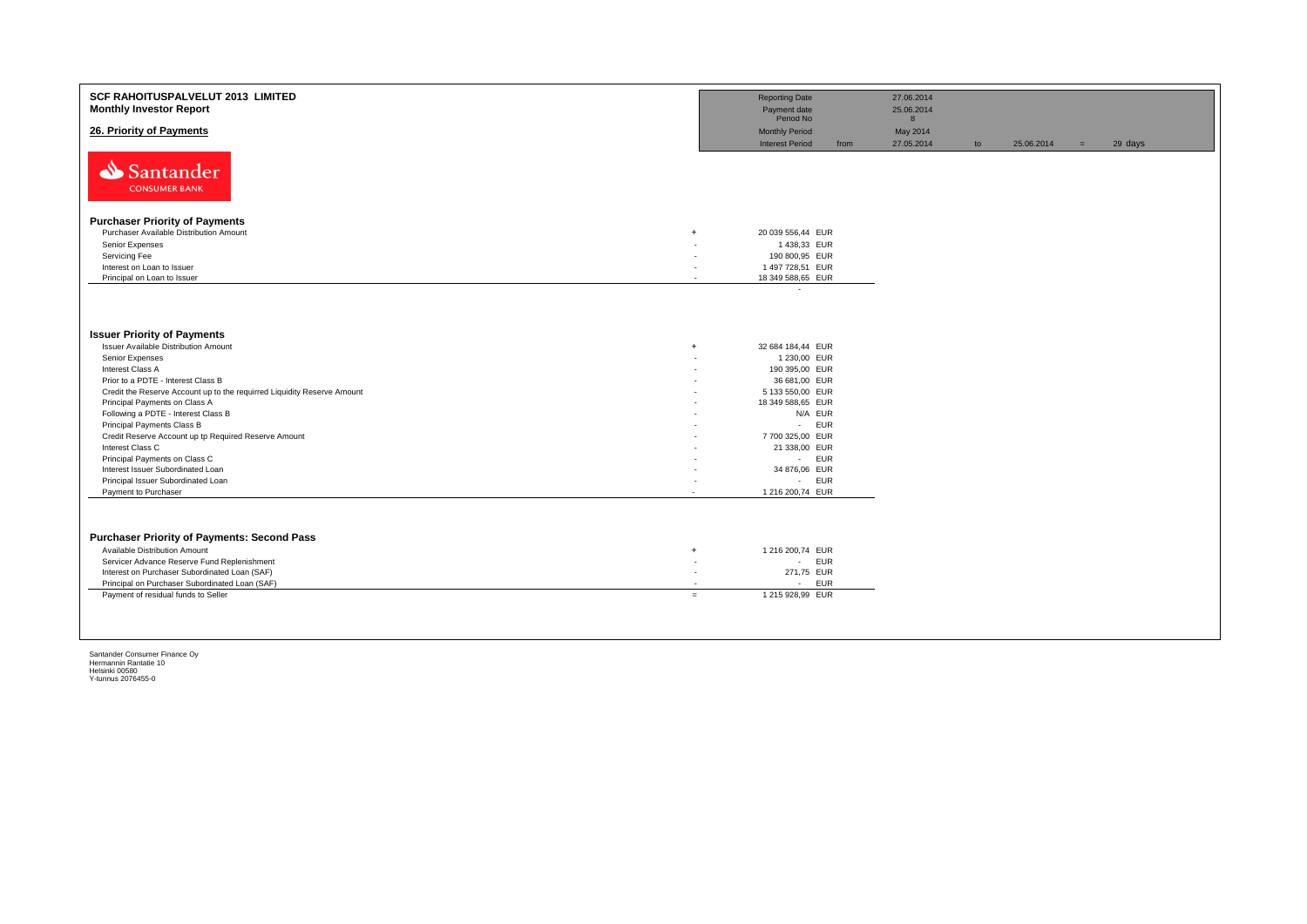| <b>SCF RAHOITUSPALVELUT 2013 LIMITED</b><br><b>Monthly Investor Report</b><br>27. Transaction Costs<br>Santander<br><b>CONSUMER BANK</b> |                                        | <b>Reporting Date</b><br>Payment date<br>Period No<br><b>Monthly Period</b><br><b>Interest Period</b><br>from | 27.06.2014<br>25.06.2014<br>8<br>May 2014<br>27.05.2014<br>to | 25.06.2014<br>$=$ | 29 days |
|------------------------------------------------------------------------------------------------------------------------------------------|----------------------------------------|---------------------------------------------------------------------------------------------------------------|---------------------------------------------------------------|-------------------|---------|
| <b>Transaction Costs</b>                                                                                                                 | <b>All Notes</b>                       | <b>Class A</b>                                                                                                | Class B                                                       | <b>Class C</b>    |         |
| Senior Expenses                                                                                                                          | 1438,33 EUR                            |                                                                                                               |                                                               |                   |         |
| Interest accrued for the Period                                                                                                          | 248 414,00 EUR                         | 190 395,00 EUR                                                                                                | 36 681,00 EUR                                                 | 21 338,00 EUR     |         |
| Cumulative Interest accrued                                                                                                              | 2 570 103,00 EUR                       | 2 072 814,00 EUR                                                                                              | 314 189,00 EUR                                                | 183 100,00 EUR    |         |
| <b>Interest Payments</b>                                                                                                                 | 248 414,00 EUR                         | 190 395,00 EUR                                                                                                | 36 681,00 EUR                                                 | 21 338,00 EUR     |         |
| <b>Cumulative Interest Payments</b>                                                                                                      | 2 570 103,00 EUR                       | 2 072 814,00 EUR                                                                                              | 314 189,00 EUR                                                | 183 100,00 EUR    |         |
| Interest accrued on Subordinated Loan for the Period                                                                                     | 34 876,06 EUR                          |                                                                                                               |                                                               |                   |         |
| Cumulative Interest accrued on Subordinated Loan                                                                                         | 294 229,22 EUR                         |                                                                                                               |                                                               |                   |         |
| Interest Payments on Subordinated Loan                                                                                                   | 34 876,06 EUR                          |                                                                                                               |                                                               |                   |         |
| Cumulative Interest Payments on Subordinated Loan                                                                                        | 294 229,22 EUR                         |                                                                                                               |                                                               |                   |         |
| Unpaid Interest for the Period                                                                                                           | <b>EUR</b><br>$\overline{\phantom{0}}$ |                                                                                                               |                                                               |                   |         |
| <b>Cumulative Unpaid Interest</b>                                                                                                        | <b>EUR</b>                             |                                                                                                               |                                                               |                   |         |